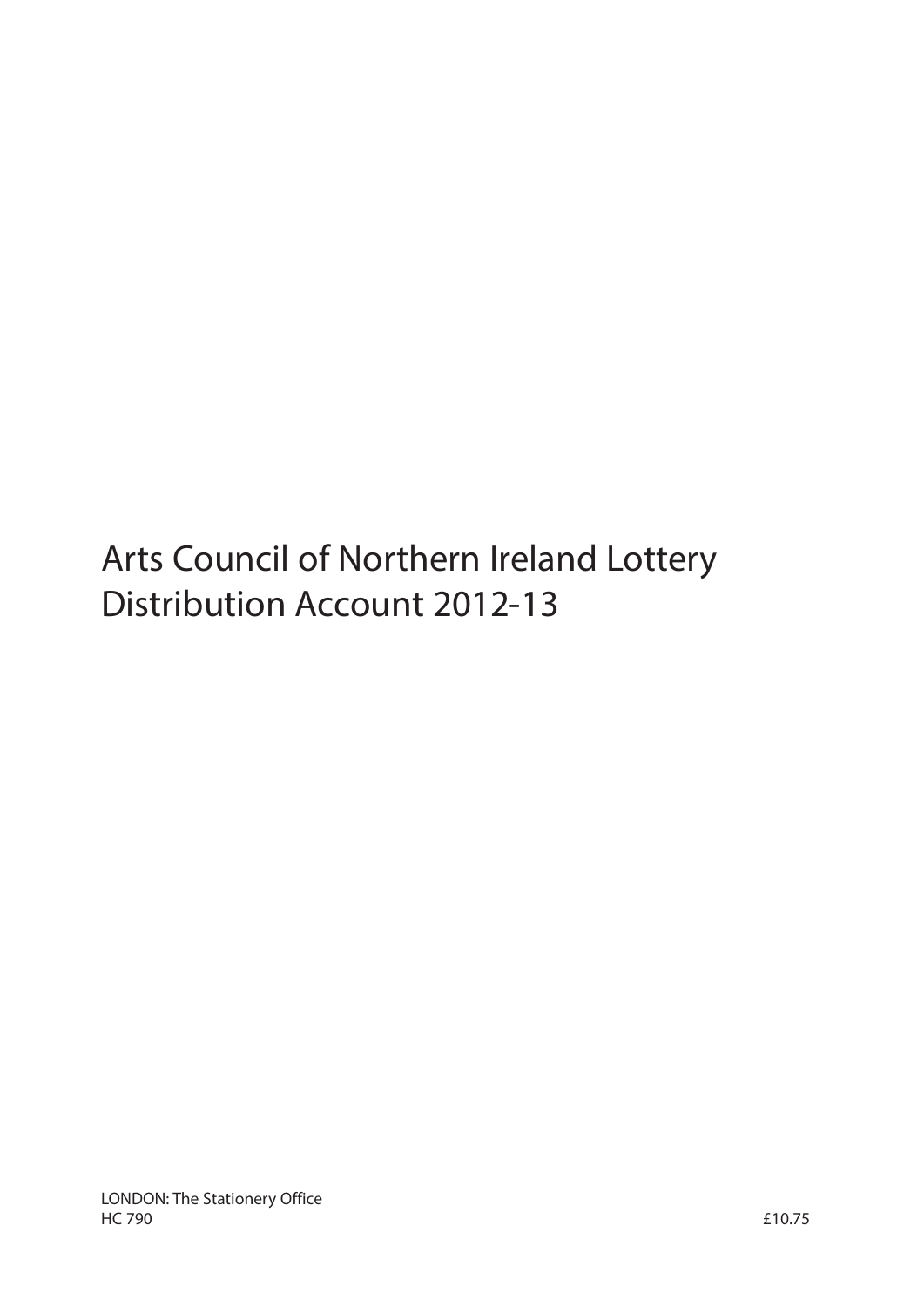# Arts Council of Northern Ireland Lottery Distribution Account 2012-13

Presented to Parliament pursuant to Section 35(5) of the National Lottery etc. Act 1993 (as amended by the National Lottery Act 1998)

Ordered by the House of Commons to be printed on 4 November 2013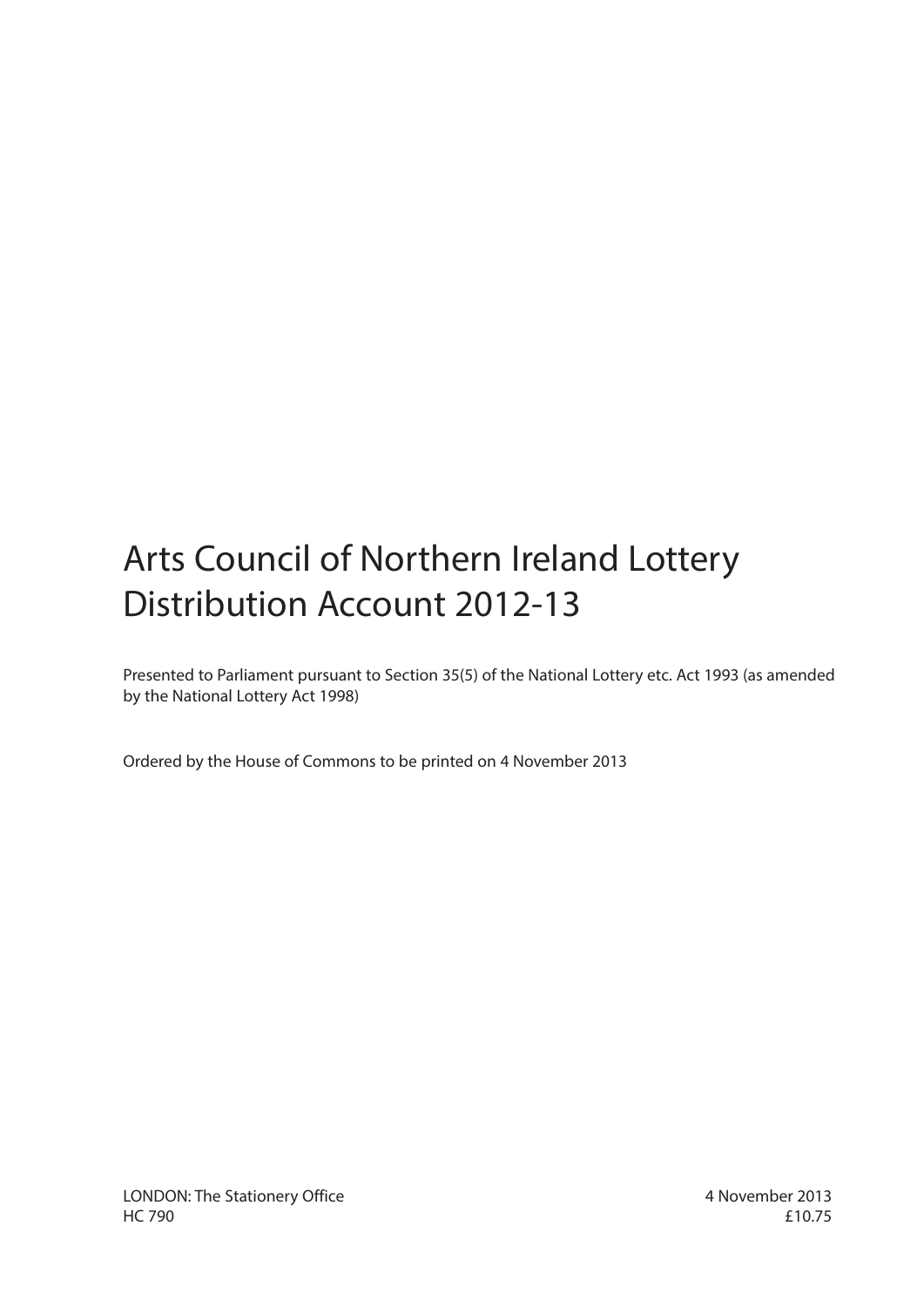The National Audit Office scrutinises public spending for Parliament and is independent of government. The Comptroller and Auditor General, (C&AG), Amyas Morse is an Officer of the House of Commons and leads the NAO, which employs some 860 staff.

The C&AG certifies the accounts of all government departments and many other public sector bodies. He has statutory authority to examine and report to Parliament on whether departments and the bodies they fund have used their resources efficiently, effectively and with economy. Our studies evaluate the value for money of public spending, nationally and locally. Our recommendations and reports on good practice help government improve public services, and our work led to audited savings of almost £1.2 billion in 2012.

© Crown copyright 2013

You may re-use this information (excluding logos) free of charge in any format or medium, under the terms of the Open Government Licence. To view this licence, visit http://www.nationalarchives.gov.uk/doc/open-government-licence/ or email psi@nationalarchives.gsi.gov.uk.

Where we have identified any third party copyright information you will need to obtain permission from the copyright holders concerned.

ISBN: 9780102986228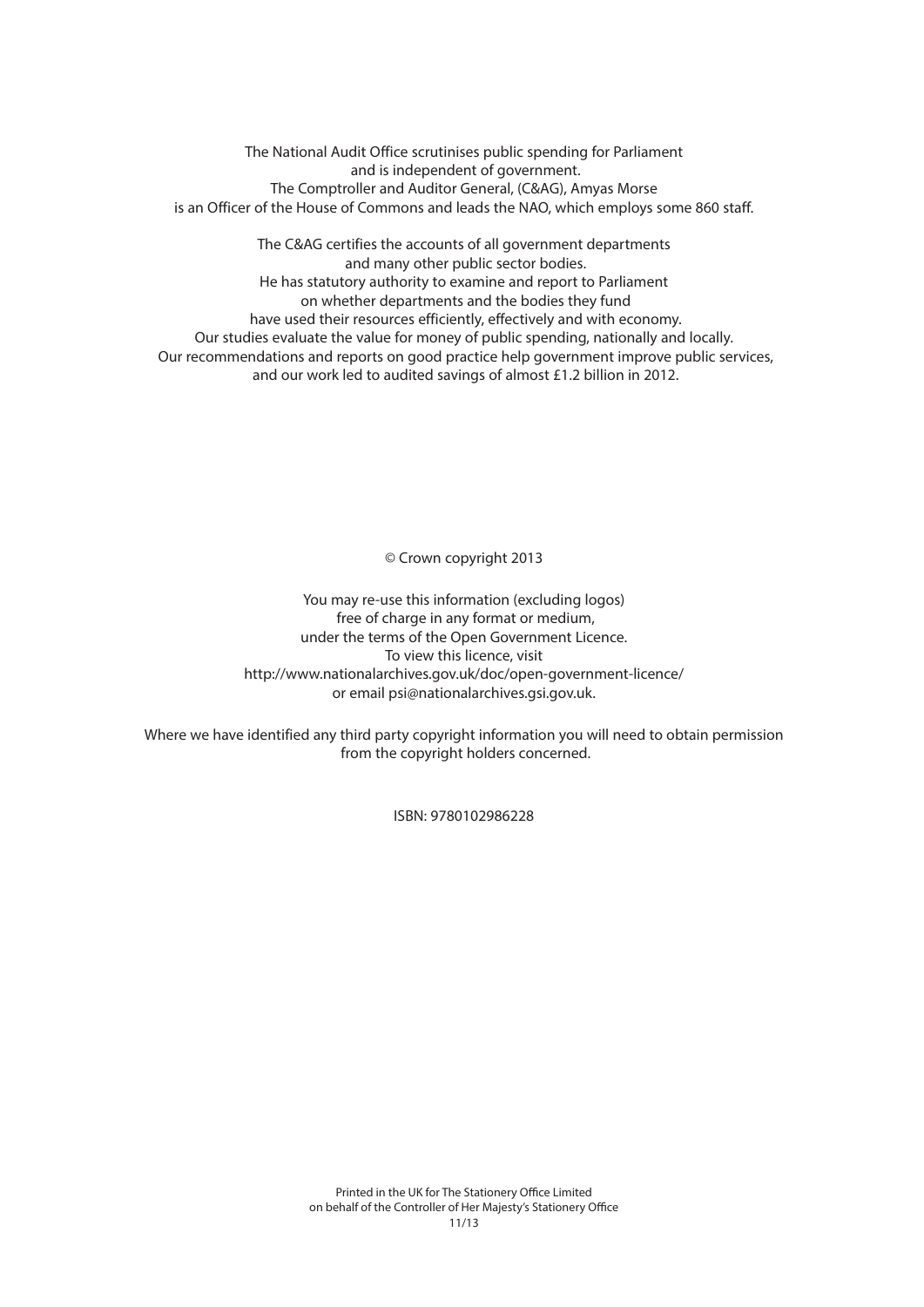Page

# **Contents**

| Annual Report:                                                            |                |
|---------------------------------------------------------------------------|----------------|
| - Directors' Report                                                       | $\overline{2}$ |
| - Management Commentary                                                   | 6              |
| - Sustainability Report                                                   | 8              |
| - Remuneration Report                                                     | 9              |
| Statement of the Arts Council's and Accounting Officer's responsibilities | 14             |
| <b>Governance Statement</b>                                               | 15             |
| Certificate and Report of the Comptroller and Auditor General             | 22             |
| Statement of Comprehensive Net Income                                     | 24             |
| <b>Statement of Financial Position</b>                                    | 25             |
| <b>Statement of Cash Flows</b>                                            | 26             |
| <b>Statement of Changes in Equity</b>                                     | 27             |
| Notes to the Accounts                                                     | 28             |
| Appendix A - Lottery Policy Directions                                    | 42             |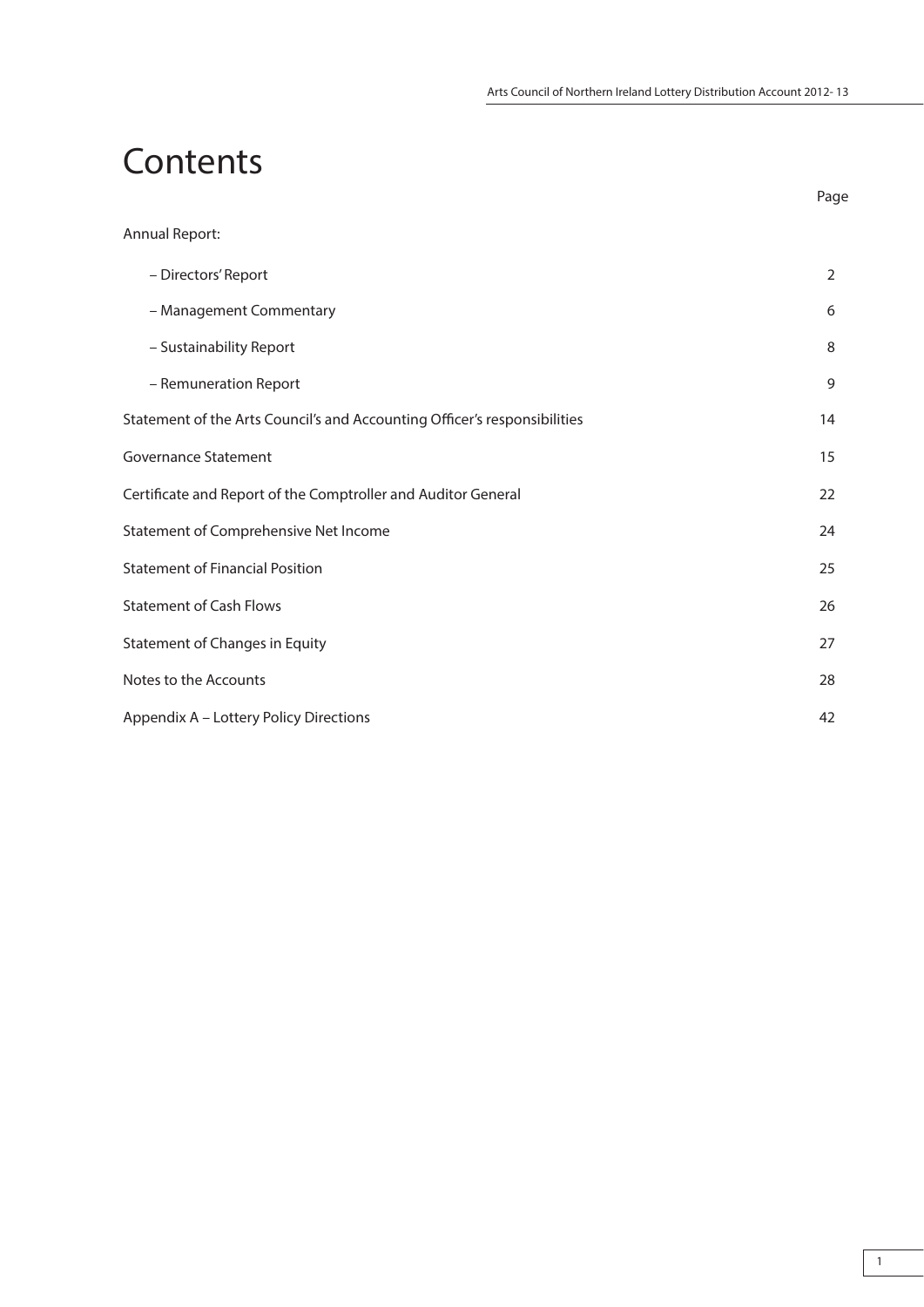# Annual Report

# Directors' Report

# Background Information on the Arts Council of Northern Ireland

The Council, presently known as the Arts Council of Northern Ireland (ACNI), is the statutory body through which public funding for the Arts in Northern Ireland is channelled. It was established by the Arts Council (Northern Ireland) Order 1995 and came into existence on 1 September 1995. The Council took over the assets and liabilities of the Arts Council of Northern Ireland 1994 Limited which was a company limited by guarantee established in 1994 as an interim body between the previous Arts Council (established in 1943) and the new statutory body.

The Arts Council dates from 1943 when it was set up as the Council for the Encouragement of Music and the Arts in Northern Ireland. Initially funds were provided by the Pilgrim Trust and matched by the Ministry of Education for Northern Ireland. At the present time the Arts Council is funded via grant-in-aid by the Department of Culture, Arts and Leisure (DCAL). The affairs of the Council are currently managed by a Board consisting of twelve members (eleven from 18 December 2012 to 31 March 2013). The current Board members are listed below. The Chief Executive (Roisin McDonough) is the principal executive officer of the Council and is supported by a professional staff responsible for subject and functional areas of the Council's programme.

# Statutory Background

The Arts Council of Northern Ireland is a statutory body established by the Arts Council (Northern Ireland) Order 1995.

The National Lottery was established by the National Lottery etc. Act 1993, as amended by the 1998 Act, to raise money for 'good causes' through the sale of lottery tickets. The Arts Council of Northern Ireland is charged under the Act with responsibility for distributing Lottery proceeds allocated to the arts in Northern Ireland. Lottery proceeds are also distributed through other distributing bodies to Sport, National Heritage, Charities, Millennium Projects, and to the Arts in England, Scotland and Wales. From 1998-99 Lottery proceeds were also distributed to the New Opportunities Fund (NOF) and to the National Endowment for Science, Technology and the Arts (NESTA).

In February 2008, a Statutory Instrument (SI 2008 No. 225 the Payments into the Olympic Lottery Distribution Fund etc Order 2008) was passed which allowed for the transfer of up to £1,085 million from the National Lottery Distribution Fund to the Olympic Lottery Distribution Fund in order to meet some of the costs of hosting the 2012 games. The final transfer by ACNI was made in August 2012.

The Arts Council of Northern Ireland is required to prepare a statement of accounts for each financial year in accordance with sections 35(2) and 35(3) of the National Lottery etc. Act 1993 and the Lottery Accounts Direction given by DCAL, with the approval of the Secretary of State for the Department for Culture, Media and Sport (DCMS). DCAL issued revised Lottery Accounts Directions to ACNI on 19 July 2010, a copy of which can be obtained from ACNI upon request. DCAL issued revised Lottery Policy Directions to ACNI on 16 April 2008, a copy of which is attached to the end of these financial statements.

# Principal functions related to National Lottery distribution activities

The Arts Council is responsible for the administration and distribution of funds raised by the National Lottery. The Board made its first awards to applicants for Lottery funding in 1995-96. The principal function is to fund applications for a broad range of capital and revenue projects in the Arts which will make an important and lasting difference to the quality of life of the people in Northern Ireland.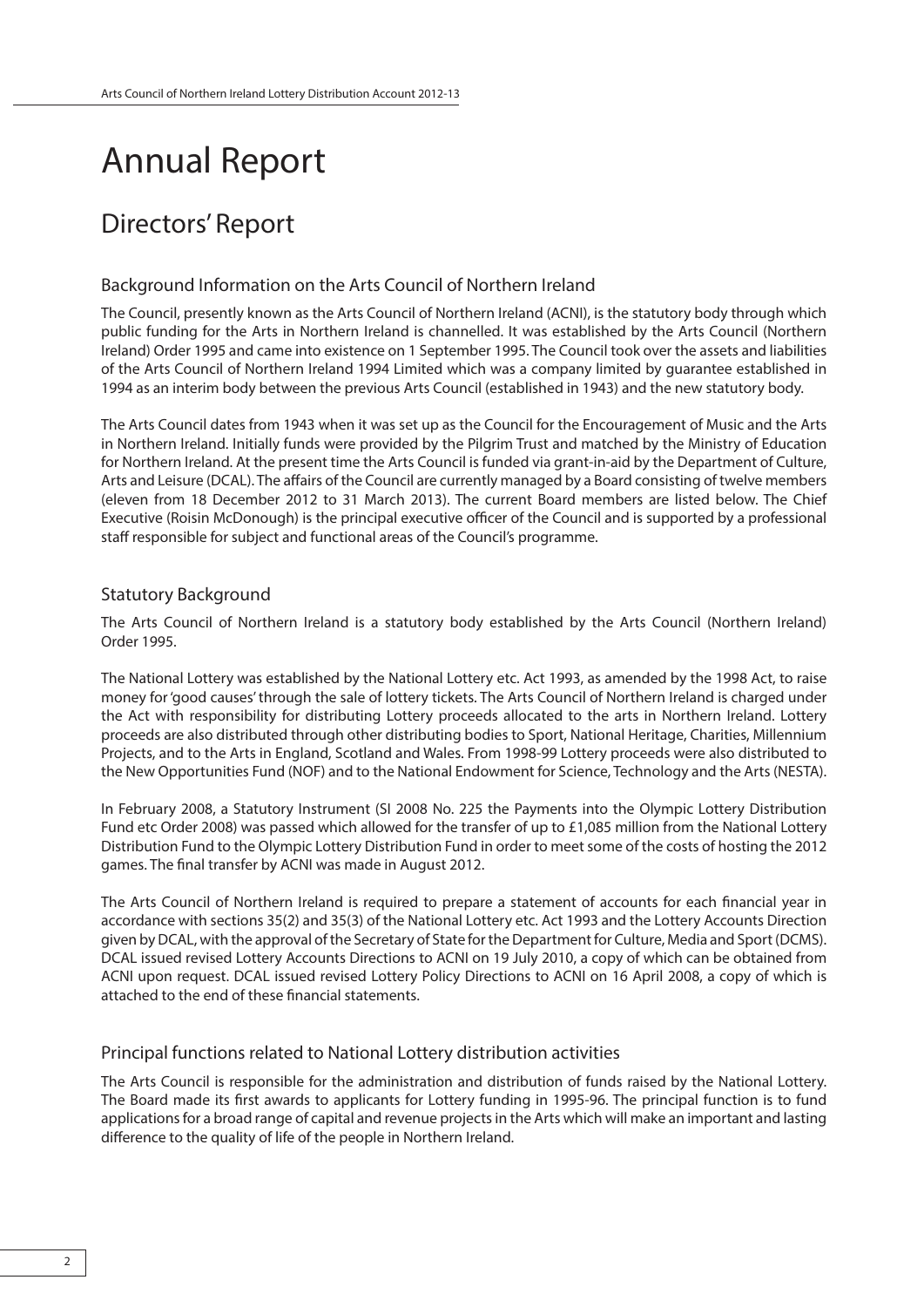# Board Members of the Arts Council of Northern Ireland and members of its Lottery, Grants and Capital Committee

Appointments to the Board are made by the Minister for Culture, Arts and Leisure. The Chairman and members of the Board have individual and collective responsibility to the Minister as Head of Department:

- to provide effective leadership for the Council, in particular in defining and developing its strategic direction and in setting challenging objectives;
- to act in a way that promotes high standards of public finance, including the promotion of regularity, propriety and value for money;
- to ensure that the Council's activities are conducted in an efficient and effective manner;
- to ensure that strategies are developed for meeting the Council's overall objectives in accordance with the policies and priorities established by the Minister;
- to monitor the Council's performance to ensure that it fully meets its aims, objectives and performance targets;
- to ensure that the Council's control, regulation and monitoring of its activities as well as those of any other bodies which it may sponsor or support, ensure value for money within a framework of best practice, regularity and propriety;
- to participate in the corporate planning process; and
- to appoint a Chief Executive.

The Board of the Arts Council of Northern Ireland for the year ended 31 March 2013 is shown below.

# Board: 1 April 2012 to 31 March 2013

Mr Bob Collins (Chairman) Mr Damien Coyle (Vice Chairman) Mr David Alderdice Ms Anna Carragher Ms Noelle McAlinden Ms Katherine McCloskey Prof Ian Montgomery Mr Paul Mullan Prof Paul Seawright Mr Brian Sore Ms Janine Walker

Mr David Irvine Until 17 December 2012 (Deceased)

The members of the Audit & Risk Committee until 31 March 2013 were:

Ms Katherine McCloskey Mr Paul Mullan Ms Janine Walker

Mr David Irvine (Chairman) Until 17 December 2012 (Deceased) Ms Anna Carragher From 1 December 2012 New Chair from 27 March 2013

In the absence of a Chairman another Board member deputised until the new Chair was appointed on 27 March 2013.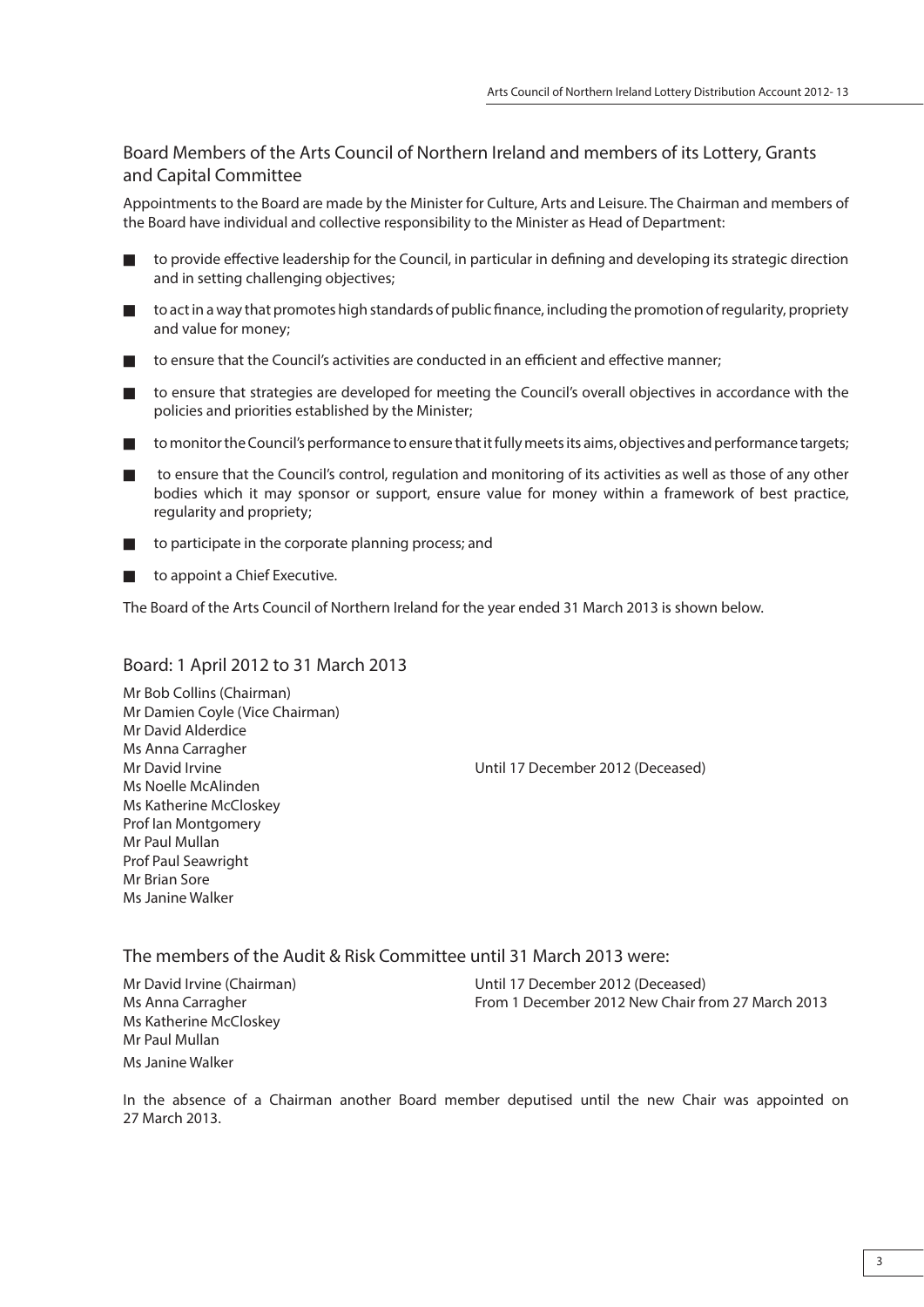# The members of the Lottery and Grants Committee until 31 March 2013 were:

Mr Damien Coyle (Chairman) Ms Katherine McCloskey Mr Paul Mullan Prof Paul Seawright Ms Janine Walker

# The members of the Finance & Capital Committee until 31 March 2013 were:

Mr Brian Sore (Chairman) Mr Damien Coyle Prof Ian Montgomery

Several members of the Board of the Arts Council and members of key management staff are also involved with other arts organisations in Northern Ireland either directly or indirectly as a result of a family relationship, a close friendship or business relationship. All individuals make an annual declaration of their interests and do not take part in discussions and decisions to make grant awards to those organisations with which they have a declared interest. A list of awards made to the organisations concerned and details of who made the declaration of interest is detailed in Note 16. All of the transactions relating to the organisations were conducted at arms length by the Council.

# Organisational Structure



# Appointment of auditors

Under the National Lottery etc. Act 1993, in particular Section 35(5), the Comptroller and Auditor General examines and certifies the financial statements of each of the National Lottery distributing bodies and lays copies of the statements and his report before Parliament.

The fee for the audit of these financial statements was £27,000 (2011-12: £27,000).

So far as the Accounting Officer is aware, all information has been provided to the auditor, and there is no relevant audit information of which the auditors are unaware. The Accounting Officer has taken all the steps she ought to have taken to make herself aware of any relevant audit information and to establish that the auditors are aware of that information.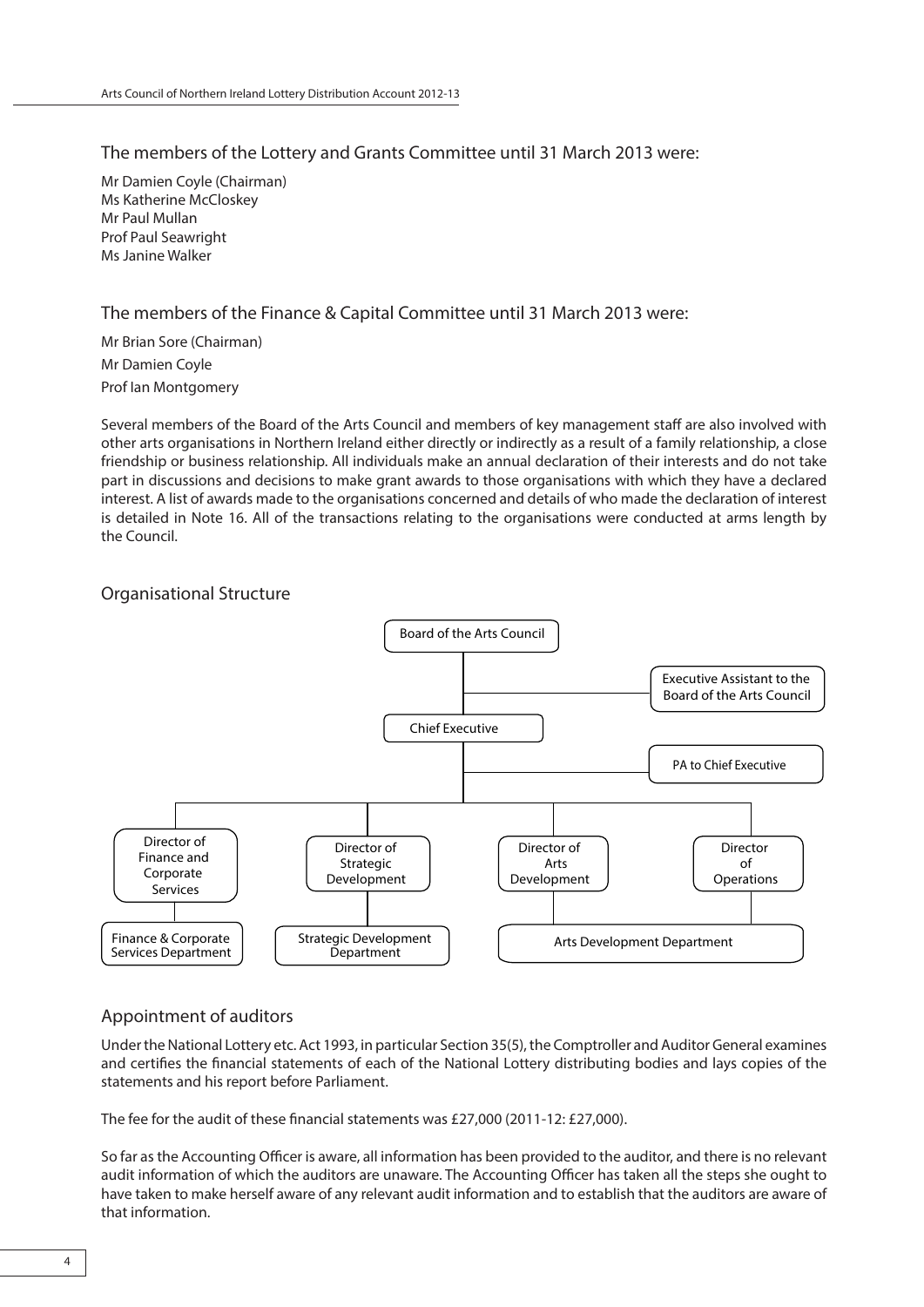# Policy on disabled persons

It is the Arts Council intention to ensure that people with a disability are given opportunities for suitable employment and that they are not discriminated against on the grounds of disability for recruitment, training or promotion.

In setting out Policy Guidelines for the distribution of Lottery funds, the Secretary of State has asked the Arts Council to ensure that there is suitable access for people with disabilities to any assets, new or improved facilities which receive Lottery funding. The Arts Council requires all applicants for Lottery funding to demonstrate that they have addressed the issue of access for people who have a disability, and other people for whom physical access is a difficulty, to both facilities and the services within them with regard to the project proposed. Applicants are asked to indicate, under a range of headings, the facilities they intend to provide. In considering the needs of people who have a disability, applicants are reminded not only about the needs of people with mobility difficulties, but also the needs of people with visual and hearing impairments. A checklist of topics to be considered in this area is included as part of the pack which each applicant receives.

# Pension Fund

All assets, liabilities and operating costs of the Council's pension scheme are recorded in the accounts of the ACNI Exchequer entity. The salary charges to Lottery in-year include a recharge of employer pension costs of £119,273 (2011-12: £126,584).

The market value of the Council's share of the Northern Ireland Local Government Officers' Superannuation Committee (NILGOSC) pension scheme's assets (excluding Additional Voluntary Contributions) at 31 March 2013 was £10.012 million (31 March 2012: £8.611 million) and the present value of the Council's share of the scheme liabilities was £13,765 million (31 March 2012: £11.675 million). The Council's share of the Scheme recorded net pension liabilities at 31 March 2013 was £3.753 million (31 March 2012: £3.065 million).

# Employee consultation

On matters of policy and procedure which affect the employees of the Arts Council, the Council normally consults with the recognised trade union of which the staff are members. This trade union is also a member of the Whitley Council which negotiates on the terms and conditions of members with the Northern Ireland Department of Finance and Personnel.

# Payment of suppliers

The Arts Council is committed to the prompt payment of bills for goods and services in accordance with the Confederation of British Industry's Prompt Payment Code. The target for payment of bills is 10 days from receipt of goods or services, or presentation of a valid invoice or similar demand, whichever is later. A review conducted at the end of the year to measure how promptly the Arts Council paid its bills found that 95 per cent of the bills were paid within this standard. The comparative figure for 2011-12 was 97 per cent. The target for this is 95 per cent. A review of payment of bills in 30 days from receipt of goods or services found that 100 per cent (2011-12: 100 per cent) of the bills were paid within 30 days.

# Political and charitable donations

The Arts Council of Northern Ireland made no political or charitable donations during the year.

# Equal Opportunity Policy

The Arts Council of Northern Ireland is committed to equality of opportunity between persons of different religious belief, political opinion, gender, marital status, disability, ethnic origin, age, dependants, sexual orientation or Trade Union membership. The Council has implemented equality legislation and codes of practice to ensure that procedures and policies are fair and lawful. The Council actively encourages this within its client/partner network.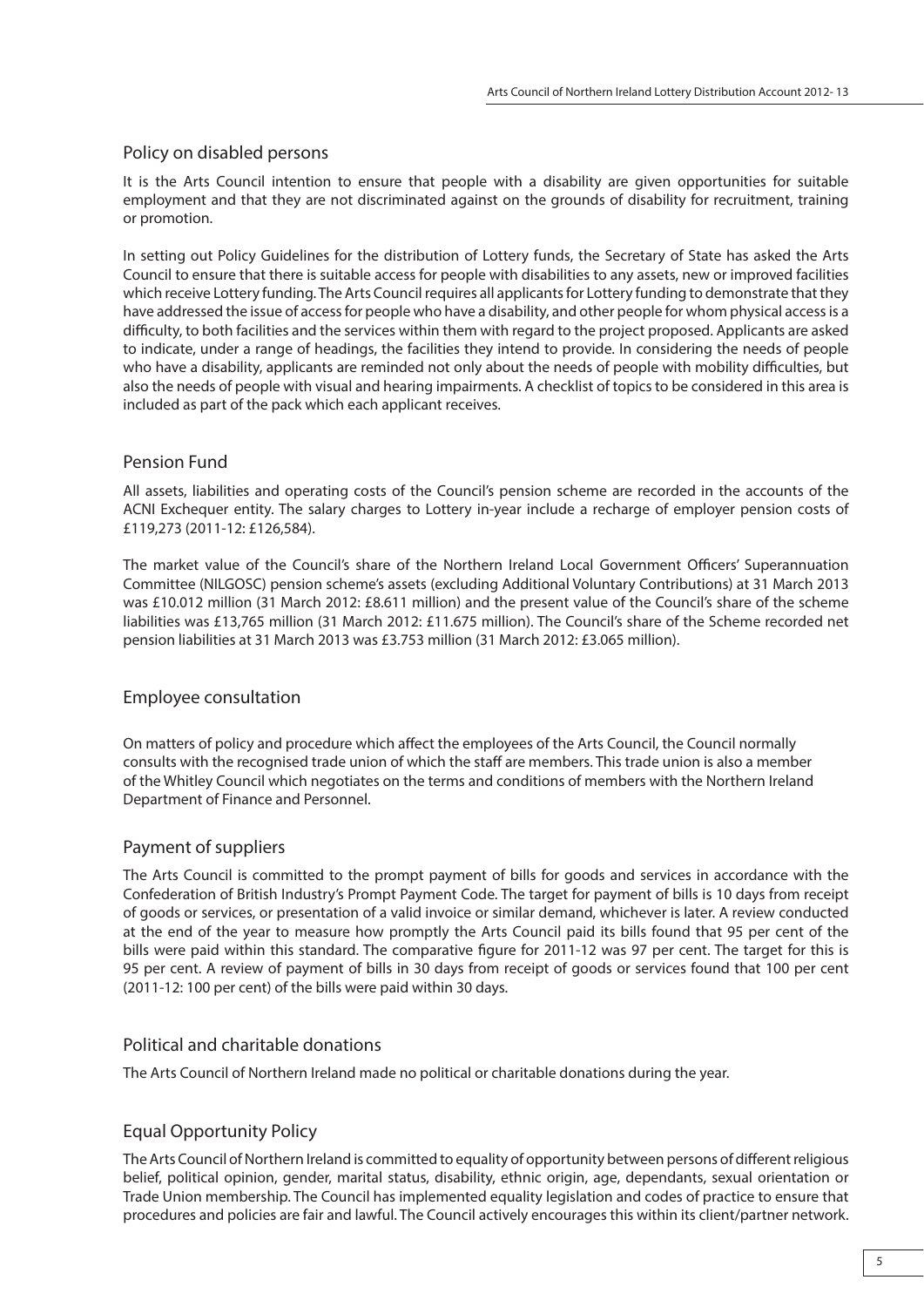# Management Commentary

### Principal Risks

Details on managing the Arts Council's risk can be found in the Governance Statement. The principal risk facing the Arts Council arises from pressures on public funding from the four year spending review 2011-14. The Arts Council has modelled government cuts to inform options, the impact of cuts on arts organisations and staffing levels. It is essential that staffing levels are maintained at a level sufficient to deliver the lottery fund objectives.

# Financial results

The Arts Council of Northern Ireland's Lottery Distribution results are set out in the Statement of Comprehensive Net Income. Total income received from the National Lottery totalled £10,734,250 (2011-12: £8,591,823). During the year the Arts Council made net hard commitments of £7,717,756 (2011-12: £5,251,489) to applicants, contributed £565,831 (2011-12: £1,214,872) to the Olympic Lottery Distribution Fund and contributed £150,000 (2011-12: £150,000) for Cross Border Touring as well as £108,000 (2011-12: Nil) to Culture for All. The total administrative costs to the Arts Council of its distribution activities, including staff costs, were £1,269,810 (2011-12: £1,209,941).

# Review of National Lottery distribution activities

During the 2012-13 year, 653 (2011-12: 949) applications were received by the Arts Council seeking grants of £11,886,902 (2011-12: £13,296,726) across the main Lottery programmes. By the end of the year 325 (2011-12: 420) grants had been awarded through the main programmes, receiving a total of £8,251,638 (2011-12: £7,807,650). NI Screen made 80 (2011-12: 80) awards totalling £791,104 (2011-12: £630,300) under its 3-year delegation agreement with the Arts Council. Therefore in aggregate awards were made in year totalling £9,042,742 (2011-12: £8,437,950).

# Equity at the year end

At the 31 March 2013 the Lottery Distribution Account showed net income of £922,853 (31 March 2012: net income of £765,521). At the 31 March 2013 the total equity showed a surplus of £1,578,642 (31 March 2012: surplus of £654,189).

# Comment on NLDF Balance Policy

As at the 31 March 2013, Arts Council Lottery Account balances at NLDF totalled £5.2 million (31 March 2012: £4.7 million), an increase of £0.5 million or 11 per cent on the prior year.

As specified in the Lottery Accounts Direction, issued by DCAL, the NLDF balance is classified as investments held for sale in the Statement of Financial Position. This is in line with DCMS accounting policy. NLDF investments are therefore held at the lower of carrying amount and fair value less costs to sell, with any unrealised profit or loss recognised through reserves.

Current contracted commitments total £3.8 million. The Council considers that it has sufficient liquid resources within the NLDF and cash balances of £5.4 million as well as forecasted NLDF income to cover all current contracted commitments. The forecasted NLDF income is based on quarterly projections received from DCMS. Current projections are to 2014-15.

During the year the Arts Council developed an NLDF policy to improve compliance with the requirements of National Lottery Guidance Note 1/03. This policy was considered by the Arts Council's Audit and Risk Committee on 18 June 2012 and approved by the Board on 5 September 2012. The objective of this policy is to achieve a breakeven position by the end of the current licence.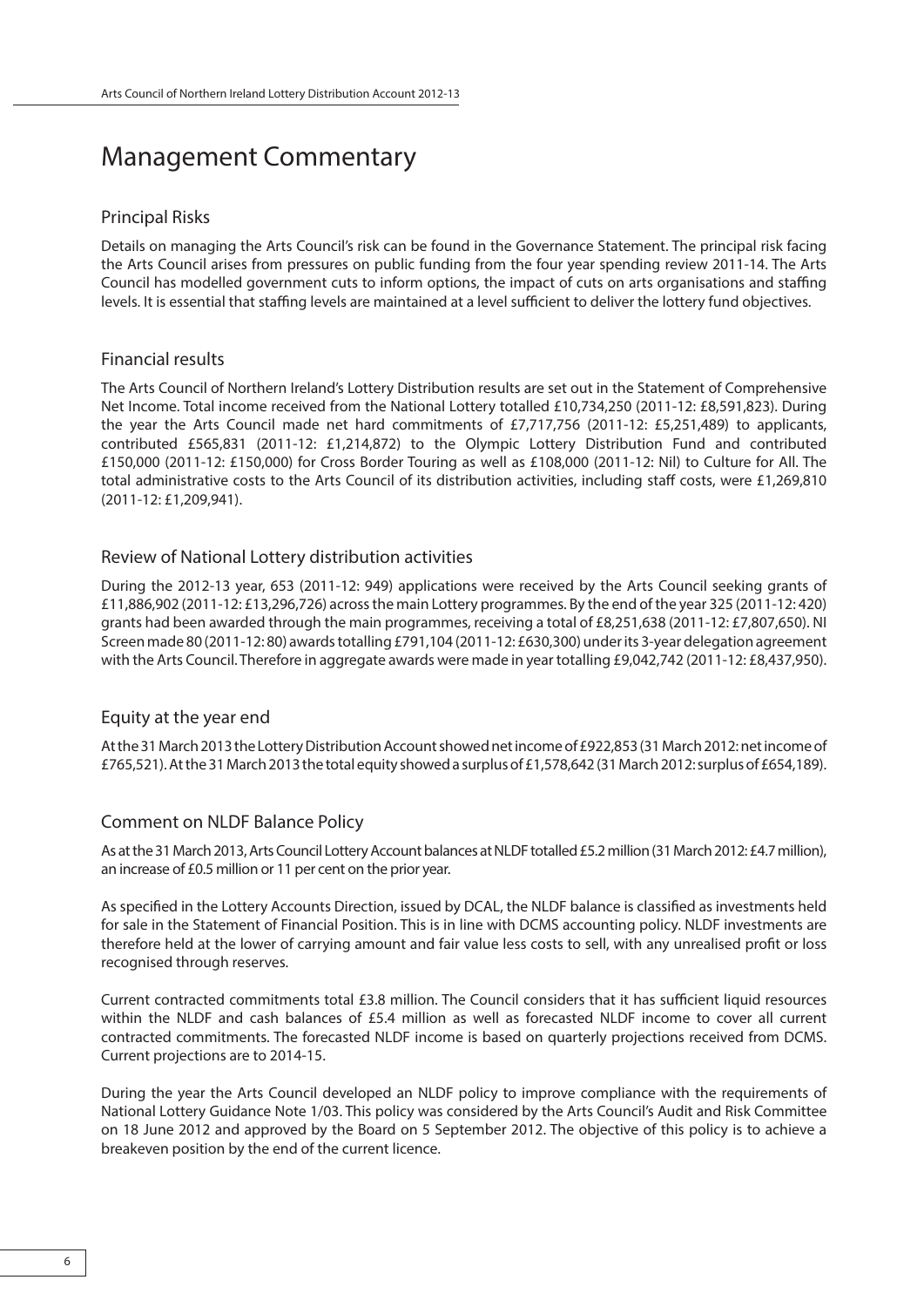# Sickness Absence

The number of sick days reported in 2012-13 was 470 (2011-12: 606). This equates to an average lost working days per employee of 8.2 days (2011-12: 10.4 days), in comparison to the Northern Ireland Civil Service Target of 10 days.

# Personal Data

There were no reported personal data related incidents during the year.

# Going Concern Basis

The Lottery Distribution Accounts of the Arts Council are produced on the Going Concern Basis. The Council is not aware of any reason to adopt a different basis.

The Arts Council considers that the Fund is not exposed to significant liquidity risks; it is satisfied that it has sufficient liquid resources within the NLDF and cash balances of £5.4 million as well as forecasted NLDF income to cover all current contracted commitments of £3.8 million. The forecasted NLDF income is based on quarterly projections received from DCMS. Current projections are to 2014-15.

# 2012-13 National Lottery Distribution Activities

During 2012-13 the Council launched its joint initiative – Culture for All – with the Big Lottery Fund. This programme offers grants of up to £10,000 to community organisations wishing to celebrate the UK City of Culture 2013 in Derry – Londonderry.

Final confirmation of Peace III funding was received which enabled the Council to move forward with recruitment of staff and launch in February 2013 of the new Building Peace through the Arts – Re-Imaging Communities. It is envisaged that the first grants under the new programme will be made in June 2013.

This year the Arts Council introduced a new strategy and investment package to encourage greater engagement with minority ethnic communities living in Northern Ireland. The Intercultural Arts Strategy reinforces the commitment of the arts sector to promoting cultural pluralism, developing good relations and tackling racism within and between communities and their cultures. The first grants under the programme were made in November 2012.

The Council was also able to make one of its largest ever revenue grants of £1 million to Derry City Council towards the UK City of Culture 2013 in support of a range of arts programmes.

# Future Developments in National Lottery Distribution Activities

In the incoming year the Council will continue to offer the full range of programmes which it has operated during the current year.

The Council will also actively seek funding to enable it to continue to support its successful Arts & Older People Programme.

The Council will seek to implement elements of its new five-year strategy through a range of new programmes to:

- $\blacksquare$  increase touring opportunities for arts organisations;
- address issues of mental health and well-being, particularly amongst young people;
- introduce a creative apprenticeship programme, and
- develop, in partnership with Belfast City Council, a programme of arts activity through city-wide targeting of deprived communities and wards.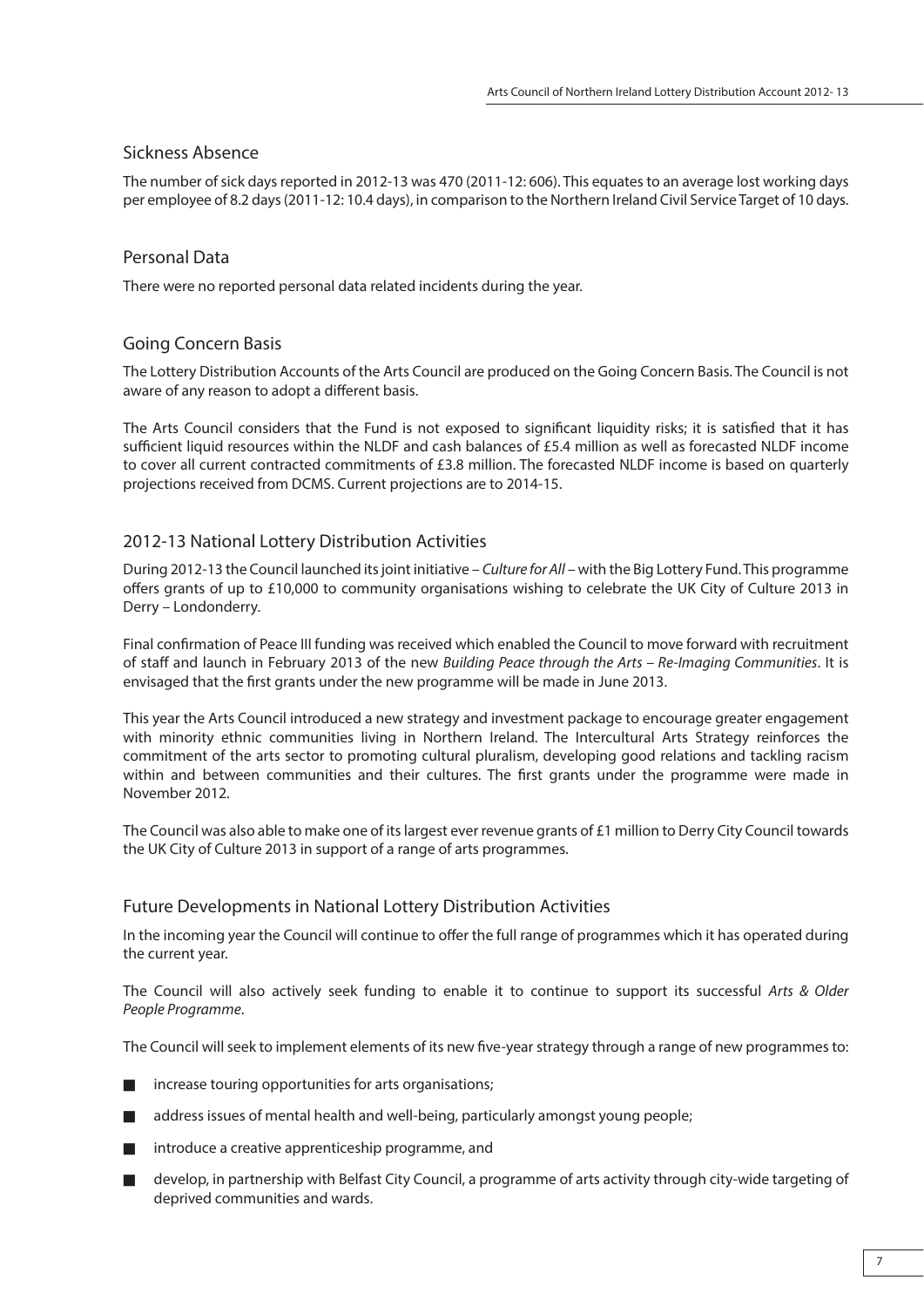# Sustainability Report

The Council is committed to ensuring that sustainable development becomes an integral part of our business. We are committed to ensure that future generations enjoy the opportunity to visit arts venues in well-designed buildings.

Our sustainable actions include:

- sustainable development: Sustainable development is a guiding principle of the Architecture and Build policy published by DCAL in 2006. Consistent with this policy our Capital programmes complied with the Government's Achieving Excellence in Construction Initiative which promoted design quality and sustainability in construction, while achieving best value of money;
- reducing our waste and increasing recycling levels; and
- **The Figure 2 contribution to climate change in terms of energy consumption and related CO<sub>2</sub> emissions.**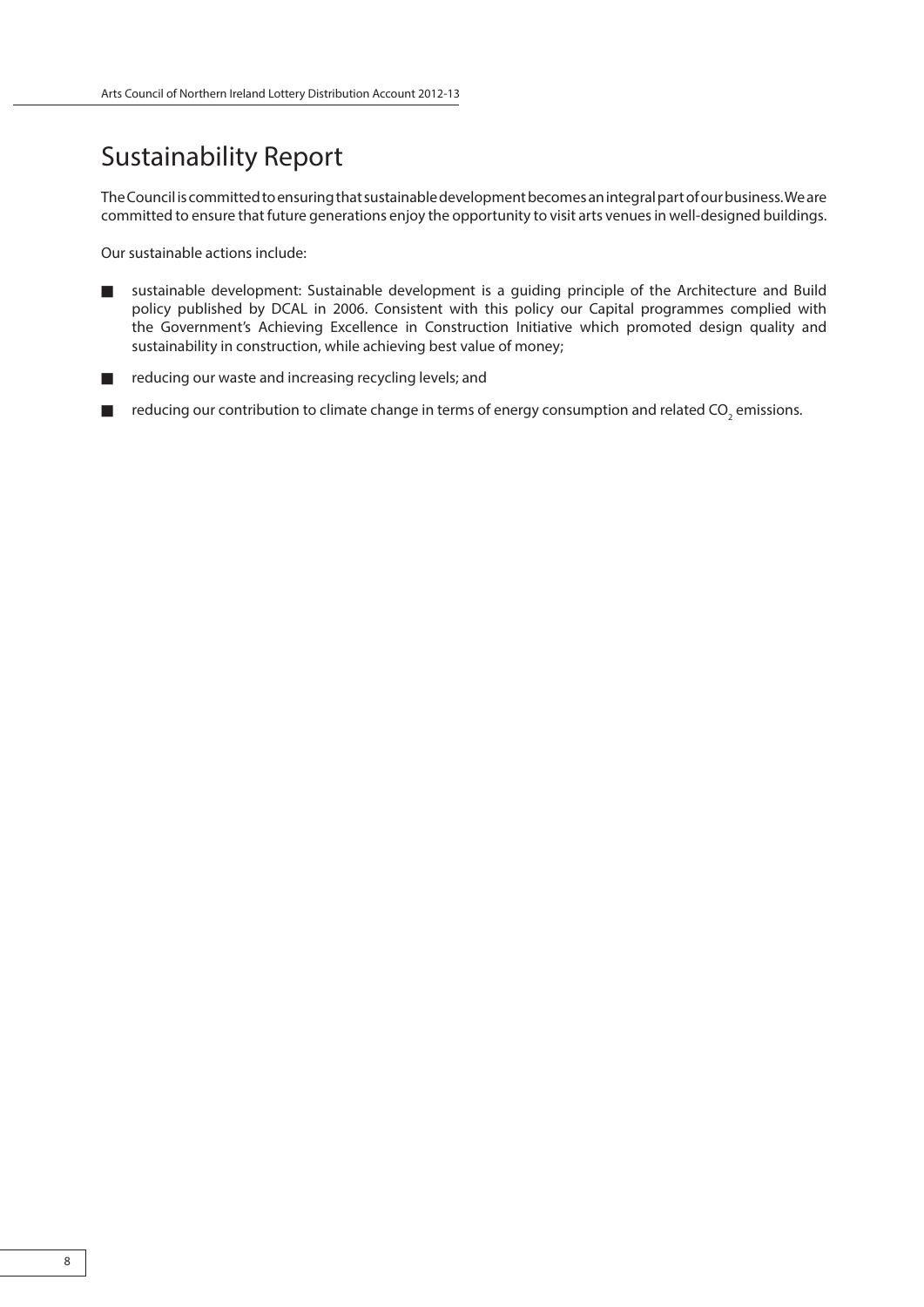# Remuneration Report

#### Remuneration Policy

The Arts Council Remuneration Committee is a Committee of the Board of the Arts Council. The Committee is authorised by the Board to undertake any activity within its terms of reference. Its membership is made up of four Board members as follows:

Mr Damien Coyle (Chairman – from 27 March 2013) Mr Bob Collins Ms Katherine McCloskey Mr Brian Sore

Within the Arts Council, the Chief Executive is employed at a Senior Civil Service grade. The remuneration of senior civil servants is set by the Minister of Finance and Personnel following independent advice from the Review Body on Senior Salaries. Further information about the work of the review body can be found at http://www. ome.uk.com. The pay award for staff in the Northern Ireland Senior Civil Service (SCS) is normally comprised of two elements; a base pay uplift and a non-consolidated bonus. Both elements are based on performance. There was no senior civil service pay award in 2012-13. The Minister approved a freeze on senior pay in respect of 2010- 11, 2011-12 and 2012-13 pay awards, in line with the Executive's decision in Budget 2011–15 to mirror the UK Coalition Government's commitment to impose pay restraint.

The Remuneration Committee is responsible for assessing the Chief Executive's performance and making recommendations on achievement to DCAL. The Chief Executive has a staff appraisal with the Chairman on the basis of objectives set the previous year in consultation with DCAL. The appraisal meeting also includes discussion of objectives for the incoming year. These are further discussed by the Chairman with DCAL. Subsequent proposed objectives approved by the Remuneration Committee are discussed and agreed with the Chief Executive as appropriate for the year. The pay system in place for senior civil servants in the Northern Ireland Civil Service is currently under review.

All other executive directors within the Arts Council are employed at Grade 7. The Arts Council's Management Statement directs that all senior staff positions above Deputy Principal are approved by DCAL. Staff are appointed on Northern Ireland Civil Service pay scales.

All staff costs are incurred by the Arts Council of Northern Ireland and an appropriate amount is recharged to the Lottery Distribution Account. The apportionment is made at full economic cost and calculated on the basis of the proportion of activity funded by Lottery.

# Service Contracts

Appointments in the Arts Council are made with reference to the Equality Commission's Advice and Guidance. Policy relating to notice periods and termination payments are contained in individual terms and conditions of employment. Unless otherwise stated below, the employees covered by this report hold appointments, which are open-ended until they reach retirement age. The Chief Executive (Roisin McDonough) was appointed on 16 October 2000. This position is permanent within the definition above as are the executive director positions.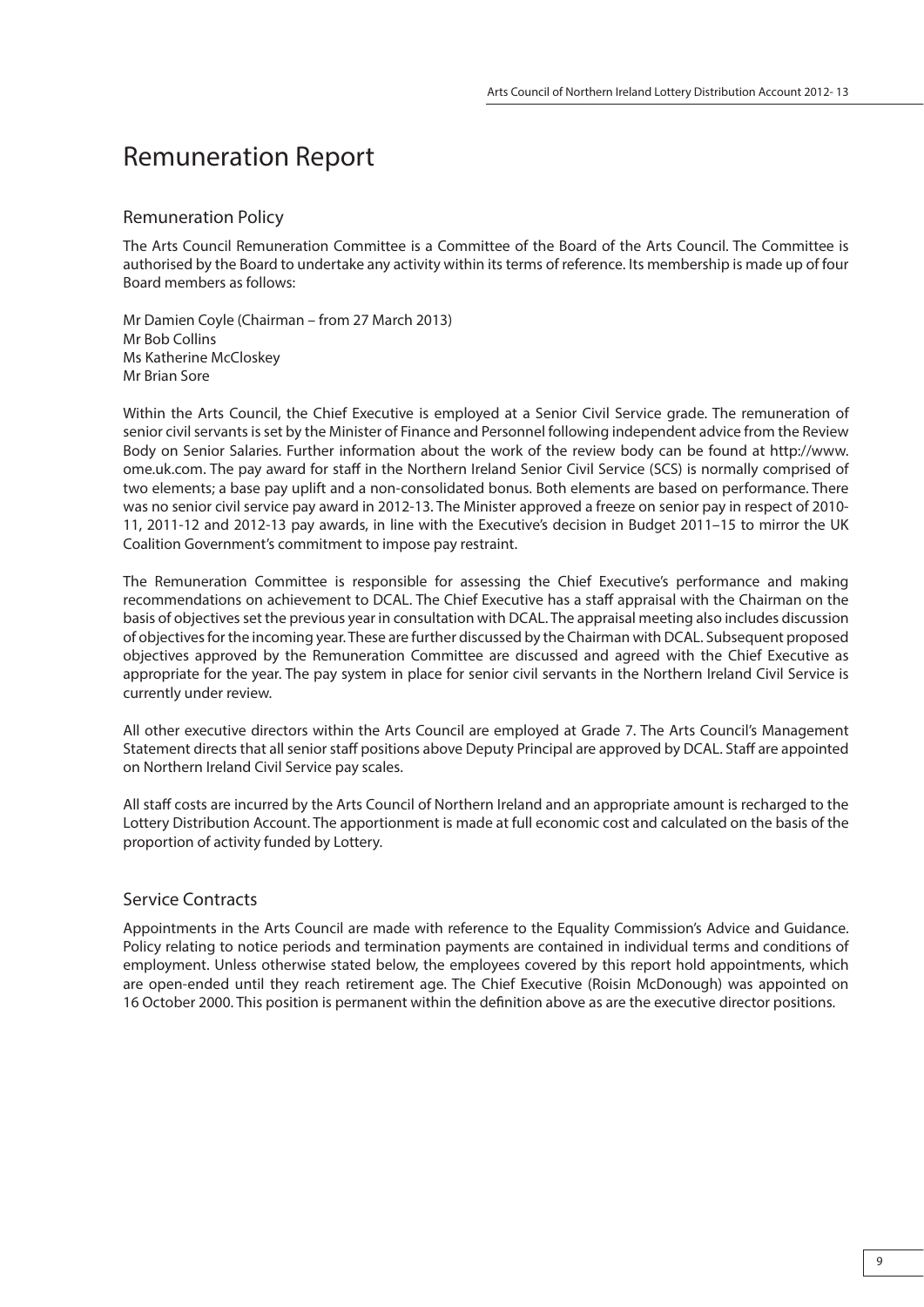|                                                                     |               | 2012-13                         |                           |           | 2011-12                  |                    |
|---------------------------------------------------------------------|---------------|---------------------------------|---------------------------|-----------|--------------------------|--------------------|
|                                                                     | <b>Salary</b> | <b>Bonus</b><br><b>Payments</b> | <b>Benefit in</b><br>kind | Salary    | <b>Bonus</b><br>Payments | Benefit in<br>kind |
| <b>Officials</b>                                                    | £000          | £000                            | £000                      | £000      | £000                     | £000               |
| R McDonough (Chief Executive)                                       | $75 - 80$     |                                 | -                         | $70 - 75$ |                          |                    |
| N McKinney (Director of<br>Arts Development)                        | $50 - 55$     |                                 | $\overline{\phantom{0}}$  | $50 - 55$ |                          |                    |
| G Troughton (Director of Finance and<br>Corporate Services)         | $45 - 50$     |                                 |                           | $40 - 45$ |                          |                    |
| N Livingston (Director of<br>Strategic Development)                 | $50 - 55$     |                                 | -                         | $50 - 55$ |                          |                    |
| L McDowell (Director of Operations)                                 | $50 - 55$     |                                 |                           | $45 - 50$ |                          |                    |
| <b>Band of Highest Paid Director's</b><br><b>Total Remuneration</b> | $75 - 80$     |                                 |                           | $70 - 75$ |                          |                    |
| <b>Median Total Remuneration</b>                                    | 27,728        |                                 |                           | 27,115    |                          |                    |
| <b>Ratio</b>                                                        | 2.8           |                                 |                           | 2.5       |                          |                    |

# Salary, Bonus, Benefit-in-kind and Pension Entitlements – Senior Staff (Audited Information)

### Salary

'Salary' includes gross salary, overtime, allowances and performance pay or bonuses, to the extent that they are subject to UK taxation. This report is based on payments made by the Arts Council of Northern Ireland before any recharge of costs is made to the Lottery fund.

# Benefits in Kind

The monetary value of benefits in kind covers any benefits provided by the employer and treated by the Inland Revenue as a taxable emolument. No benefits in kind were paid to any employee noted below.

# Board Members' Honoraria (Audited Information)

No emoluments were paid to members of the Board of the Arts Council except for Honoraria to the Chairman and Vice Chairman.

The rate of honoraria for the Chairman is £10,000 per annum with effect from 1 July 2007 and the Vice Chairman is £3,500 per annum with effect from 1 December 2007. The total cost of honoraria paid in 2012-13 was £13,848 (2011 12: £12,250) as shown in wages and salaries. This includes £348 of employer's National Insurance Contributions. The amounts received by the Chairman and Vice-Chairman are detailed below:

|                  | Chairman | Vice-Chairman |  |  |
|------------------|----------|---------------|--|--|
|                  |          |               |  |  |
| <b>B</b> Collins | 10,348   |               |  |  |
| D Coyle          |          | 3,500         |  |  |

Of the total cost of honoraria £5,955 (2011-12: £5,145) was apportioned to the Lottery Distribution Account. No emoluments were paid to other Board members in respect of Lottery activities. The Council does not pay any pension contributions on behalf of the Chairman and Vice-Chairman. These individuals are not included, therefore, in the following pension note.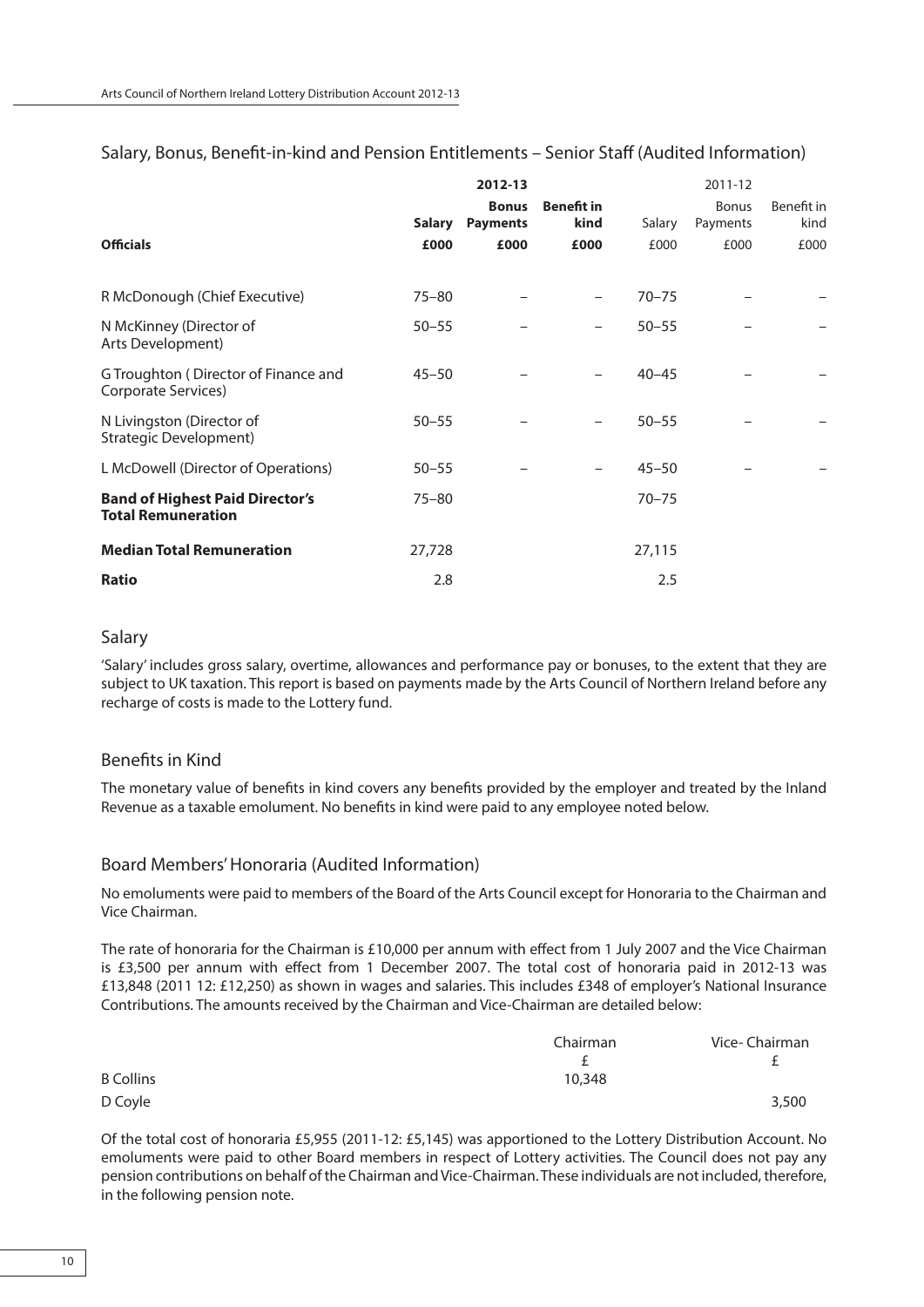# Bonuses

Bonuses are based on performance levels attained and are made as part of the appraisal process. Bonuses relate to the performance in the year in which they become payable to the individual. No bonuses were paid in 2012-13 (2011-12: £nil)

# Median Remuneration

Reporting bodies are required to disclose the relationship between the remuneration of the highest-paid director in their organisation and the median remuneration of the organisation's workforce.

The median remuneration of the staff is the total remuneration of the staff member(s) lying in the middle of the linear distribution of the total staff, excluding the highest paid director. This is based on annualised, full-time equivalent (FTE) remuneration as at the reporting period date.

Total remuneration includes salary, performance pay and bonuses. It does not include employer pension contributions and the cash equivalent transfer value of pensions. Total remuneration is calculated on an annualised basis to remove any fluctuations caused by employee turnover, which do not reflect changes in pay policy.

The FTE measurement of staff is specified to ensure a level of comparability that would otherwise be distorted, if a member of staff represented a whole unit, irrespective of the hours worked.

The ratio is calculated as follows:

Midpoint in highest paid director's pay band.

Median remuneration of Council's staff.

# Pension Entitlements (Audited Information)

|              | Accrued pension                         | Real                                             |             |             |                  |
|--------------|-----------------------------------------|--------------------------------------------------|-------------|-------------|------------------|
|              | at aged 65                              | increase                                         | <b>CETV</b> |             | Real             |
|              | as at 31 March 2013 and                 | in pension at age 65                             | at          | <b>CETV</b> | increase         |
|              | related lump sum                        | and related lump sum 31 March 2013 31 March 2013 |             |             | in CETV          |
|              | £000                                    | £000                                             | £000        | £000        | £000             |
| R McDonough  | $25 - 30$<br>plus lump sum of<br>70-75  | $0 - 2.5$<br>plus lump sum of<br>$(0-2.5)$       | 659         | 645         | $\boldsymbol{0}$ |
| N McKinney   | $15 - 20$<br>Plus lump sum of<br>40-45  | $0 - 2.5$<br>plus lump sum of<br>$0 - 2.5$       | 310         | 283         | 21               |
| G Troughton  | $5 - 10$<br>plus lump sum of<br>$0 - 5$ | $0 - 2.5$<br>plus lump sum of<br>$0 - 2.5$       | 82          | 68          | 13               |
| N Livingston | $20 - 25$<br>plus lump sum of<br>50-55  | $0 - 2.5$<br>plus lump sum of<br>$0 - 2.5$       | 429         | 390         | 30               |
| L McDowell   | $20 - 25$<br>plus lump sum of<br>50-55  | $0 - 2.5$<br>plus lump sum of<br>$0 - 2.5$       | 429         | 392         | 31               |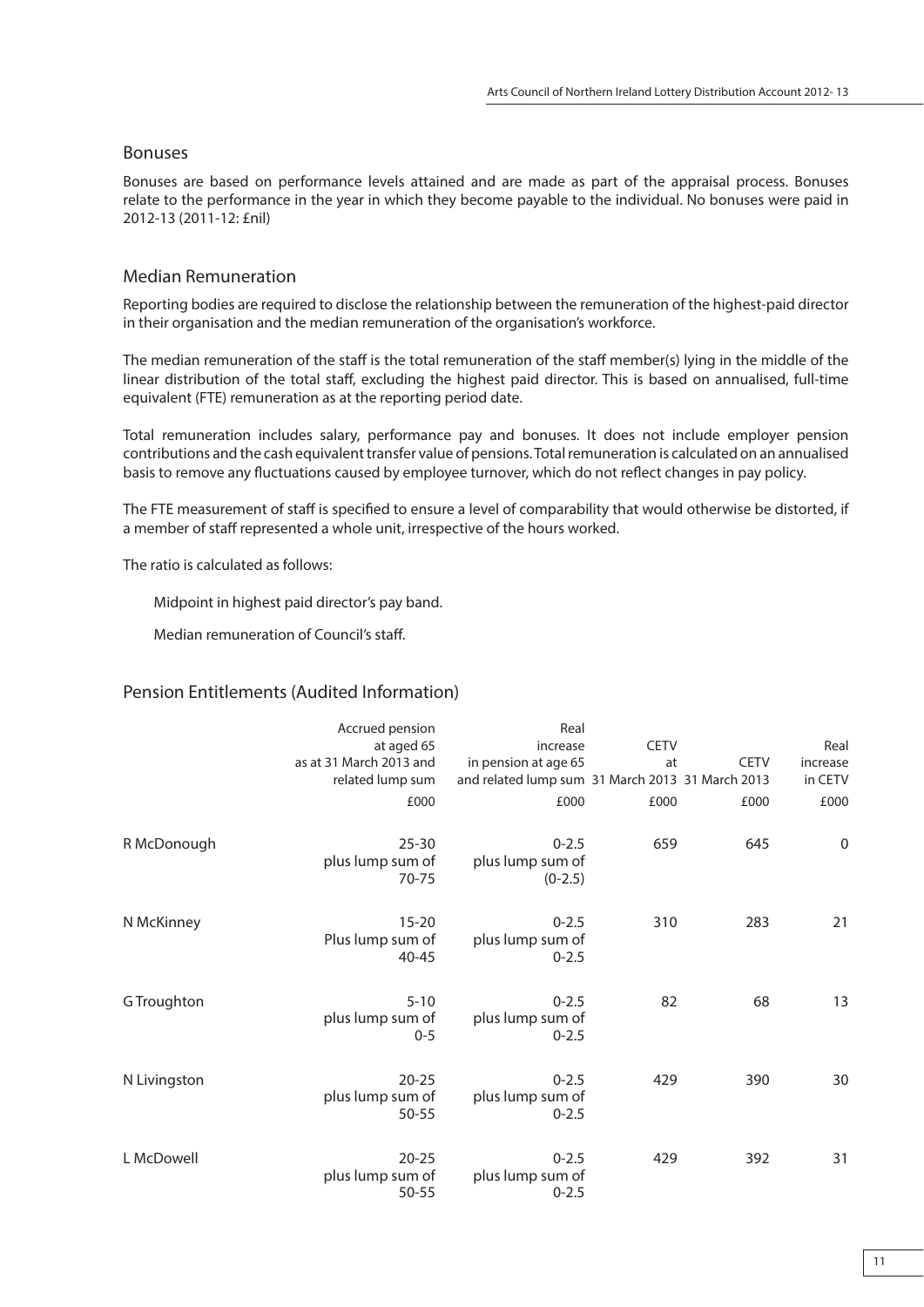# Arts Council Pensions

The pension benefits of all staff are provided through the Northern Ireland Local Government Officers' Superannuation Committee. This is a funded scheme which provides benefits on a 'final salary' basis at a normal retirement age of 65.

For any membership accrued before 1 April 2009 benefits will accrue at a rate of 1/80th of the employee's final year pensionable pay and an automatic tax free lump sum of three times their pension. For all membership from 1 April 2009 benefits accrue at a rate of 1/60th of final pensionable pay for each year of service but with no automatic lump sum (members can choose to give up some of their pension to provide a lump sum). Additional Voluntary Contributions (AVC) can be paid through the NILGOSC in-house AVC provider, Prudential.

Pensions increase in payment in line with the Retail Prices Index. On death, pensions are payable to the surviving spouse at a rate of half the member's pension. On death in service, the scheme pays a lump sum benefit of three times pensionable pay and also provides a service enhancement on computing the spouse's pension. Medical retirement is possible in the event of serious ill- health. In this case pensions are brought into payment early.

Members pay contributions of between 5.5 per cent and 7.5 per cent of pensionable earnings. For 2012-13 the rates were as follows:

| <b>Band</b>    | Range              | <b>Contribution Rate</b> |
|----------------|--------------------|--------------------------|
| $\mathbf{1}$   | Up to £13,500      | 5.5%                     |
| $\mathcal{P}$  | £13,501 to £15,800 | 5.8%                     |
| 3              | £15,801 to £20,400 | 5.9%                     |
| $\overline{4}$ | £20,401 to £34,000 | 6.5%                     |
| 5              | £34,001 to £45,500 | 6.8%                     |
| 6              | £45,501 to £85,300 | $7.2\%$                  |
| 7              | More than £85,300  | 7.5%                     |

During the year the Arts Council made contributions for 65 (2011-12: 64) employees (not all 65 were employed throughout the year). The NILGOSC scheme is a 'multi employer', defined benefit scheme, which provides members of participating employers with the benefits related to pay and services at rates which are defined under statutory regulations. To finance these benefits, assets are accumulated in the scheme and are held separately from the assets of the employers. The scheme is funded by employers participating in the NILGOSC scheme who pay contributions at rates determined by an independent professionally qualified actuary on the basis of regular valuations using the projected unit method. During the year ended 31 March 2013 the Arts Council contributed 19 per cent (2011-12: 18 per cent) of gross salary.

# Cash Equivalent Transfer Values

A Cash Equivalent Transfer Value (CETV) is the actuarially assessed capitalised value of the pension scheme benefits accrued by a member at a particular point in time. The benefits valued are the member's accrued benefits and any contingent spouse's pension payable from the scheme. A CETV is a payment made by a pension scheme or arrangement to secure pension benefits in another pension scheme or arrangement when the member leaves a scheme and chooses to transfer the benefits accrued in their former scheme. The pension figures shown relate to the benefits that the individual has accrued as a consequence of their total membership of the pension scheme, not just their service in a senior capacity to which disclosure applies. The CETV figures, and from 2003-04 the other pension details, include the value of any pension benefit in another scheme or arrangement which the individual has transferred to the NILGOSC pension arrangements. They also include any additional pension benefit accrued to the member as a result of their purchasing additional years of pension service in the scheme at their own cost. CETVs are calculated in accordance with The Occupational Pension Schemes (Transfer Values) (Amendment) Regulations and do not take account of any actual or potential benefits resulting from Lifetime Allowance Tax which may be due when pension benefits are taken.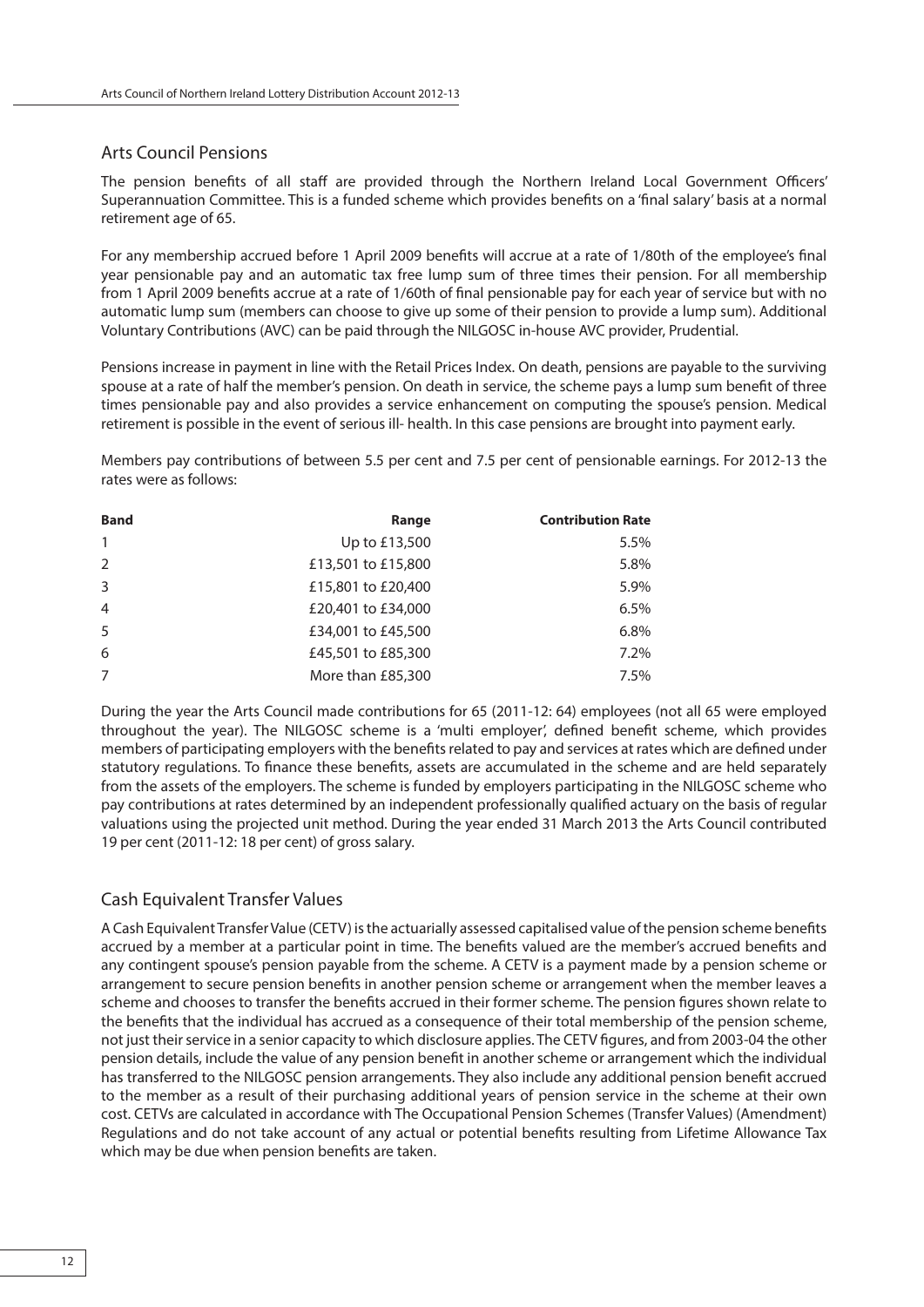# Real increase in CETV

This reflects the increase in CETV effectively funded by the employer. It does not include the increase in accrued pension due to inflation, contributions paid by the employee (including the value of any benefits transferred from another pension scheme or arrangement) and uses common market valuation factors for the start and end of the period.

# Exit Packages

No executive directors of the Arts Council received any compensation for loss of office during the year.

Roisín McDonough 1 October 2013 Accounting Officer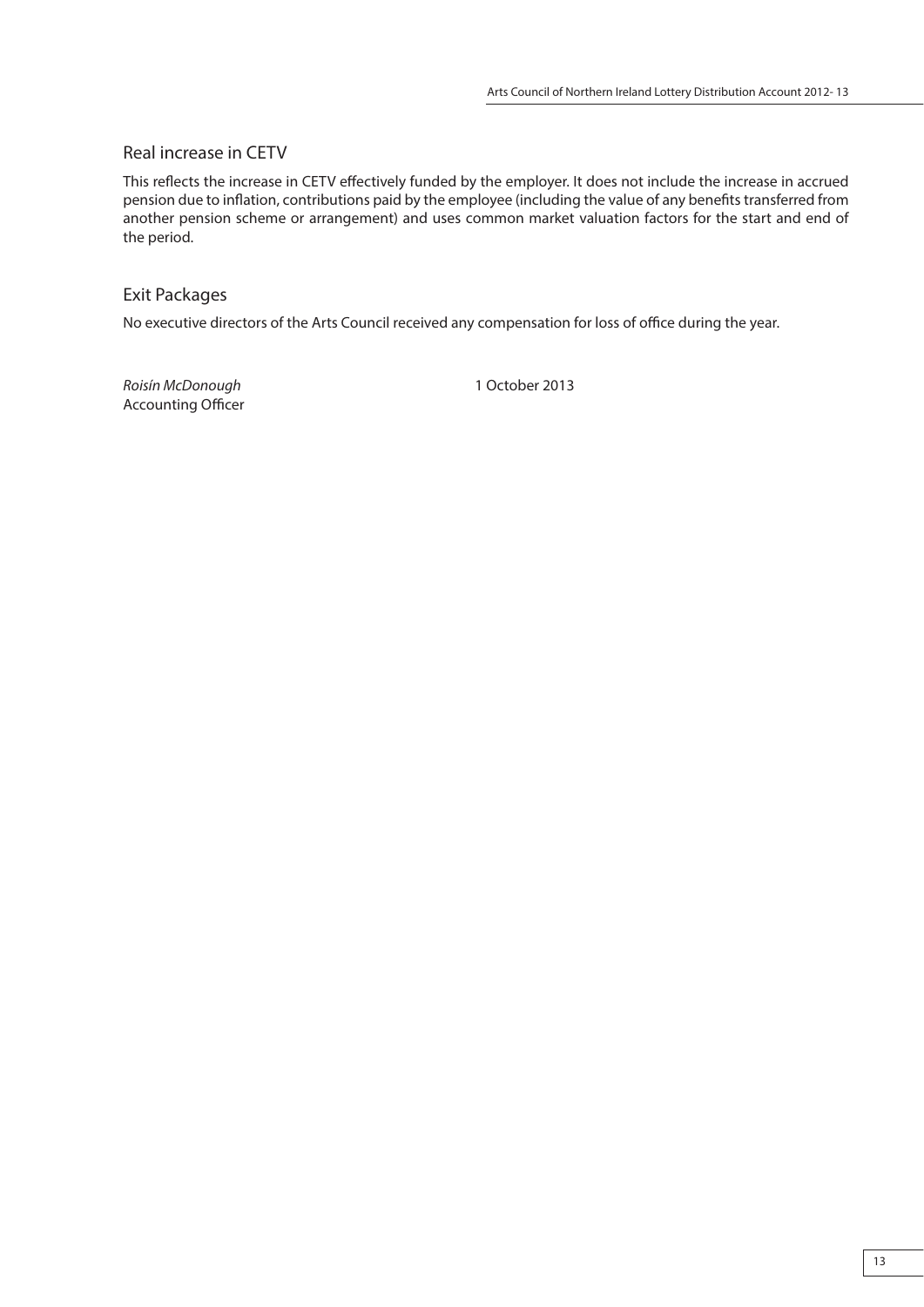# Statement of the Arts Council's and Accounting Officer's responsibilities

The Arts Council of Northern Ireland is required to prepare a statement of accounts for each financial year in a form directed by the Secretary of State with the consent of DFP and HM Treasury in accordance with Section 35(3) of the National Lottery etc. Act 1993 and Lottery Accounts Direction given by DCAL.

The accounts are prepared on an accruals basis and must show a true and fair view of the state of affairs of the Arts Council of Northern Ireland's lottery distribution activities at the year end and of its income and expenditure, changes in equity and cash flows for the financial year.

In preparing the accounts the Accounting Officer is required to comply with the requirements of the Government Financial Reporting Manual and in particular to:

- observe the Accounts Direction issued by DCAL on behalf of the Secretary of State for DCMS, including the relevant accounting and disclosure requirements and apply suitable accounting policies on a consistent basis;
- make judgements and estimates on a reasonable basis;
- state whether applicable accounting standards as set out in the Government Financial Reporting Manual have been followed, and disclose and explain any material departures in the financial statements; and
- prepare the financial statements on a going concern basis, unless it is inappropriate to presume that the Arts Council of Northern Ireland Lottery Distribution Fund will continue in operation.

The Accounting Officer for DCAL has designated the Chief Executive of the Arts Council of Northern Ireland as the Accounting Officer for the Council. Her relevant responsibilities as Accounting Officer, including her responsibility for the propriety and regularity of the finances for which she is answerable and for the keeping of proper records, are set out in 'Managing Public Money' issued by HM Treasury, and in the Financial Directions issued by DCAL on behalf of the Secretary of State for DCMS under s26(3) of the National Lottery etc. Act 1993.

Roisín McDonough 1 October 2013 **Accounting Officer**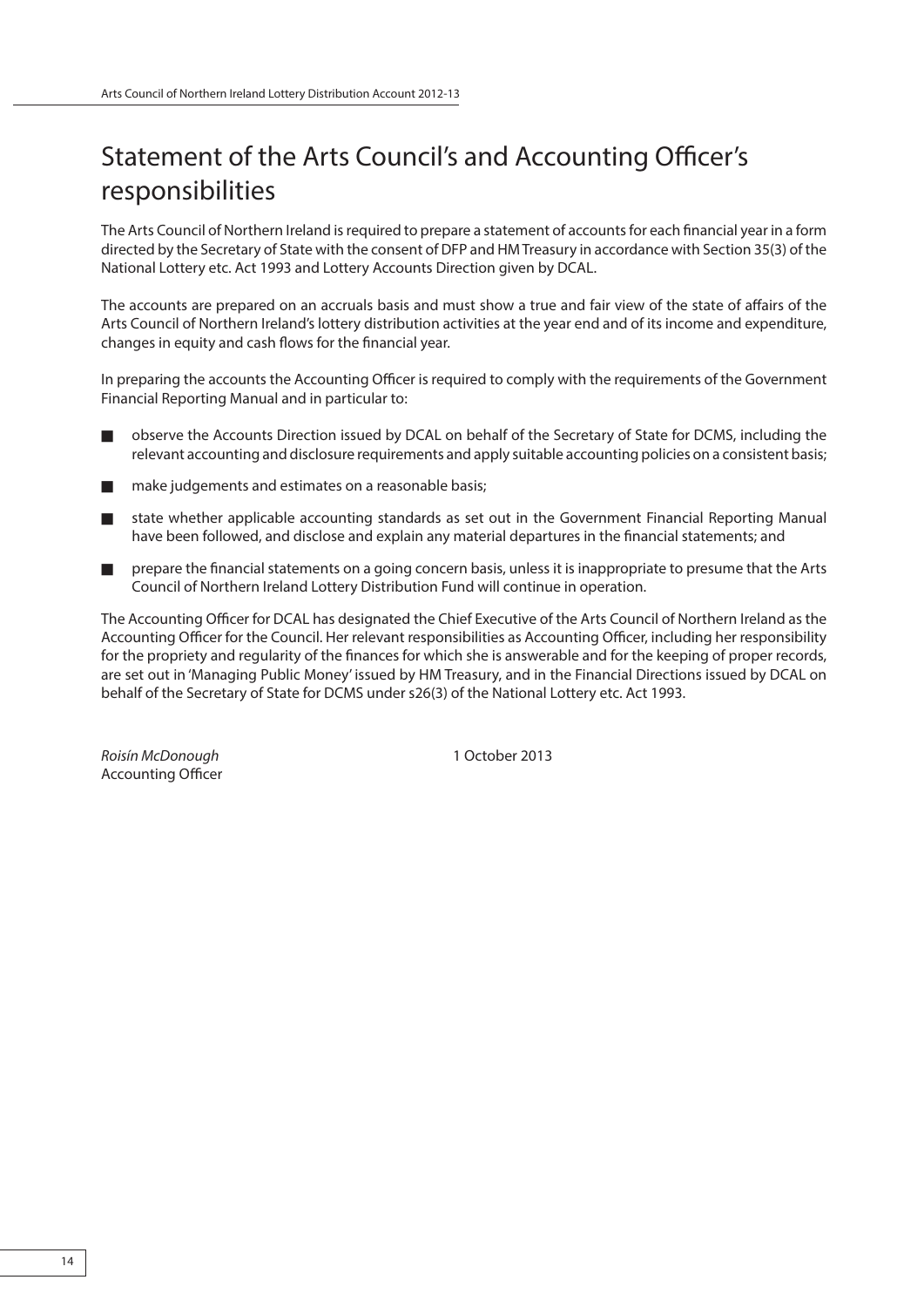# Governance Statement

# Scope of responsibility

As Accounting Officer I am responsible for ensuring that the Council's business is conducted in accordance with the law and proper standards, and that public money is safeguarded and properly accounted for, and used economically, efficiently and effectively in accordance with the responsibilities assigned to me in Managing Public Money Northern Ireland. In discharging this overall responsibility, I am responsible for putting in place proper arrangements for the governance of the Council's affairs, facilitating the effective exercise of its functions, and which includes arrangements for the management of risk.

This responsibility is supported by the functions of the Council; Board; Committees (particularly the Audit and Risk Committee); internal and external audit; the Arts Council's risk register as well as accountability meetings with the Department of Culture, Arts and Leisure (DCAL).

I also combine my Accounting Officer role with my responsibilities to the Department including any Ministerial directions. There were no Ministerial directions in 2012-13 financial year.

# Compliance with Corporate Governance Code

The Corporate Governance Code for Central Government issued by HM Treasury does not directly apply to the Arts Council. However, the arrangements in place at the Arts Council reflect good practice and the Arts Council has complied with the code, insofar as it is relevant to the circumstances of the Arts Council. There are no departures in the 2012-13 financial year from the application of these principles.

# Governance Framework

The Governance Framework comprises the systems and processes, and culture and values, by which the Council is directed and controlled and the activities through which it accounts to, engages with and leads the arts sector. It enables the Council to monitor the achievement of its strategic objectives and to consider whether those objectives have led to the delivery of appropriate, cost effective services.

The system of internal control is a significant part of that framework. The system of internal control is designed to manage risk to a reasonable level rather than to eliminate all risk of failure to achieve policies, aims and objectives; it can therefore only provide reasonable and not absolute assurance of effectiveness. The system of internal control is based on an on-going process designed to identify and prioritise the risks to the achievement of departmental policies, aims and objectives, to evaluate the likelihood of those risks being realised and the impact should they be realised, and to manage them efficiently, effectively and economically.

The system of internal control has been in place in the Arts Council of Northern Ireland for the year ended 31 March 2013 and up to the date of approval of the annual report and accounts, and accords with DFP guidance.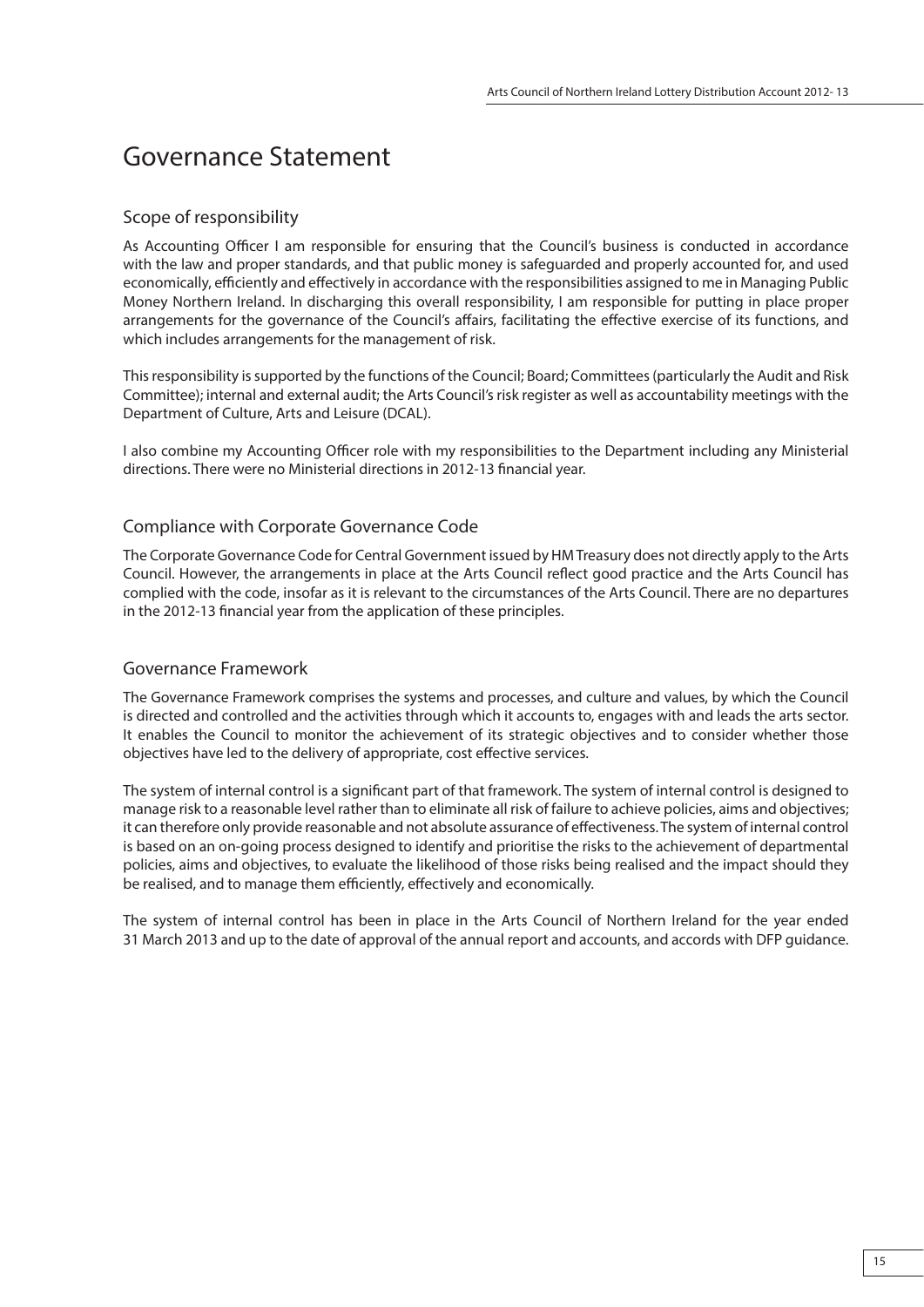# Board membership

The Arts Council of Northern Ireland (ACNI) is vested in and administered by a body corporate known as the Board of ACNI, consisting of a Chair, Vice-Chair and members appointed by the DCAL Minister, as set out in the Arts Council (Northern Ireland) Order 1995.

I am supported by the Board of ACNI. The Chair and members of the Board have individual and collective responsibility to the Minister as Head of Department:

- to provide effective leadership for the Council, in particular in defining and developing its strategic direction and in setting challenging objectives;
- to act in a way that promotes high standards of public finance, including the promotion of regularity, propriety and value for money;
- to ensure that the Council's activities are conducted in an efficient and effective manner;
- to ensure that strategies are developed for meeting the Council's overall objectives in accordance with the policies and priorities established by the Minister;
- to monitor the Council's performance to ensure that it fully meets its aims, objectives and performance targets;
- to ensure that the Council's control, regulation and monitoring of its activities as well as those of any other bodies which it may sponsor or support, ensure value for money within a framework of best practice, regularity and propriety;
- to participate in the corporate planning process; and
- to appoint a Chief Executive.

The Board held 13 meetings during the year to determine policy for ACNI and make decisions in line with that policy. These meetings are held in my presence and that of my colleagues in senior management who produce papers and information to assist Board decision making. In February 2013, CIPFA facilitated a meeting of the Board to consider its effectiveness. The Board has assessed its own effectiveness and considers its performance as good.

Following its review of effectiveness the Board will be reviewing, in the incoming year, its scheme of delegation, committee structure, standing orders and schedule of reserved powers.

The Board has a rolling work-plan and achieved its objectives, which were set out during the year. All Board meetings held in 2012-13 were quorate. The overall average attendance rate of Members was 76 per cent. No Member attended less than 54 per cent of Board meetings.

#### **Attendance at Board Meetings 2012-13**

|                     | <b>NS</b> |                          |    |                     |  |             |          |              |        |
|---------------------|-----------|--------------------------|----|---------------------|--|-------------|----------|--------------|--------|
|                     |           | <b>Business meetings</b> |    | Plenary* Strategy** |  | Training*** |          |              | $\%$   |
|                     | Full      | Part                     |    |                     |  | am          | pm       | <b>Total</b> | Attend |
| David Alderdice     | 10        | 0                        | 10 |                     |  | 0           | 0        | 12           | 92     |
| Anna Carragher      | 8         | 0                        | 8  | 0                   |  | $\Omega$    | $\Omega$ | 9            | 69     |
| <b>Bob Collins</b>  | 10        | 0                        | 10 |                     |  |             |          | 13           | 100    |
| Damien Coyle        | 6         | $\Omega$                 | 6  | 0                   |  | $\Omega$    | 0        |              | 54     |
| David Irvine #      | 4         | 0                        | 4  | 0                   |  | $\Omega$    | 0        | 5            | 33     |
| Noelle McAlinden    | 9         | 0                        | 9  |                     |  |             |          | 12           | 92     |
| Katherine McCloskey |           | $\Omega$                 | 7  |                     |  |             |          | 10           | 77     |
| lan Montgomery      |           | 0                        |    | $\Omega$            |  |             | $\Omega$ | 9            | 69     |
| Paul Mullan         | 8         | 0                        | 8  |                     |  |             | 1        | 11           | 85     |
| Paul Seawright      | 4         | $\Omega$                 | 4  |                     |  |             | $\Omega$ |              | 54     |
| <b>Brian Sore</b>   | 10        | $\Omega$                 | 10 | 0                   |  |             |          | 12           | 92     |
| Janine Walker       | 6         | 0                        | 6  |                     |  |             |          | 9            | 69     |

\* North South Plenary Meeting

\*\* Strategy Away Day

\*\*\* Training Away Day

# David Irvine – Member until 17 December 2012 (deceased)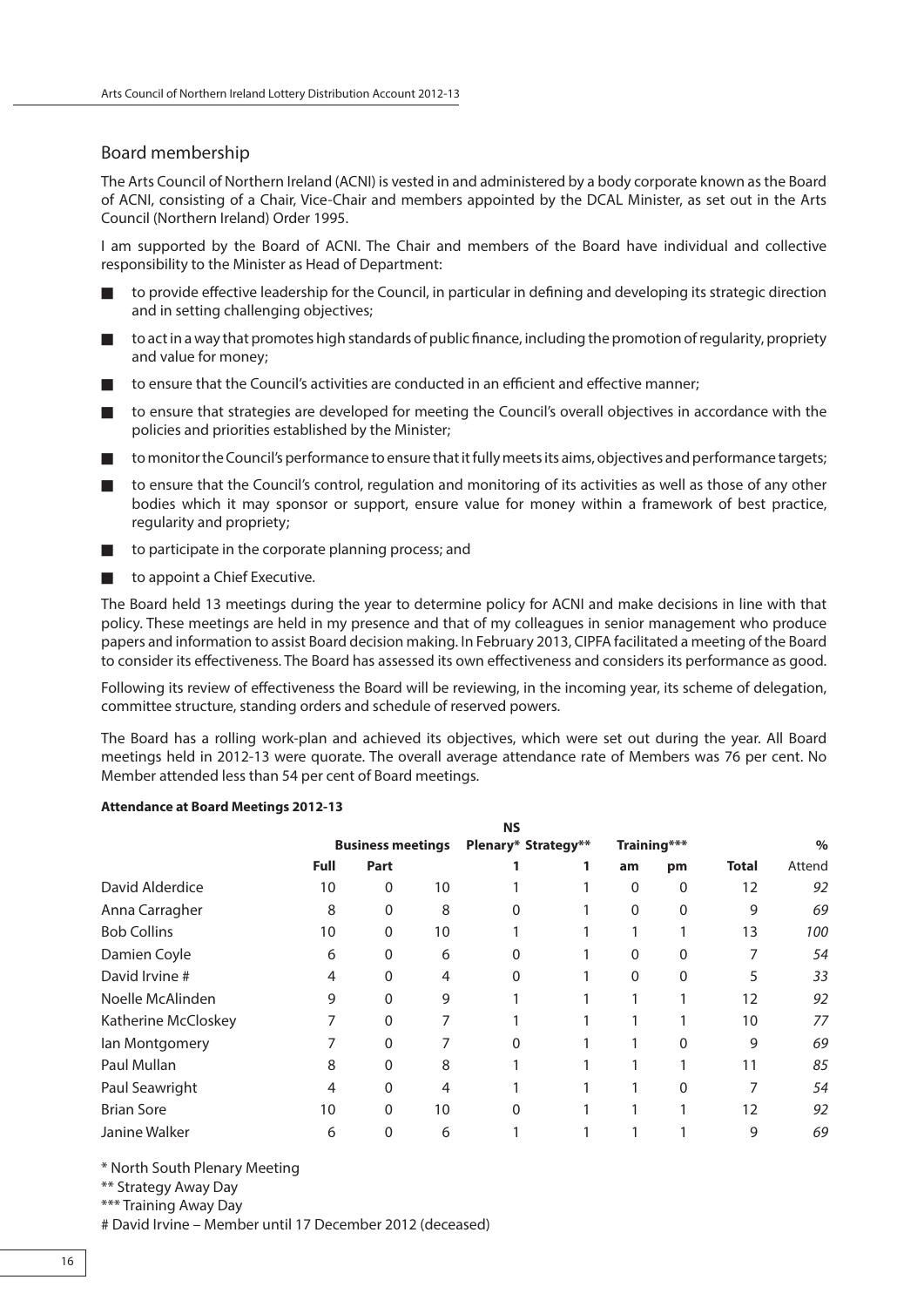|                     |   | <b>Audit and</b><br><b>Risk</b> | <b>Finance and</b> | <b>Capital</b> |   | Remun****     |                | <b>Lottery and</b><br><b>Grants</b> |             |                                    |          |
|---------------------|---|---------------------------------|--------------------|----------------|---|---------------|----------------|-------------------------------------|-------------|------------------------------------|----------|
|                     | 5 | $\%$                            | 4                  | $\frac{0}{0}$  | 1 | $\frac{0}{0}$ | $\overline{2}$ | $\frac{0}{0}$                       | Total       | <b>Possible</b><br><b>Meetings</b> | % Attend |
| David Alderdice     |   |                                 |                    |                |   |               |                |                                     | $\mathbf 0$ |                                    |          |
| Anna Carragher      | 1 | 50                              |                    |                |   |               |                |                                     |             | $\overline{2}$                     | 50       |
| <b>Bob Collins</b>  |   |                                 |                    |                | 1 | 100           |                |                                     | 1           | 1                                  | 100      |
| Damien Coyle        |   |                                 | 3                  | 75             | 1 | 100           | $\overline{2}$ | 100                                 | 6           | 7                                  | 86       |
| David Irvine #      | 3 | 75                              |                    |                |   |               |                |                                     | 3           | 5                                  | 60       |
| Noelle McAlinden    |   |                                 |                    |                |   |               |                |                                     | $\mathbf 0$ |                                    |          |
| Katherine McCloskey | 5 | 100                             |                    |                | 1 | 100           | 1              | 50                                  | 7           | $\overline{ }$                     | 100      |
| lan Montgomery      |   |                                 | $\mathbf 0$        | $\mathbf 0$    |   |               |                |                                     | $\mathbf 0$ |                                    |          |
| Paul Mullan         | 3 | 60                              |                    |                |   |               | 2              | 100                                 | 5           | 7                                  | 71       |
| Paul Seawright      |   |                                 |                    |                |   |               | 1              | 50                                  | 1           | $\overline{\mathbf{2}}$            | 50       |
| <b>Brian Sore</b>   |   |                                 | 4                  | 100            | 1 | 100           |                |                                     | 5           | 5                                  | 100      |
| Janine Walker       | 3 | 60                              |                    |                |   |               |                | 50                                  | 4           | 6                                  | 67       |

#### **Attendance at Committee Meetings 2012-13**

\*\*\*\* Remuneration Committee

# David Irvine – Member until 17 December 2012 (deceased)

Members of the Board have delegated some of their tasks to four sub-committees – Audit and Risk, Finance and Capital, Remuneration and Lottery and Grants. These committees oversee the activities of management and provide support. The minutes of committee meetings are standing items on the agenda of Board meetings and the committee chairs provide full report on their activities.

# Audit and Risk Committee

The Audit and Risk Committee comprises four Members and is chaired by a Member. It met five times during the year and was quorate on each occasion. I attend each meeting along with the Director of Finance and Corporate Services. The Audit and Risk Committee has a rolling work-plan and measures its performance by the achievement of its objectives.

Its terms of reference include supporting the Board and Accounting Officer by reviewing the comprehensiveness of assurances in meeting the Board and Accounting Officer's assurance needs, and by reviewing the reliability and integrity of these assurances; the activities of the internal and external auditors and overseeing the risk culture of ACNI; and also reviewing its own effectiveness, constitution and terms of references and reporting the results of that review to the Board.

During the year the Chairman of the Audit and Risk Committee and the Director of Finance and Corporate Services reviewed its operation in line with the Audit Committee Checklist, produced by the National Audit Office. The Committee reviewed the completed checklist and were satisfied that they were operating in line with its recommendations. It reviewed the letter of appointment of committee members and approved training for new members.

The Committee makes regular reports to the Board. Board Members are satisfied that the Committee is providing them with assurance.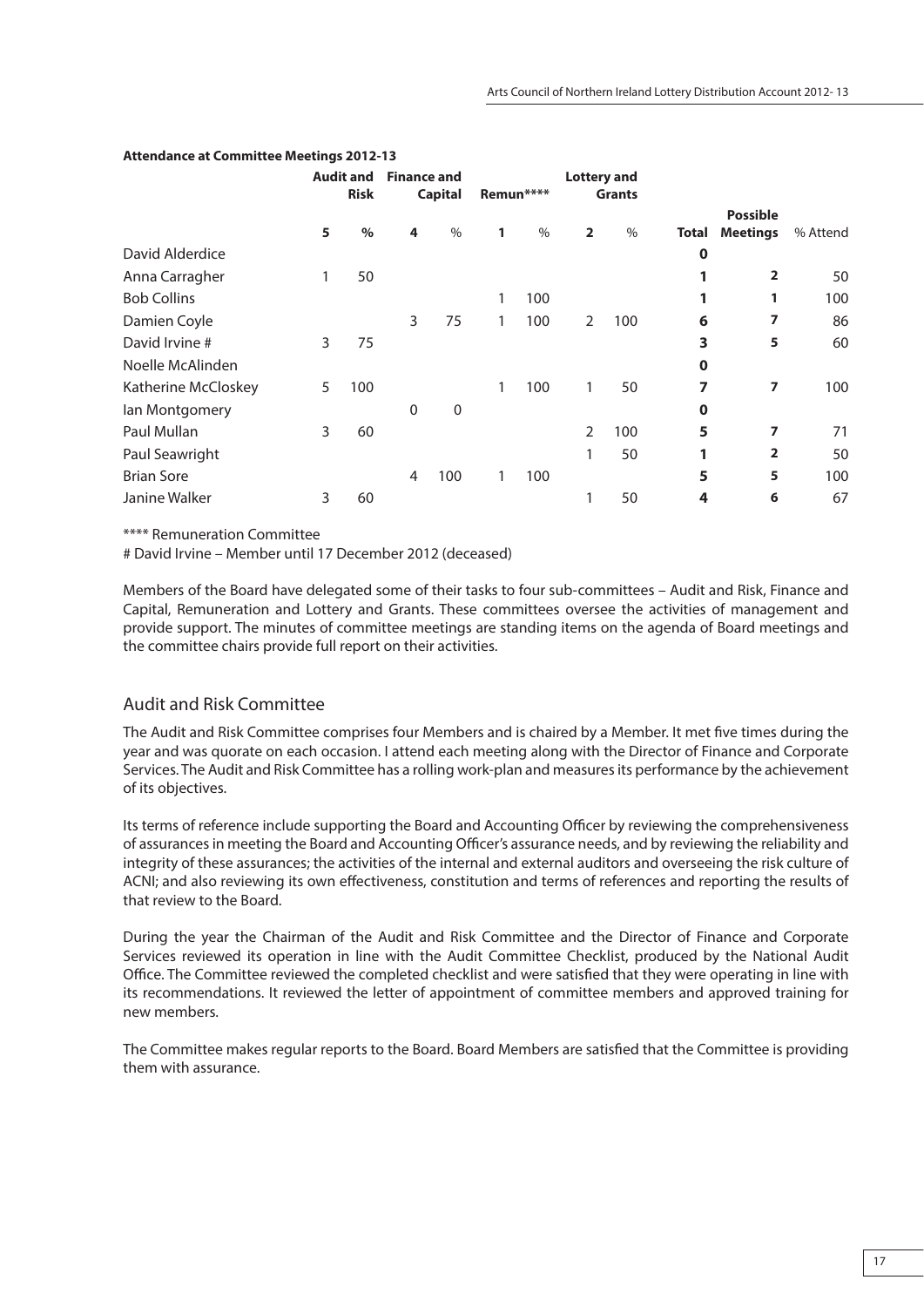# Other committees

The Finance and Capital Committee comprises three Members and one co-opted Member, and is chaired by a Member. Two of my directors also attend each meeting. This Committee met four times during the year and was quorate on each occasion.

Its terms of reference cover the proposal to the Board for the annual budget of the Council; ensuring comprehensive financial advice is provided to the Board; reviewing the detailed information relating to the financial resources including the Statement of Comprehensive Net Income, Statement of Financial Position and cash flow statements; monitoring financial expenditure against targets set throughout the year making recommendations as necessary; reviewing the programmes, policies and procedures relating to the payment of capital grants and where appropriate, to propose changes to the above for Board approval; and to advise on policy and the strategic deployment of capital resources.

The Remuneration Committee comprises four Members and is chaired by a Member. It met once during the year and was quorate. Its terms of reference include assessing and agreeing targets, standards of performance, goals and objectives in respect of the Chief Executive. In consultation with the Department it sets the remuneration terms related to the performance of the Chief Executive, giving due weight to the proper management and use of public monies. It monitors the performance of the Chief Executive within the terms and conditions of the contract of employment. It agrees the policy for authorising claims for expenses from the Chief Executive and Chairman. It reviews its own performance, constitution and Terms of Reference annually to ensure it is operating at maximum effect and recommend any changes considered necessary to the Board for approval.

During the year the Remuneration Committee reviewed the performance of the Chief Executive and her remuneration terms.

The Lottery and Grants Committee comprises five Members and is chaired by a Member. It met two times during the year and was quorate on each occasion. I attend each meeting along with two other Directors.

Its terms of reference include reviewing the programmes, policies and procedures relating to the payment of Exchequer and Lottery grants, and where appropriate, propose changes to the above for approval by the Board; to take decisions on grant aid within delegated financial limits set by the Board; to advise on policy and strategy relating to arts funding and the strategic allocation of Council's grant resources; to advise on the changing policy environment of Lottery and Exchequer funding; to advise on National Lottery Distribution Fund (NLDF) balance policy matters; to recommend to the Board the Council's bids for Monitoring Round funding.

The Board has delegated its grant-decision-making for grants under £25,000 to staff . All decisions made by staff and committees are reported to the Board. During the year the Lottery and Grants Committee reviewed the progress on capital projects and the award of grants.

# Business planning, risk management

Each year of the five year strategic plan, amplified as necessary, forms the basis of the business plan for the forthcoming year. The business plan included key performance indicators, milestones and targets linked to the Programme for Government and Public Service Agreements for the forthcoming year. It is also linked to budgeting information so that resources allocated to achieve specific objectives can readily be identified by the Department. The five-year strategy and annual business plan takes into account the Minister's priorities and is framed in that context.

The draft business plan is submitted to the Department as early as possible, but no later than 31 January each year. The Arts Council's plans are submitted to the Department for approval and include measures of performance and annual targets in respect of each of those measures and the proposed annual efficiency. Progress against targets is reported quarterly to the Board and bi-annually to DCAL's governance and accountability meetings.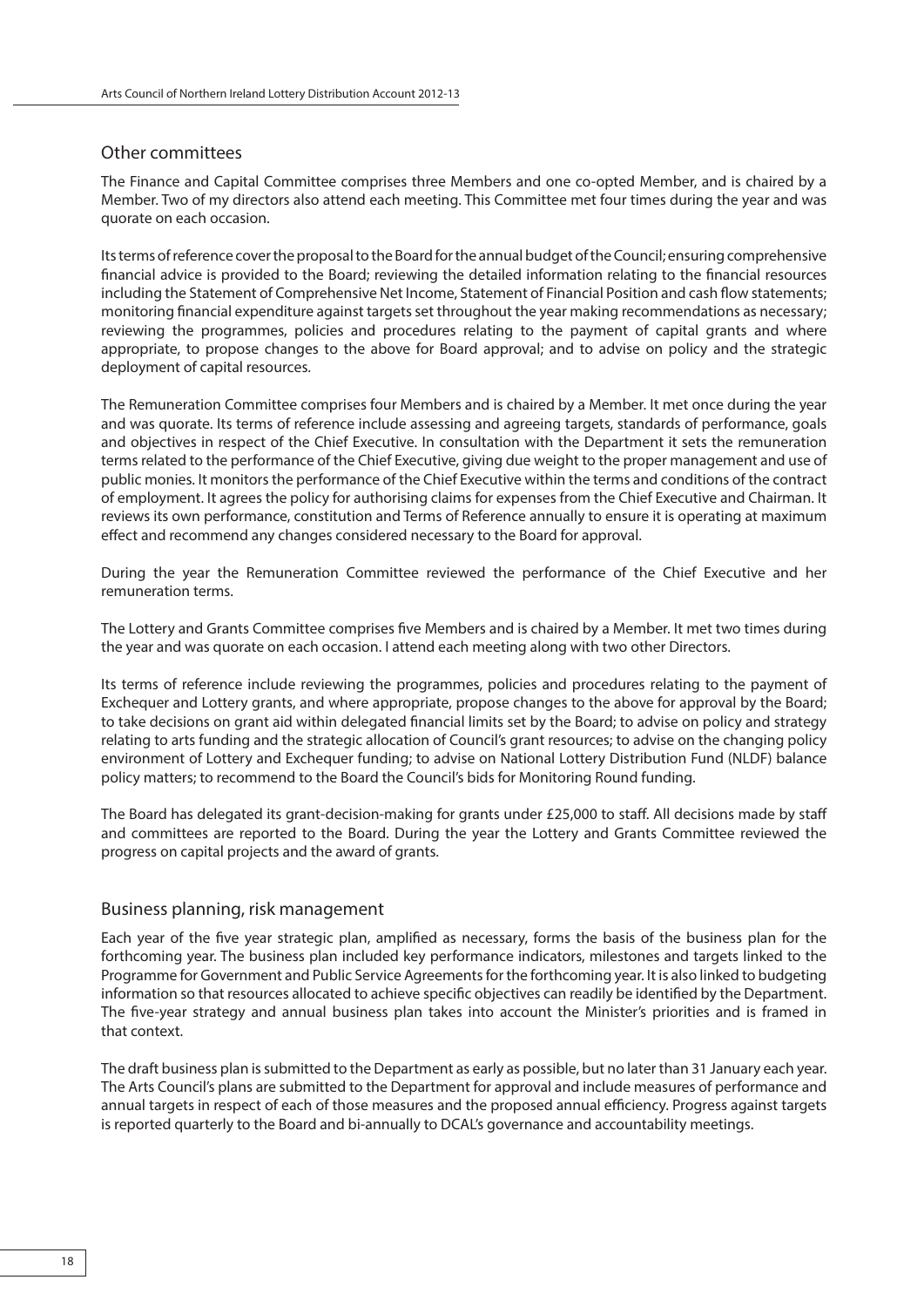The identification and impact of risk is incorporated into the corporate planning and decision making processes of the Arts Council. Consequently the Arts Council ensures that there are procedures in place for verifying that internal control and aspects of risk management are regularly reviewed and reported on and are supplemented by detailed best practice guidelines on Public Interest Disclosure (whistle-blowing) and Fraud Management policies among others. The Board receives periodic reports concerning internal control and steps are taken to manage risks in significant areas of responsibility and monitor progress on key projects. A system of risk management is maintained to inform the Board's decisions and all reputational risks to the Council are drawn to the attention of the Chairman and are properly managed. The Risk Register is presented to the Audit and Risk Committee at each meeting and to the Board on a quarterly basis. Responsibility for risk management has been assigned to appropriate members of the executive team and officers and is reported on routinely to the Chief Executive and Director of Finance and Corporate Services.

On an annual basis, risks are categorised by considering the likelihood of occurrence should no risk-mitigation activity occur and the impact should the risk happen. The risks where the potential impact is deemed high are detailed in the ACNI risk register. The risk register forms part of the annual business plan of the Board, having been previously endorsed by the Audit Committee. The Senior Management Team assigns to managers (the 'risk owners') the task of putting procedures in place to monitor and, where possible, mitigate the risk.

The Audit and Risk Committee has lead responsibility for the periodic review of the risk register. The Arts Council consider the following to be the most significant areas of risk:

- impact of economic downturn on arts organisations could result in a potential loss of frontline services;
- reduction in DCAL/National Lottery funding of the arts could result in a potential loss of frontline services;
- fraudulent activity within client organisation could result in a loss of public funds; and
- ACNI's five-year strategy may be found to be inappropriate resulting in a loss of confidence by DCAL in ACNI's ability to contribute to the Programme for Government.

In 2011 DCAL completed an ALB sponsorship risk assessment for ACNI. The overall rating assigned to the Arts Council by that process was Medium/Low.

# Fraud risk and information risk

ACNI has a fraud policy that is reviewed on an annual basis. It is given to all new staff at their induction, and they all receive a one-day training session on fraud awareness. ACNI also has an information risk policy to be followed by all staff , which new staff read as part of their induction. The policy requires all data to be held securely. ACNI is compliant with the Security Policy Framework and with the mandatory measures of the Data Handling Review.

The Arts Council maintains a register of related party transactions for Board Members and all staff in order to ensure that opportunities for conflict of interest are avoided. The register is maintained centrally and is updated regularly. It features as a supplementary report in the decision making process on relevant grants, to ensure the exclusion of parties with a perceived conflict of interest.

All staff have been provided with a copy of the Arts Council Information and IT Security Policy to ensure that they are aware of best practice on how to protect the data and assets held by the organisation.

# Data incidents

There were no reported personal data related incidents during the year.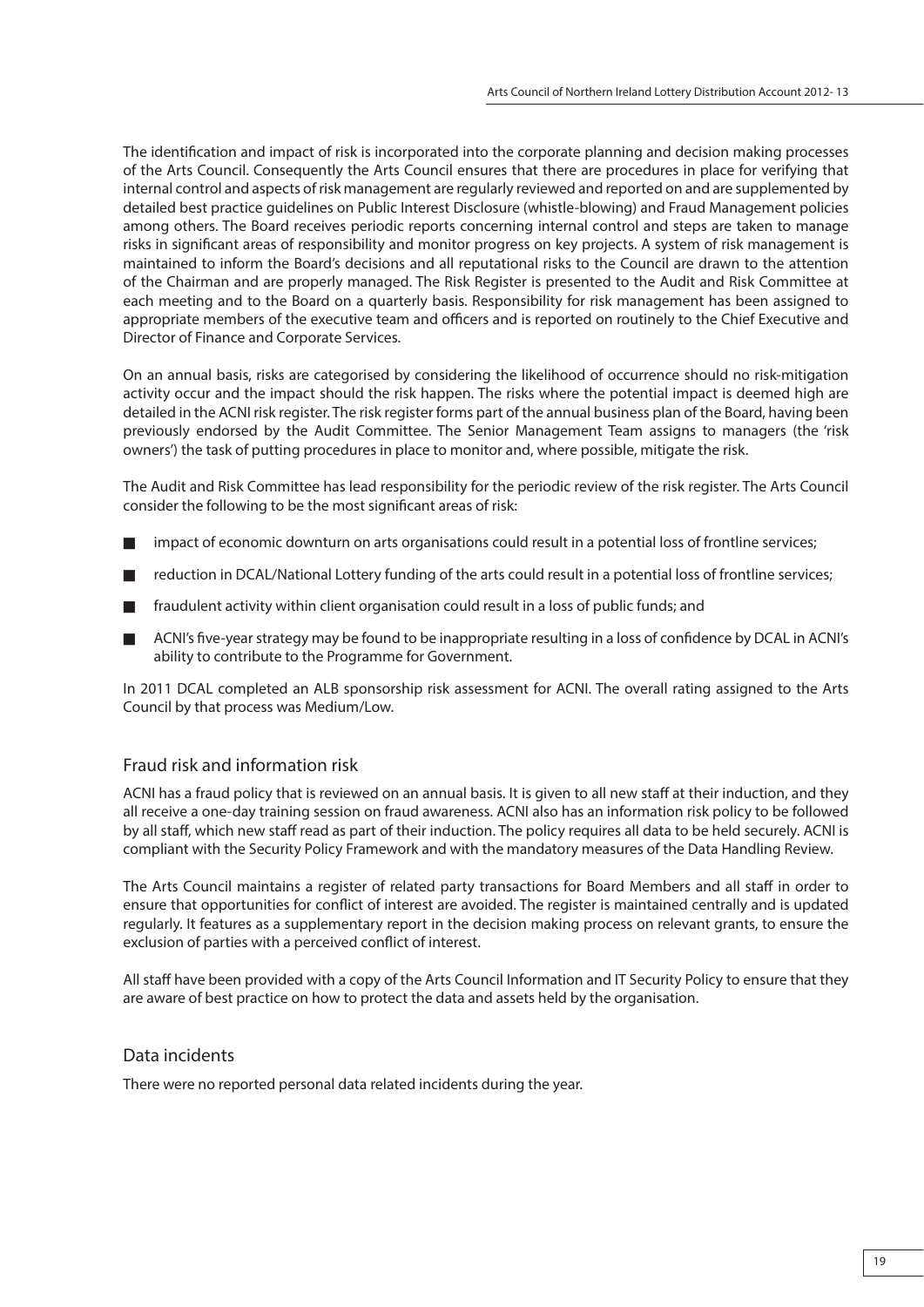# Governance and accountability within ACNI

The annual internal audit plan is created on a risk basis; KPMG our internal auditors were provided with a copy of the draft risk register for 2012 when preparing their plan. The Audit and Risk Committee reviewed and approved the internal audit plan. I ensured that there was sufficient flexibility in the plan to allow for changes to be made during the year to reflect any significant changes in the risk environment and the emergence of new risks. However, there were none.

All reports of the internal auditors were discussed by the Audit Committee with senior members of staff in attendance, including those whose departments were reported upon by the auditors. This gave me and members of the committee the opportunity to discuss, in detail, the findings, recommendations and proposed management actions. Directors that had failings identified by the internal auditors were required to devise corrective action and set a completion date for that action in consultation with the internal auditors. I receive regular reports from the auditors notifying me of the progress my Department Directors have achieved in clearing up points raised by both internal and external auditors in previous years.

# Sources of independent assurance

KPMG is the Internal Auditor for ACNI. KPMG issued an internal audit assurance statement to the Audit committee of the Arts Council of Northern Ireland in respect of the year ended 31 March 2013. The internal audit assurance statement stated that on the basis of work performed during the year, KPMG can conclude that ACNI has established procedures that are adequate to meet management's control objectives in the systems audited and consequently KPMG provided a satisfactory level of assurance over the control environment at the organisation.

The Comptroller and Auditor General certifies the accounts and provides an opinion whether, in all material respects, the expenditure and income have been applied to the purposes intended by the National Lottery Distribution Act 1993 (as amended) and the financial transactions conform to the authorities which govern the Council.

# Review of effectiveness

As Accounting Officer, I have responsibility for reviewing the effectiveness of the system of internal control. My review is informed by the work of the internal auditors and senior management within ACNI who have responsibility for the development and maintenance of the internal control framework, and comments made by the external auditors in their management letter and other reports. As a result of their work during the year, the internal auditors have produced an annual certificate of assurance with regard to the adequacy of the systems and the operation of internal controls within ACNI. In addition, I consider Reports to those charged with Governance prepared and issued by the external auditors. I have been advised on the implications of the result of my review of the effectiveness of the system of internal control by the Board and the Audit and Risk Committee, and a plan to address weaknesses and ensure continuous improvement of the internal control system is in place.

The Senior Management Team reviews the effectiveness of their work on a quarterly basis. The Audit and Risk Committee also reviews effectiveness at each meeting and questions the activities of risk owners. Furthermore, our internal audit function reviews the risk-management processes as part of its work and can provide the benefit of its experience of other organisations' risk-management activities.

Policy papers put to the Board for decision all contain a discussion of the risks associated with taking the possible courses of actions. The Board also regularly discusses the risks on the risk register with the risk owners. The Board has considered the quality of data used by the Board across all business areas and finds the information provided by management suitable for the purposes of making effective decisions.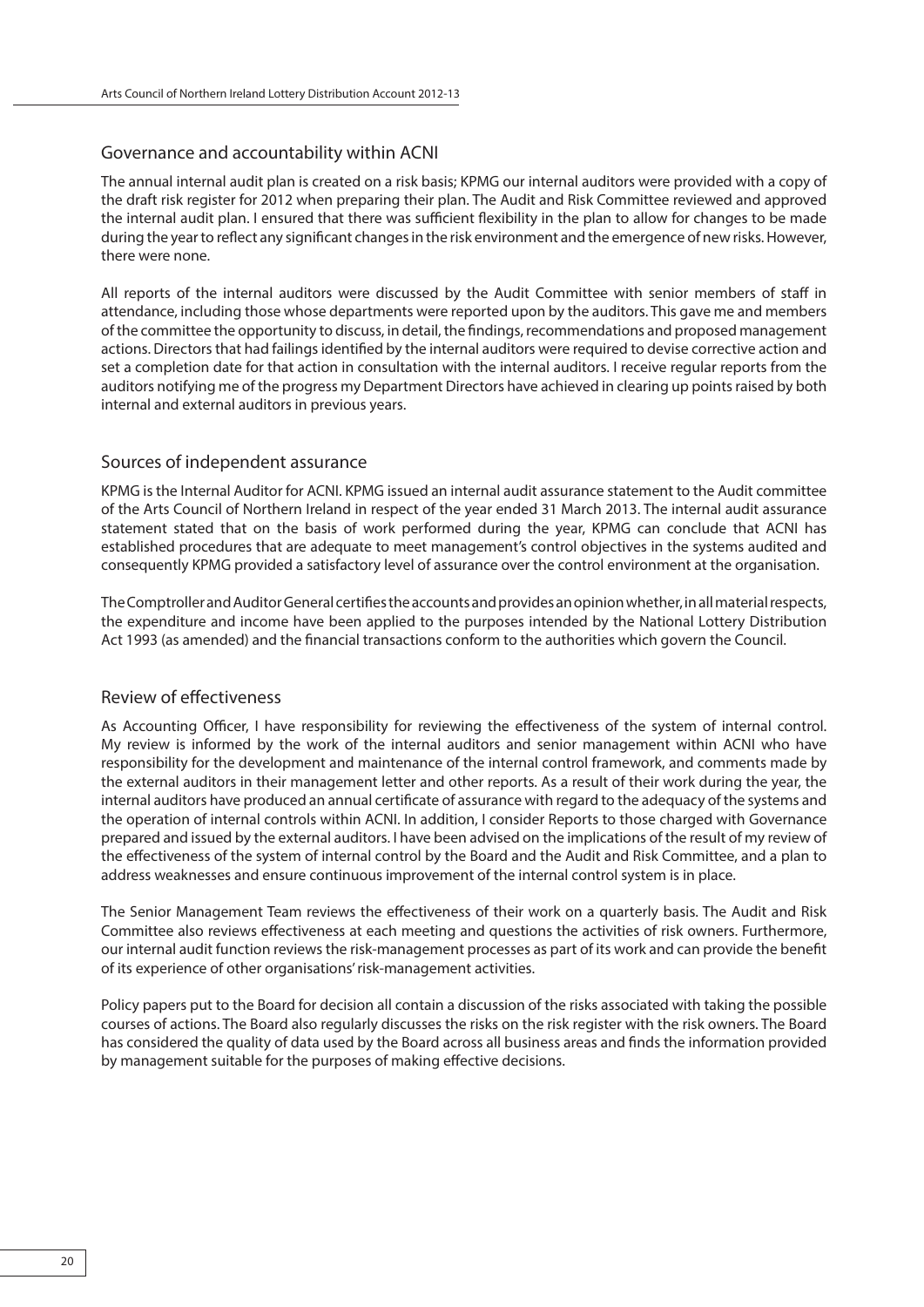# Internal Governance Divergences – current and new for 2012-13

### **Update on prior year control issues which have been resolved and are no longer considered to be control issues**

Two prior year internal audit reports highlighted issues in relation to procurement and the retention of documentation for capital projects, which have been resolved and are no longer control issues in 2012-13.

### **Update on prior year control issues, which are considered to be control issues**

Internal audit had one prior year issue shown in the end of year review. It is management's view the matter is now closed however management action will not be reviewed by internal audit until later in the financial year. Internal Audit noted instances of related items procured separately within 2012-13 from the same supplier. Audit recommendation was that cumulative values of related expenditure should be kept under review. A report on cumulative values of related expenditure was reviewed at an internal procurement group meeting on 15 May 2013.

#### **Identification of new issues in the current year, including issues identified in the mid-year assurance statement, and anticipated future issues**

Internal auditors KPMG awarded ACNI a satisfactory level of assurance over its control environment in its assurance statement for 2012-13.

Internal Audit identified a number of areas where Arts Council of Northern Ireland should put procedures in place to strengthen the existing processes and controls in order to fully meet management's control objectives. Overall 35 new recommendations have been identified in the current year, 22 of which have already been addressed and management have agreed a timescale for implementation of the remaining 13 recommendations and one prior year issue. These 14 recommendations consist of two Priority 1 recommendation, nine Priority 2 recommendations and three Priority 3 recommendations. The Priority 1 recommendations concerned:

- ensuring that the information in the Letter of Offer is accurate and complete prior to issue to the clients. This recommendation was allocated to the Director of Operations, and
- equality of opportunity monitoring information held on the grants system. This recommendation was allocated to the Director of Operations and will be addressed by a systems upgrade.

During the year two reports received a limited assurance rating from internal audit. These reports were (i) Grant funding and client management and (ii) Data Protection arrangements. I am pleased to report that recommendations were satisfactorily progressed to allow internal audit to award a satisfactory level of assurance in its assurance statement.

# Conclusion

As a result of the above, I believe that ACNI's internal control and governance framework provides me with the level of assurance that I require. There is nothing of which I am aware that leads me to believe that our systems for detecting and responding to inefficiency, for preventing conflicts of interest, for preventing and detecting fraud and for minimising losses of grant-in-aid are not adequate. I believe that ACNI's governance structure has operated successfully in 2012-13.

Roisín McDonough 1 October 2013 Accounting Officer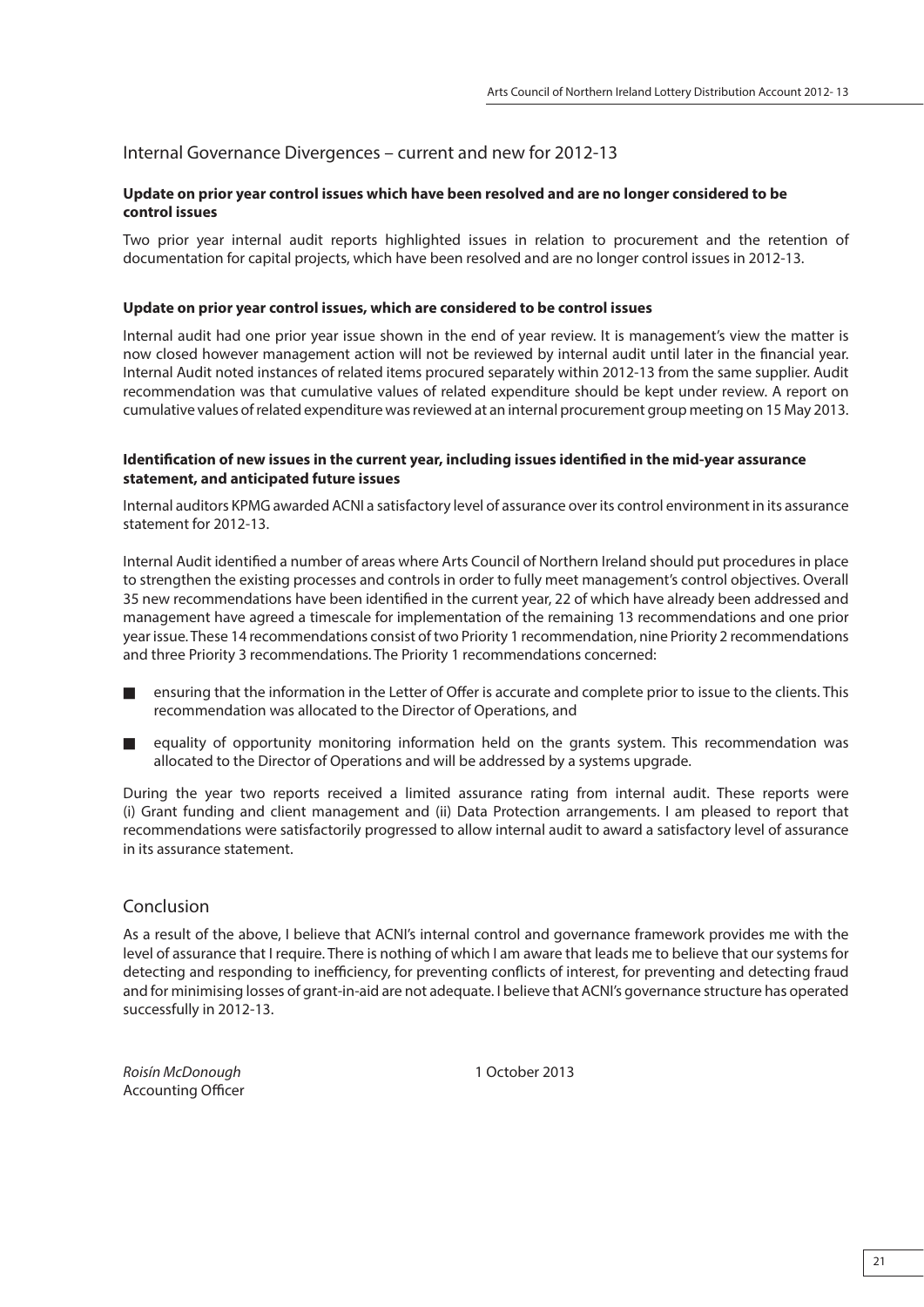# The Certificate and Report of the Comptroller and Auditor General to the Houses of Parliament

I certify that I have audited the financial statements of the Arts Council of Northern Ireland Lottery Distribution Account for the year ended 31 March 2013 under the National Lottery etc. Act 1993. These comprise: the Statements of Comprehensive Net Income, Financial Position, Cash Flows, Changes in Equity and the related notes. These financial statements have been prepared under the accounting policies set out within them. I have also audited the information in the Remuneration Report that is described in that report as having been audited.

# Respective responsibilities of the Arts Council, Accounting Officer and Auditor

As explained more fully in the Statement of the Arts Council's and Accounting Officer's responsibilities, the Arts Council of Northern Ireland and the Accounting Officer are responsible for the preparation of the financial statements and for being satisfied that they give a true and fair view. My responsibility is to audit, certify and report on the financial statements in accordance with the National Lottery etc. Act 1993. I conducted my audit in accordance with International Standards on Auditing (UK and Ireland). Those standards require me and my staff to comply with the Auditing Practices Board's Ethical Standards for Auditors.

# Scope of the audit of the financial statements

An audit involves obtaining evidence about the amounts and disclosures in the financial statements sufficient to give reasonable assurance that the financial statements are free from material misstatement, whether caused by fraud or error. This includes an assessment of: whether the accounting policies are appropriate to the Arts Council of Northern Ireland Lottery Distribution Account's circumstances and have been consistently applied and adequately disclosed; the reasonableness of significant accounting estimates made by the Arts Council of Northern Ireland; and the overall presentation of the financial statements. In addition I read all the financial and non-financial information in the Annual Report, Statement of the Arts Council's and Accounting Officer's Responsibilities and Governance Statement to identify material inconsistencies with the audited financial statements. If I become aware of any apparent material misstatements or inconsistencies I consider the implications for my certificate.

In addition, I am required to obtain evidence sufficient to give reasonable assurance that the expenditure and income recorded in the financial statements have been applied to the purposes intended by Parliament and the financial transactions recorded in the financial statements conform to the authorities which govern them.

#### **Opinion on regularity**

In my opinion, in all material respects the expenditure and income recorded in the financial statements have been applied to the purposes intended by Parliament and the financial transactions recorded in the financial statements conform to the authorities which govern them.

#### **Opinion on financial statements**

In my opinion:

- the financial statements give a true and fair view of the state of the Arts Council of Northern Ireland Lottery Distribution Account's affairs as at 31 March 2013 and of the net income for the year then ended; and
- the financial statements have been properly prepared in accordance with the National Lottery etc. Act 1993 and Secretary of State directions issued thereunder with the approval of HM Treasury.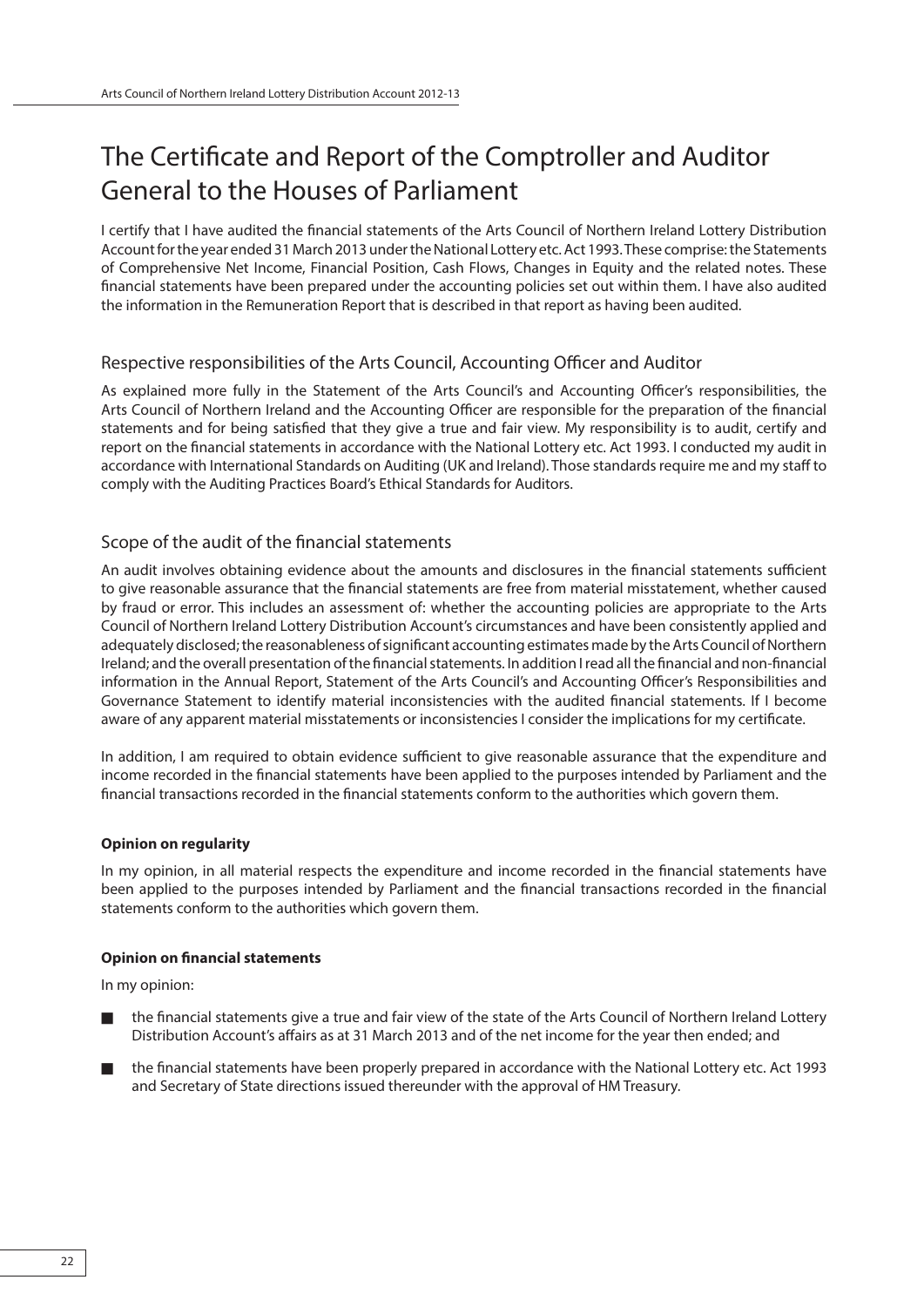# **Opinion on other matters**

In my opinion:

- the part of the Remuneration Report to be audited has been properly prepared in accordance with Secretary of State directions made with HM Treasury approval under the National Lottery etc. Act 1993; and
- the information given in the Directors' Report, Management Commentary and Sustainability Report sections of the Annual Report for the financial year for which the financial statements are prepared is consistent with the financial statements.

# **Matters on which I report by exception**

I have nothing to report in respect of the following matters which I report to you if, in my opinion:

- adequate accounting records have not been kept; or
- $\blacksquare$  the financial statements and the part of the Remuneration Report to be audited are not in agreement with the accounting records; or
- I have not received all of the information and explanations I require for my audit; or
- $\blacksquare$  the Governance Statement does not reflect compliance with HM Treasury's guidance.

### **Report**

I have no observations to make on these financial statements.

Amyas C E Morse National Audit Office

Comptroller and Auditor General 157-197 Buckingham Palace Road Victoria 16 October 2013 London SW1W 9SP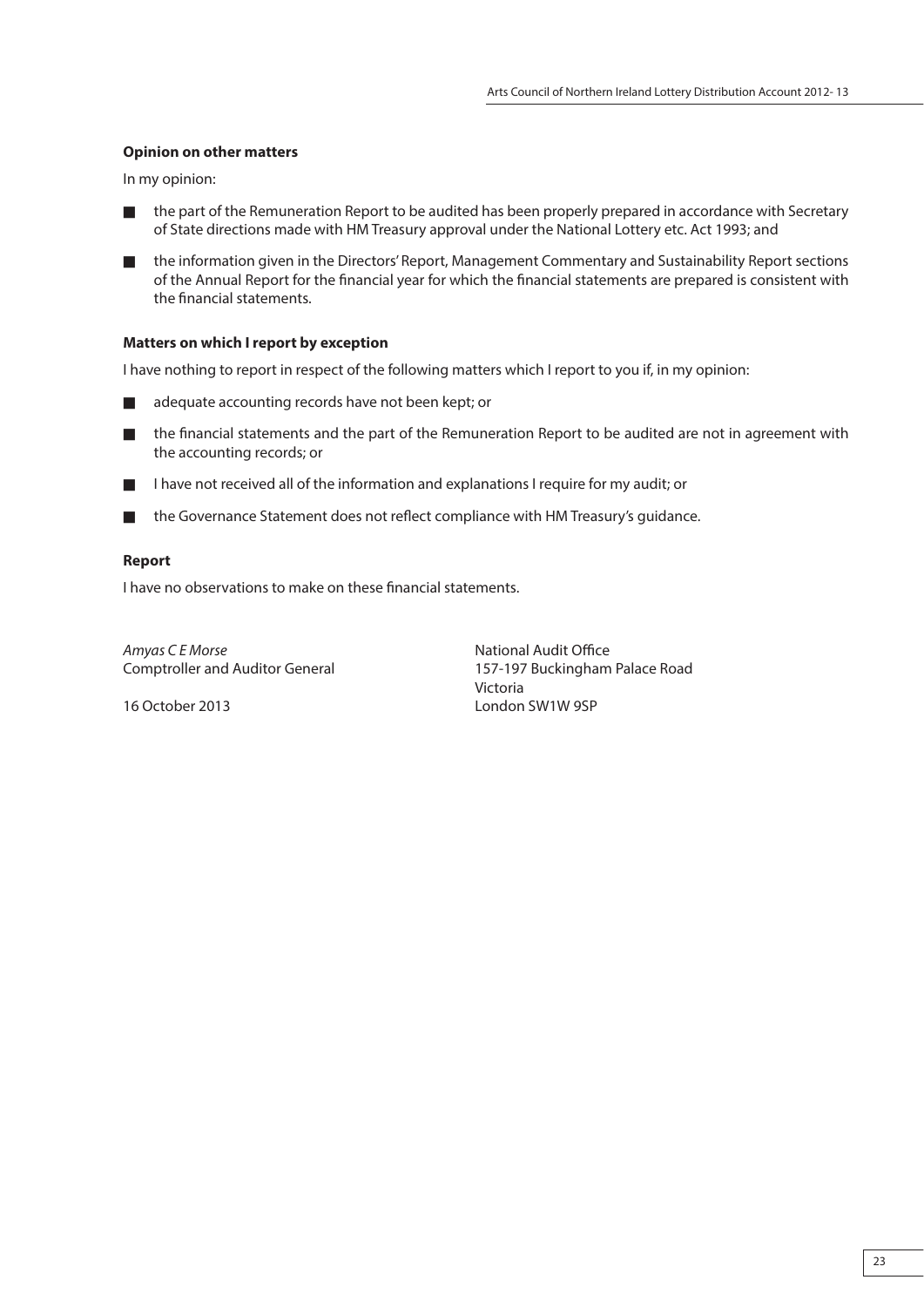# Statement of Comprehensive Net Income for the year ended 31 March 2013

|                                                                   |                | 2012-13    | 2011-12    |
|-------------------------------------------------------------------|----------------|------------|------------|
|                                                                   | Note           | £          | £          |
| <b>Expenditure</b>                                                |                |            |            |
| New grants made in year                                           | 11             | 7,850,153  | 5,604,028  |
| Grants de-committed in year                                       | 11             | (132, 397) | (352, 539) |
| Transfer to 2012 Olympics                                         | 7              | 565,831    | 1,214,872  |
| <b>Grant Funding Cross Border Touring</b>                         | 3 <sub>b</sub> | 150,000    | 150,000    |
| <b>Grant Funding Culture for All</b>                              | 3c             | 108,000    |            |
| Staff costs: recharge                                             | 2              | 926,933    | 847,565    |
| Other operating costs: direct costs                               | 3a             | 84,713     | 98,621     |
| Other operating costs: recharge                                   | 3a             | 258,164    | 263,755    |
| <b>Total Expenditure</b>                                          |                | 9,811,397  | 7,826,302  |
| Income                                                            |                |            |            |
| Proceeds from Lottery ticket sales                                | 4              | 10,676,254 | 8,446,571  |
| Lottery investment returns                                        | 4              | 57,996     | 60,803     |
| Other income                                                      | 4              |            | 84,449     |
| <b>Total Income</b>                                               |                | 10,734,250 | 8,591,823  |
| <b>Net Income</b>                                                 |                | 922,853    | 765,521    |
| <b>Other Comprehensive Net Income</b>                             |                |            |            |
|                                                                   |                | 2012-13    | 2011-12    |
|                                                                   | <b>Note</b>    | £          | £          |
| Net gain on revaluation of investment classified as held for sale | 7              | 1,600      | 94,797     |
| Total Comprehensive Income for the year ended 31 March 2013       |                | 924,453    | 860,318    |

All activities are continuing with no acquisitions or disposals. There are no gains or losses other than those shown above.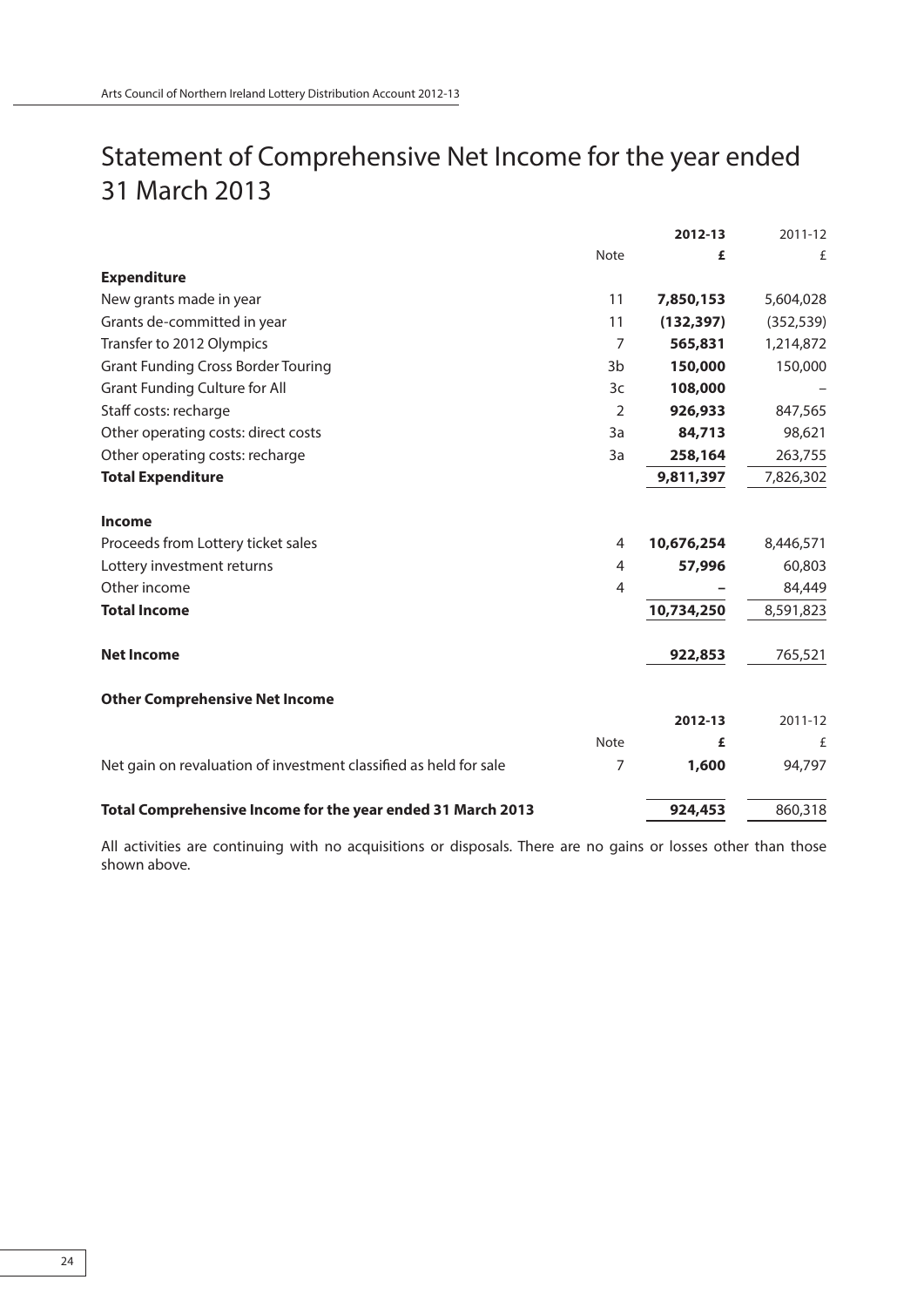# Statement of Financial Position as at 31 March 2013

|                                            |                | 31 March 2013 | 31 March 2012 |
|--------------------------------------------|----------------|---------------|---------------|
|                                            | <b>Note</b>    | £             | £             |
| <b>Non-current assets:</b>                 |                |               |               |
| Property, plant and equipment              | 5              |               |               |
| <b>Total non-current assets</b>            |                |               |               |
| <b>Current assets:</b>                     |                |               |               |
| Investment classified as held for sale     | $\overline{7}$ | 5,221,643     | 4,732,359     |
| Trade and other receivables                | 8              | 112,499       | 153,971       |
| Cash and cash equivalents                  | 9              | 224,442       | 283,757       |
| <b>Total current assets</b>                |                | 5,558,584     | 5,170,087     |
| <b>Total assets</b>                        |                | 5,558,584     | 5,170,087     |
| <b>Current liabilities:</b>                |                |               |               |
| Trade and other payables                   | 10             | 165,325       | 81,429        |
| Grant hard commitments                     | 10             | 3,814,617     | 3,945,134     |
| <b>Total current liabilities</b>           |                | 3,979,942     | 4,026,563     |
| Non-current assets plus net current assets |                | 1,578,642     | 1,143,524     |
| <b>Non-current liabilities</b>             |                |               |               |
| Grant hard commitments                     | 10             |               | 489,335       |
| <b>Total non-current liabilities</b>       |                |               | 489,335       |
| <b>Assets less liabilities</b>             |                | 1,578,642     | 654,189       |
| <b>Equity:</b>                             |                |               |               |
| General reserve                            |                | 1,454,278     | 531,425       |
| NLDF revaluation reserve                   |                | 124,364       | 122,764       |
| <b>Total Equity</b>                        |                | 1,578,642     | 654,189       |

Roisín McDonough **1 October 2013** Accounting Officer

The notes on pages 28 to 41 form part of these accounts.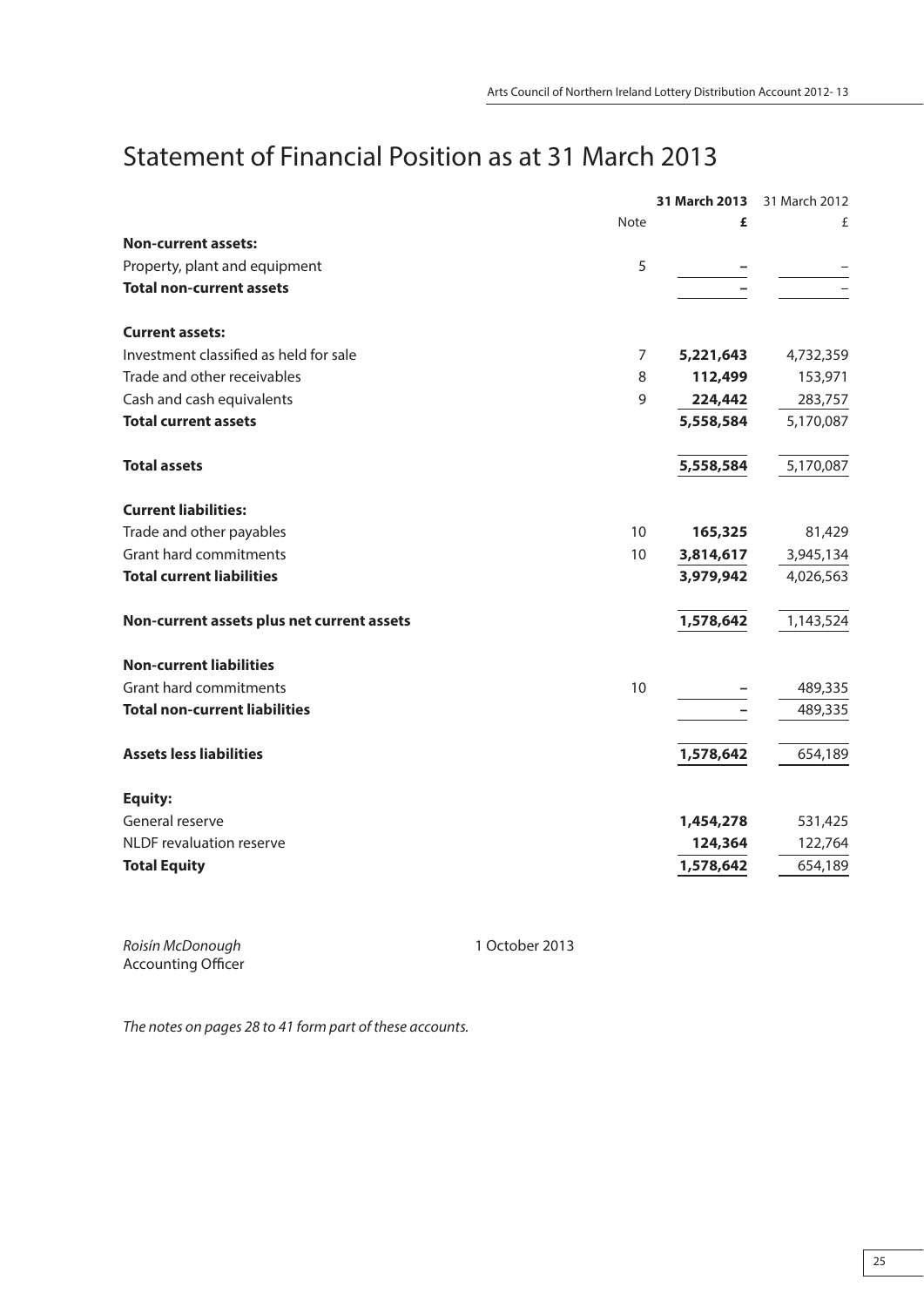# Statement of Cash Flows for the year ended 31 March 2013

|                | 2012-13        | 2011-12      |
|----------------|----------------|--------------|
| <b>Note</b>    | £              | £            |
|                |                |              |
|                | 922,853        | 765,521      |
| 4              | (10,734,250)   | (8,507,374)  |
| 8              | 41,472         | 35,189       |
| 10             | (46, 621)      | (3,708,492)  |
| 10             | (489, 335)     | (194, 084)   |
|                | (10, 305, 881) | (11,609,240) |
|                |                |              |
| $\overline{7}$ | 10,246,566     | 11,534,228   |
|                | 10,246,566     | 11,534,228   |
|                | (59, 315)      | (75, 012)    |
| 9              | 283,757        | 358,769      |
| 9              | 224,442        | 283,757      |
|                |                |              |

The notes on pages 28 to 41 form part of these accounts.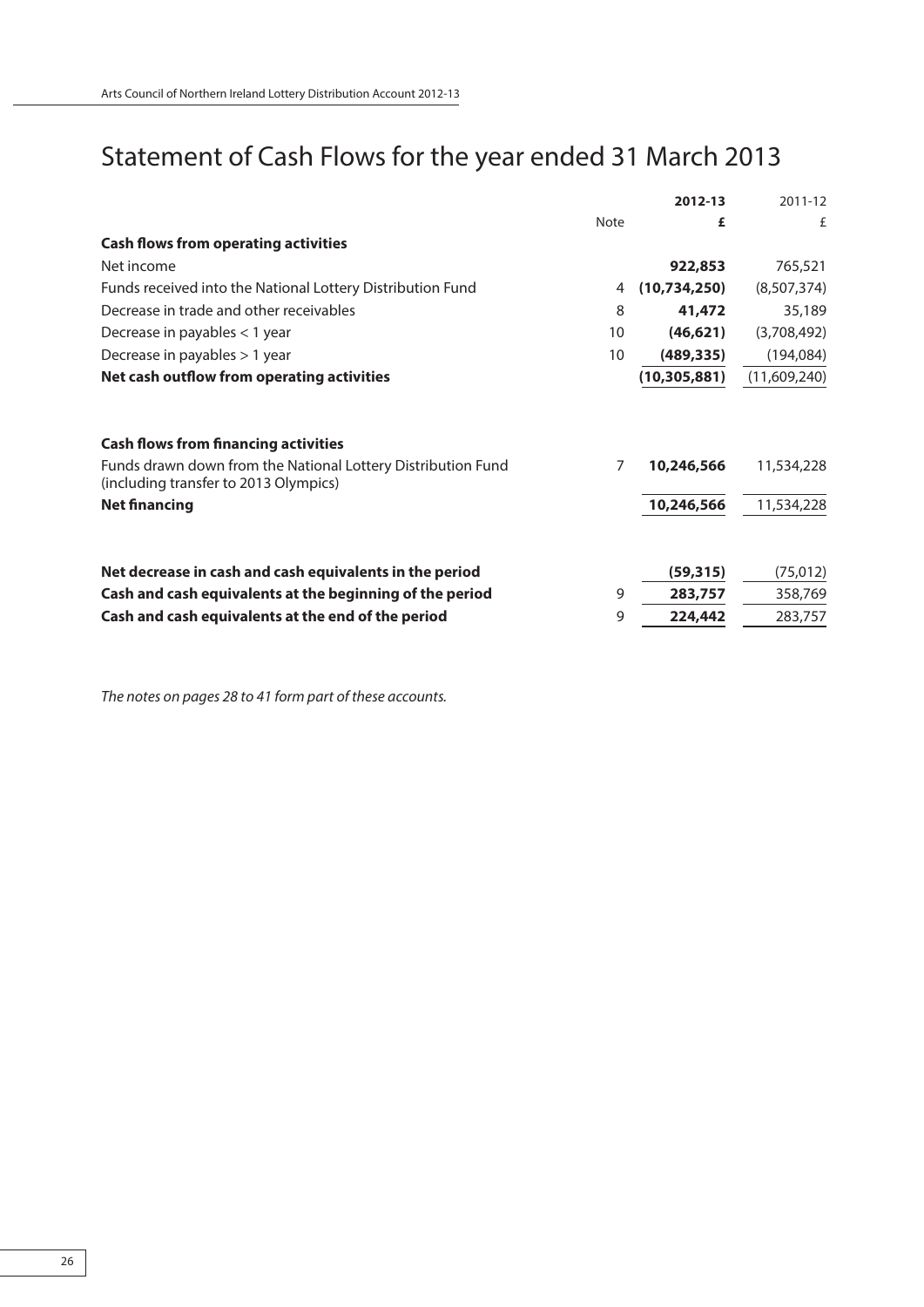# Statement of Changes in Equity for the year ended 31 March 2013

|                                       |              | General<br><b>Reserve</b> | <b>NLDF</b><br><b>Revaluation</b><br><b>Reserve</b> | <b>Total Reserves</b> |
|---------------------------------------|--------------|---------------------------|-----------------------------------------------------|-----------------------|
|                                       | <b>Notes</b> | £                         | £                                                   | £                     |
| <b>Balance at 31 March 2011</b>       |              | (234, 096)                | 27,967                                              | (206, 129)            |
| <b>Changes in Equity for 2011-12</b>  |              |                           |                                                     |                       |
| Comprehensive net income for the year |              | 765,521                   |                                                     | 765,521               |
| Net gain on revaluation of investment | 7            |                           | 94,797                                              | 94,797                |
| <b>Balance at 31 March 2012</b>       |              | 531,425                   | 122,764                                             | 654,189               |
| <b>Changes in Equity for 2012-13</b>  |              |                           |                                                     |                       |
| Comprehensive net income for the year |              | 922,853                   |                                                     | 922,853               |
| Net gain on revaluation of investment | 7            |                           | 1,600                                               | 1,600                 |
| <b>Balance at 31 March 2013</b>       |              | 1,454,278                 | 124,364                                             | 1,578,642             |

The notes on pages 28 to 41 form part of these accounts.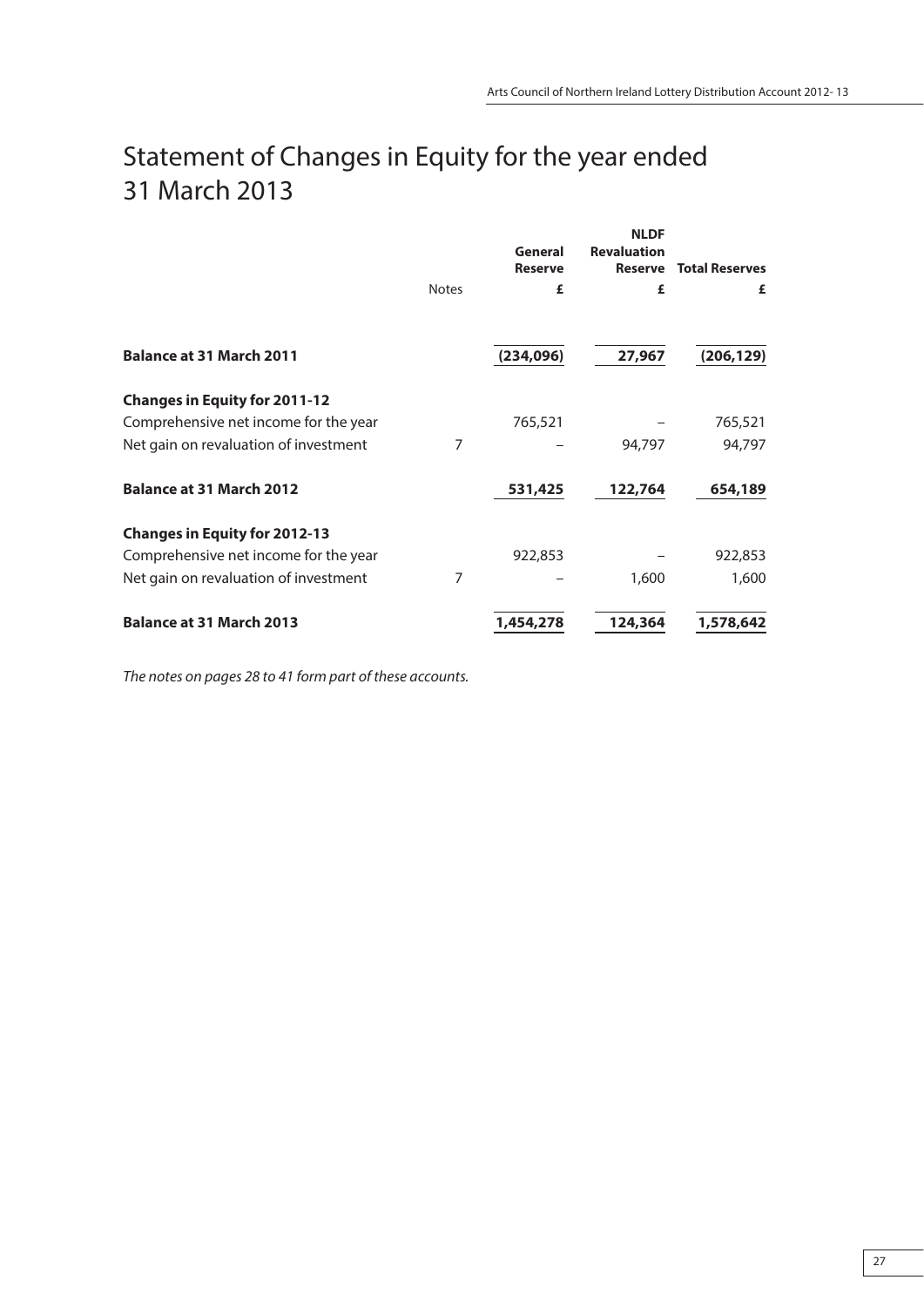# Notes to the Accounts

#### **1 Statement of accounting policies**

These financial statements have been prepared in a form directed by the Secretary of State with the consent of the Department of Finance and Personnel in accordance with Section 35(3) of the National Lottery etc Act 1993 and Lottery Accounts Direction given by DCAL.

The financial statements have been prepared in accordance with the 2012-13 Government Financial Reporting Manual (FReM) issued by HM Treasury. The accounting policies contained in the FReM apply International Financial Reporting Standards (IFRS) as adapted or interpreted for the public sector context. Where the FReM permits a choice of accounting policy, the accounting policy which is judged to be most appropriate to the particular circumstances of the Arts Council of Northern Ireland Lottery Distribution Account for the purpose of giving a true and fair view has been selected. The particular policies adopted by the Arts Council of Northern Ireland Lottery Distribution Account for the distribution of public funding for the Arts in Northern Ireland are described below. They have been applied consistently in dealing with items that are considered material to the accounts.

#### a Accounting convention

These accounts have been prepared under the historical cost basis, except in relation to balances held in the National Lottery Distribution Fund.

#### b Property, plant and equipment and intangible assets

Property, plant and equipment and intangible assets held by Lottery at 31 March 2011 had no carrying amount and during 2011-12 these assets were transferred to ACNI Exchequer accounts at nil value. ACNI Exchequer is now responsible for all non-current asset purchase and maintenance. Non-current asset usage on Lottery activities is recharged from the Exchequer to the Lottery account.

#### c Depreciation

The system of recharges, as described in the paragraph above, means that non current asset additions and their related depreciation are no longer reflected in the Lottery Accounts.

#### d Balances held in the National Lottery Distribution Fund

Balances held in the National Lottery Distribution Fund remain under the stewardship of the Secretary of State for DCMS. However, the share of these balances attributable to the Arts Council of Northern Ireland is as shown in the accounts and, at the Statement of Financial Position date, has been certified by the Secretary of State for DCMS as being available for distribution by the Arts Council in respect of current and future commitments.

As specified in the Lottery Accounts Direction, issued by DCAL, the NLDF balance is classified as investments held for sale in the Statement of Financial Position. This is in line with the DCMS accounting policy. NLDF investments are therefore held at the lower of carrying amount and fair value less costs to sell, with any unrealised profit or loss recognised through the NLDF revaluation reserve.

#### e Soft and hard commitments

A grant commitment is deemed to be a soft commitment once the Letter of Offer has been drawn up and sent to the grant client. The commitment then becomes a hard commitment once the grant client has sent back a Letter of Acceptance of the amount and terms of the grant award. The commitment will remain as hard provided the client continues to meet the conditions of grant. Soft commitments are disclosed in Note 11 to the accounts purely for information as the soft commitments are not recognised as expenditure in the Statement of Comprehensive Net Income.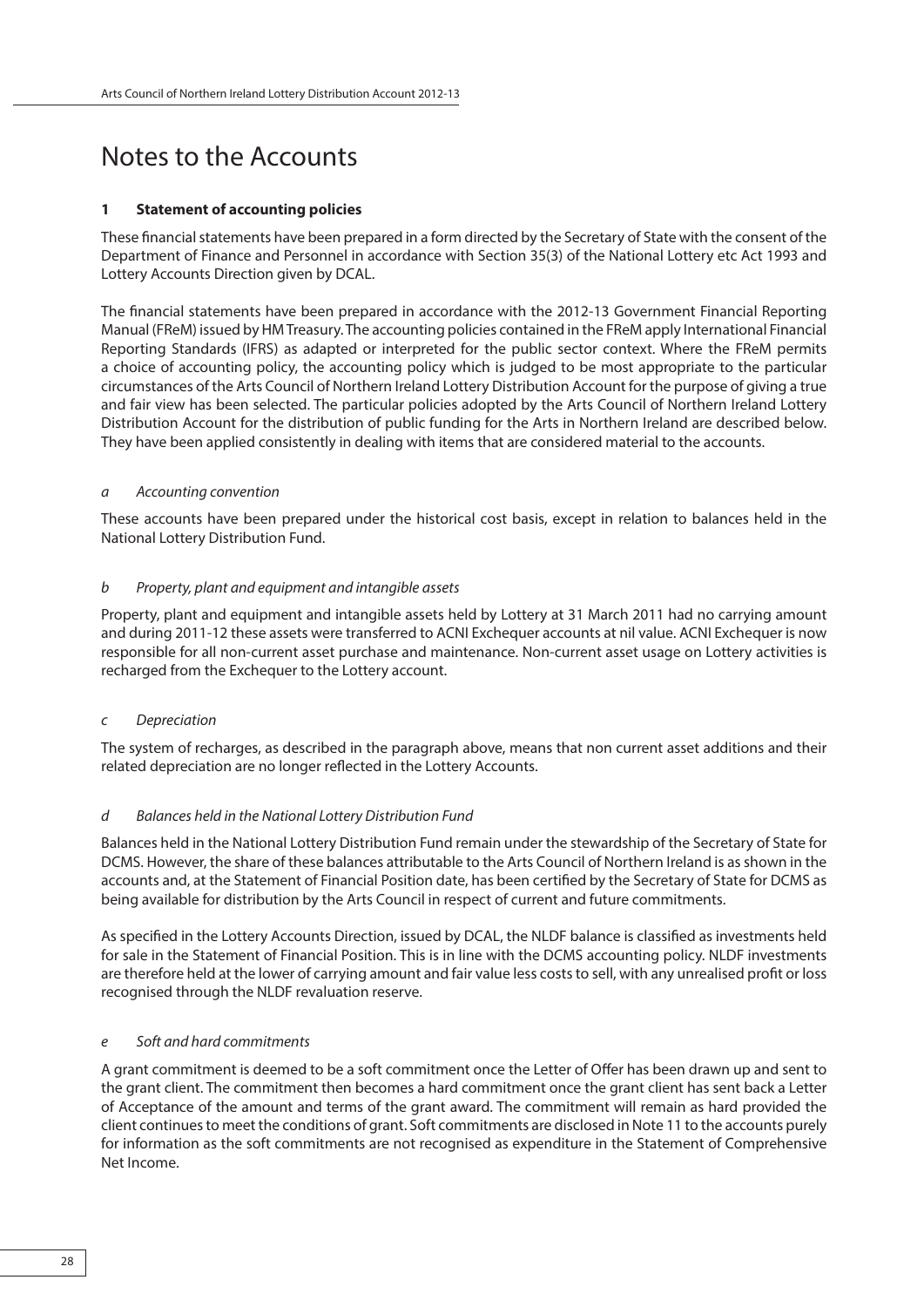# f Transfer to 2012 Olympics

It has been agreed with DCMS that the transfers to the Olympic Lottery Distribution Fund will take place quarterly over the years 2009-10 to 2012-13. The transfers are charged to the Arts Council of Northern Ireland Lottery Distribution Account in the year the transfer takes place.

# g Recharge of staff costs and apportionment of other operating costs

Administrative overheads and salaries are incurred by the Arts Council of Northern Ireland and paid initially from Exchequer funds. An amount is then recharged to cover the costs of staff working on Lottery Grants. A Service Level Agreement on Recharging of Salaries and Overheads between Exchequer and Lottery was approved by the Board on the 5 September 2012.

Recharges for the 2012-13 year have therefore been made in line with this agreement which stipulates that Staff Costs (including Honoraria) and relevant Overhead Costs will be recharged to Lottery at 43 per cent.

# h Pension costs

Past and present employees are covered by the provisions of the Northern Ireland Local Government Officers' Superannuation Committee Scheme (NILGOSC).

The pension costs are assessed in accordance with the advice of independent qualified actuaries using the market led approach. The latest actuarial valuation of the scheme was at 31 March 2013.

Pension scheme assets are measured using the market value. Pension scheme liabilities are measured using the projected unit method and discounted at the current rate of return on a high quality corporate bond of equivalent term to the liability.

The pension cost in respect of employees is charged to the Statement of Comprehensive Net Income so as to recognise the cost of pensions over the employees' working lives.

# i Operating income

All income received, whether Lottery proceeds or other income, is credited to income in the year to which it is receivable.

# j Financial instruments

As the cash requirements of the Arts Council of Northern Ireland Lottery Distribution Fund are met through Lottery Funding, financial instruments play a more limited role in creating and managing risk than would apply to a non-public sector body.

The majority of financial instruments relate to contracts to buy non-financial items in line with the Arts Council of Northern Ireland's expected purchase and usage requirements and the Arts Council of Northern Ireland is therefore exposed to little credit liquidity or market risk.

# k Staff costs

Under IAS19 Employee Benefits, all staff costs must be recorded as an expense as soon as the organisation is obligated to pay them. This includes the cost of any untaken leave as at the year end. The cost of untaken leave has been determined using data from leave records.

# I Impending application of newly issued accounting standards as yet not effective

The Arts Council provides disclosure in that it has not yet applied a new accounting standard and known or reasonably estimable information relevant to assessing the possible impact that initial application of the new standard will have on the Council's financial statements.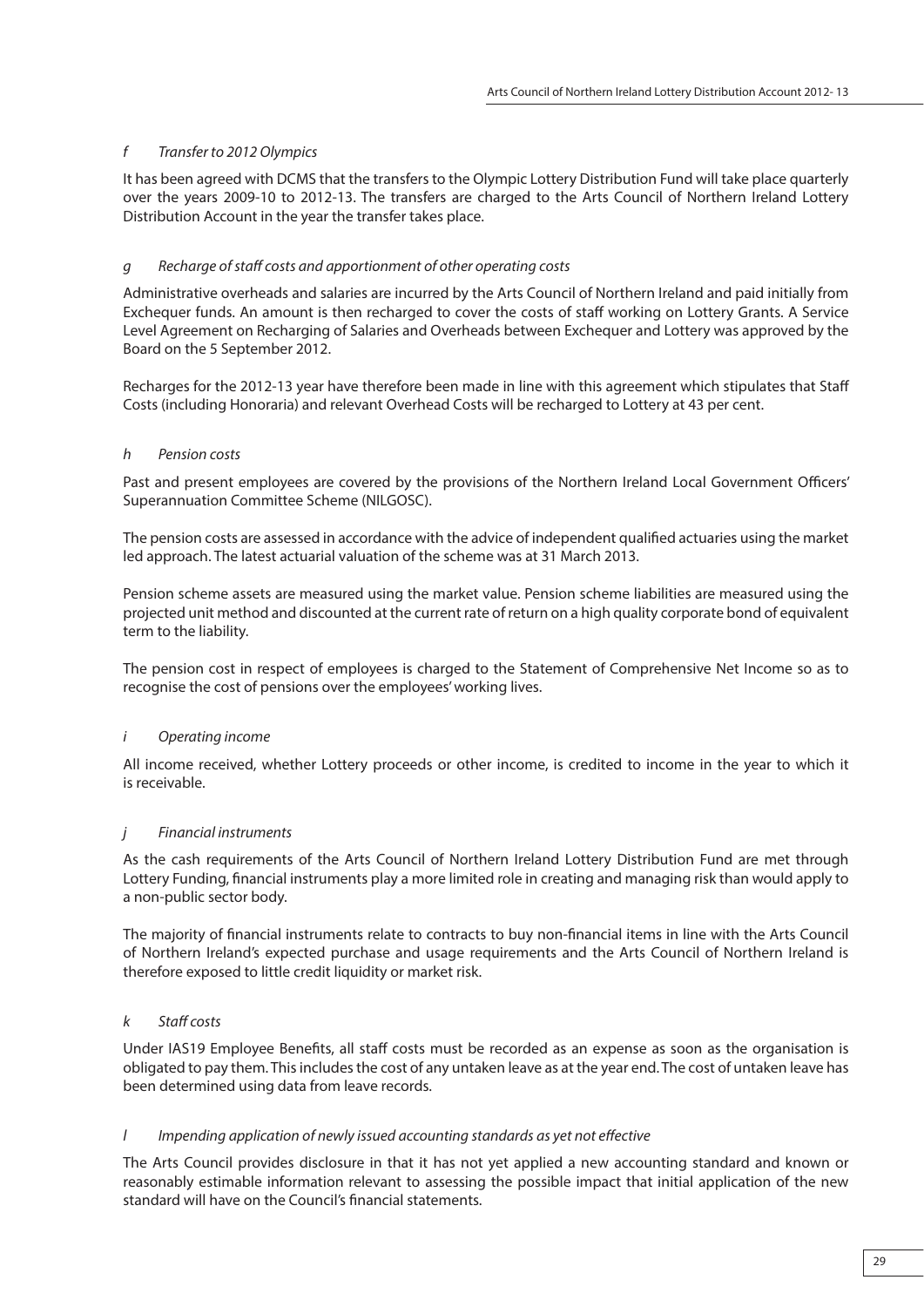#### m Operating segments

The activities of the Arts council are considered to provide a single function; maintaining and developing the Arts in Northern Ireland. In terms of IFRS this is considered to be a single operating segment. It is therefore considered that no further analysis is required to meet the requirements of IFRS 8.

#### n Reserves

#### General Reserve

This is the balance arising from monies attributed to ACNI as a Distributing Body for the National Lottery Distribution Fund as certified by the Secretary of State for DCMS and the net income as reported in the Statement of Comprehensive Net Income for the year.

#### Revaluation reserve

This is the balance arising from any unrealised profit or loss on the revaluation of the NLDF investments classified as held for sale as reported in the Statement of Comprehensive Net Income for the year.

#### **2 Staff numbers and related costs**

#### **Staff costs comprise:**

|                       | <b>Permanently</b><br><b>Employed Staff</b> | <b>Others</b> | <b>Total</b> | 2011-12 |
|-----------------------|---------------------------------------------|---------------|--------------|---------|
|                       | £                                           | £             | £            | £       |
| Wages and salaries    | 634,577                                     | 59,188        | 693,765      | 650,816 |
| Social security costs | 49,106                                      | 4,170         | 53,276       | 49,077  |
| Other pension costs   | 115,956                                     | 3,317         | 119,273      | 126,584 |
| Agency costs          |                                             | 60,619        | 60,619       | 21,088  |
| <b>Total</b>          | 799.639                                     | 127,294       | 926,933      | 847,565 |

All of the staff costs were incurred by the Arts Council of Northern Ireland and recharged to the Lottery Distribution Account on the basis of average Lottery caseload from the Arts Development Department and on other appropriate bases from the rest of the Council. The table below gives a breakdown of the average number of full time equivalent staff employed across the whole Arts Council during the year and the average number of full time equivalent staff working on the Lottery Distribution Account during the year:

|                                     |                                             | 2012-13       |              |         |
|-------------------------------------|---------------------------------------------|---------------|--------------|---------|
|                                     | <b>Permanently</b><br><b>Employed Staff</b> | <b>Others</b> | <b>Total</b> | 2011-12 |
| <b>Arts Council of NI</b>           |                                             |               |              |         |
| Directly employed                   | 48                                          | 11            | 59           | 56      |
| Staff engaged on capital projects   |                                             |               |              |         |
|                                     | 48                                          | 12            | 60           | 57      |
| Agency Staff                        |                                             |               |              |         |
| <b>Total</b>                        | 48                                          | 15            | 63           | 58      |
| <b>Lottery Distribution Account</b> |                                             |               |              |         |
| Directly employed                   | 21                                          |               | 26           | 24      |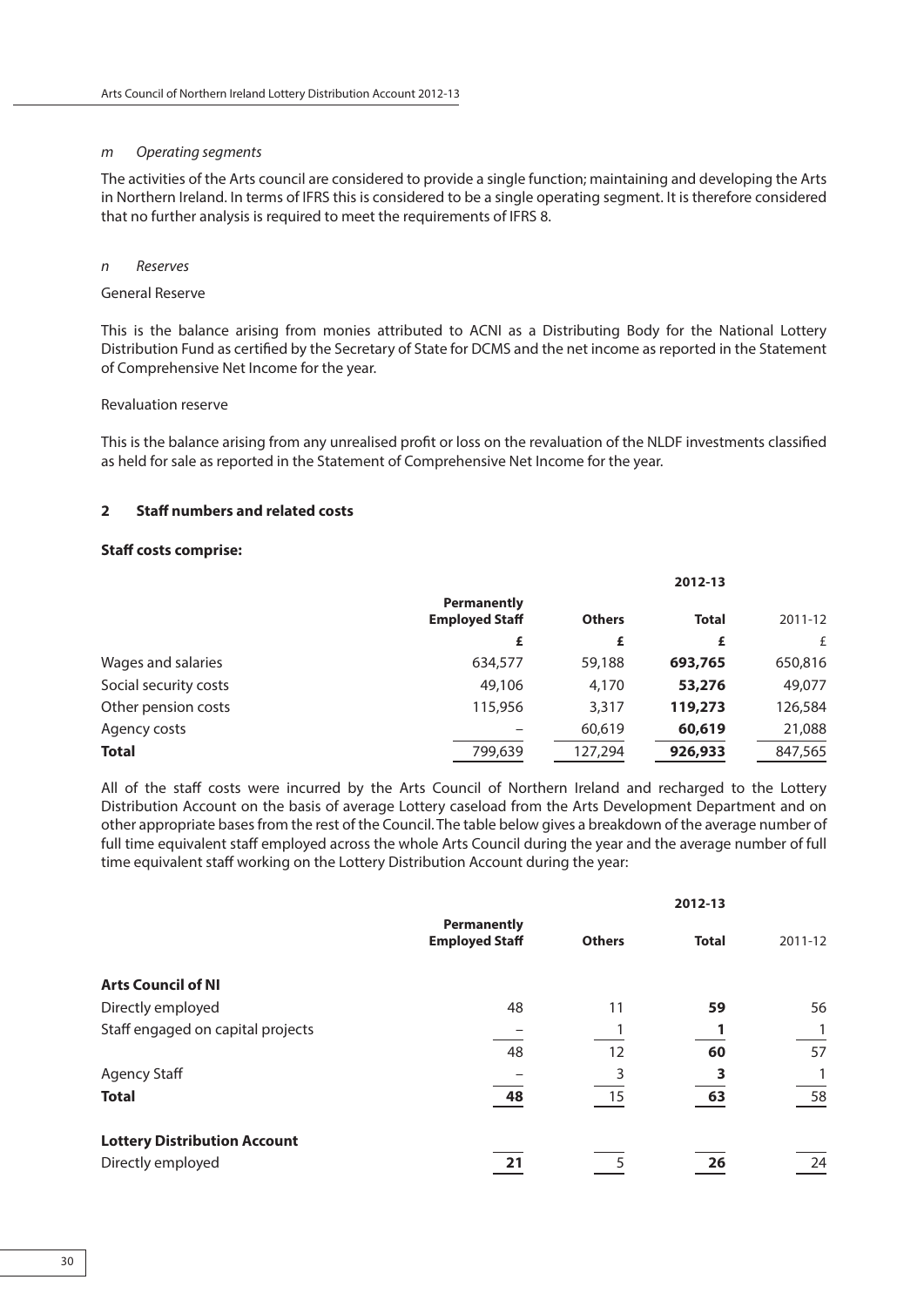### **Chief Executive's Remuneration**

The Chief Executive's remuneration, including backdated pay awards, during the year was £79,408 (2011-12: £74,913). The Chief Executive is an ordinary member of the Northern Ireland Local Government Officers Superannuation Committee (NILGOSC) pension scheme. A total of £43,994 (2011-12: £42,784) of the Chief Executive's employment costs have been apportioned to the Lottery Distribution fund to cover time spent on Lottery activities and expenses. This amount is included in the staff costs recharge to the Lottery Distribution fund noted above.

### **Pension Contributions**

The NILGOSC Scheme is a defined benefits scheme, and the fund is invested in suitable investments, managed by the Committee. For 2012-13 the contribution rates were 19 per cent employers and ranging between 5.5 per cent and 7.5 per cent employees (2011-12: 18 per cent employers and ranging between 5.5 per cent and 7.5per cent employees).

### **Exit Packages**

No staff members of the Arts Council received any termination benefits during the year.

### **Pension Commitments**

The Council makes employer contributions to the Northern Ireland Local Government Officers Superannuation Scheme (NILGOSC) which is a funded scheme of the defined benefit type.

All assets, liabilities and operating costs of the Council's pension scheme are recorded in the accounts of the Exchequer entity. The salary charges to Lottery in-year include a recharge of employer pension costs of £119,273 (2011-12: £126,584).

Details of this pension scheme are available within ACNI Exchequer accounts.

### **Off Payroll Engagements**

There were no off payroll engagements over £58,200 as at 31 January 2012.

# **3a Other Expenditure**

|                                          |               |          | 2012-13      | Restated* |
|------------------------------------------|---------------|----------|--------------|-----------|
|                                          | <b>Direct</b> | Recharge | <b>Total</b> | 2011-12   |
|                                          | £             | £        | £            | £         |
| <b>ACNI Administration Apportionment</b> |               | 258,164  | 258,164      | 263,755   |
| NI Screen Administration                 | 49,000        |          | 49,000       | 36,624    |
| <b>Small Grants Administration</b>       | 360           |          | 360          | 1,180     |
| <b>Audit Fees</b>                        | 27,000        |          | 27,000       | 27,000    |
| Consultancy – Capital build programme    | 7.963         |          | 7,963        | 18,817    |
| <b>Cultural Olympiad - Commissions</b>   |               |          |              | 15,000    |
| <b>External Monitoring</b>               | 390           |          | 390          |           |
| <b>Total</b>                             | 84,713        | 258,164  | 342,877      | 362,376   |

\*£1,180 relating to Small Grants Administration had been incorrectly classified in the 2011-12 Accounts as Administration.

Of the total operating expenses of £342,877 an amount of £258,164 (2011-12: £263,755) was incurred by the Arts Council of Northern Ireland and recharged to the Lottery Distribution Account at full economic cost.

The £258,164 (2011-12: £263,755) administrative overhead apportioned to the Lottery Distribution fund comprised administrative costs and expenses incurred by the Council from which the Lottery benefited indirectly. The apportionment was made at full economic cost and calculated on appropriate bases.

During the year Council purchased no non-audit services from its external auditor.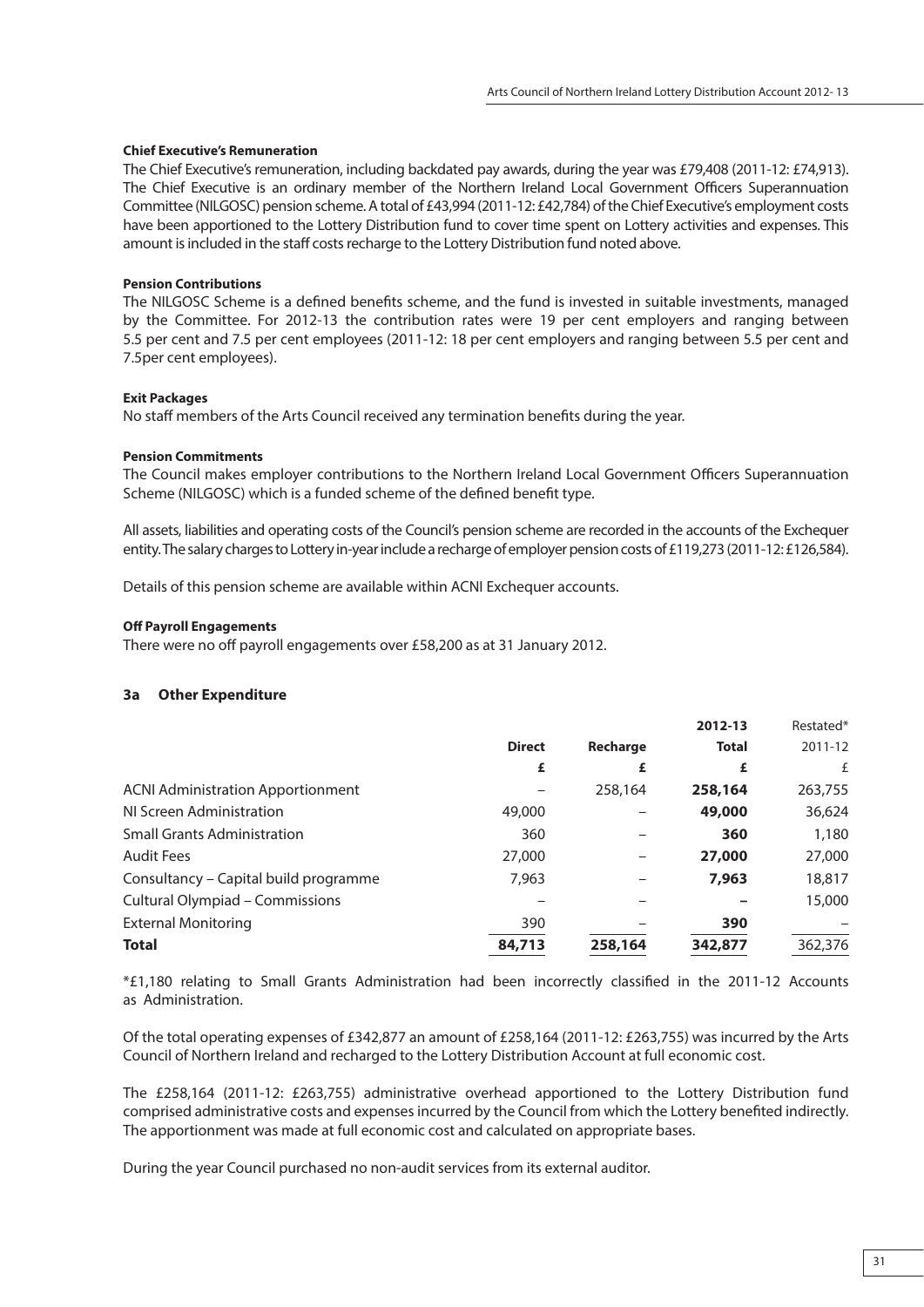#### **3b Grant Funding Cross Border Touring**

In 1999 an agreement was reached between Arts Council England, Creative Scotland, Arts Council of Wales and Arts Council of Northern Ireland to provide funding to enable companies and individuals to undertake cross border touring within the other Arts Council's territories. During 2010-11 a new agreement was drawn up to fund these activities from Lottery instead of Exchequer monies. During 2012-13 expenditure of £150,000 was incurred in respect of this agreement (2011-12: £150,000).

#### **3c Grant Funding Culture for All**

Culture for All is a grant programme delivered and funded by the Big Lottery Fund and the Arts Council of Northern Ireland in partnership with Culture Company 2013. The programme provides opportunities for communities across Northern Ireland to engage with, and share in, the UK City of Culture celebrations. The programme is managed by the Big Lottery Fund under a Service Level Agreement with the Arts Council of Northern Ireland. During 2012-13 ACNI made a contribution of £108,000 in respect of this programme (2011-12: Nil).

#### **4 Income**

|                                    | 2012-13    | 2011-12   |
|------------------------------------|------------|-----------|
|                                    | £          | £         |
| <b>NLDF</b> Income:                |            |           |
| Investment Income                  | 57,996     | 60,803    |
| <b>Realised Gain on Investment</b> |            |           |
| Lottery Investment Returns         | 57,996     | 60,803    |
| Proceeds from Lottery Ticket Sales | 10,676,254 | 8,446,571 |
| <b>Total NLDF Income</b>           | 10,734,250 | 8,507,374 |
| <b>Other Income:</b>               |            |           |
| <b>Grants Refunded</b>             |            | 26,425    |
| NI Screen Recoupment               |            | 57,750    |
| Miscellaneous                      |            | 274       |
| <b>Total Other Income:</b>         |            | 84,449    |
| <b>Total Income</b>                | 10,734,250 | 8,591,823 |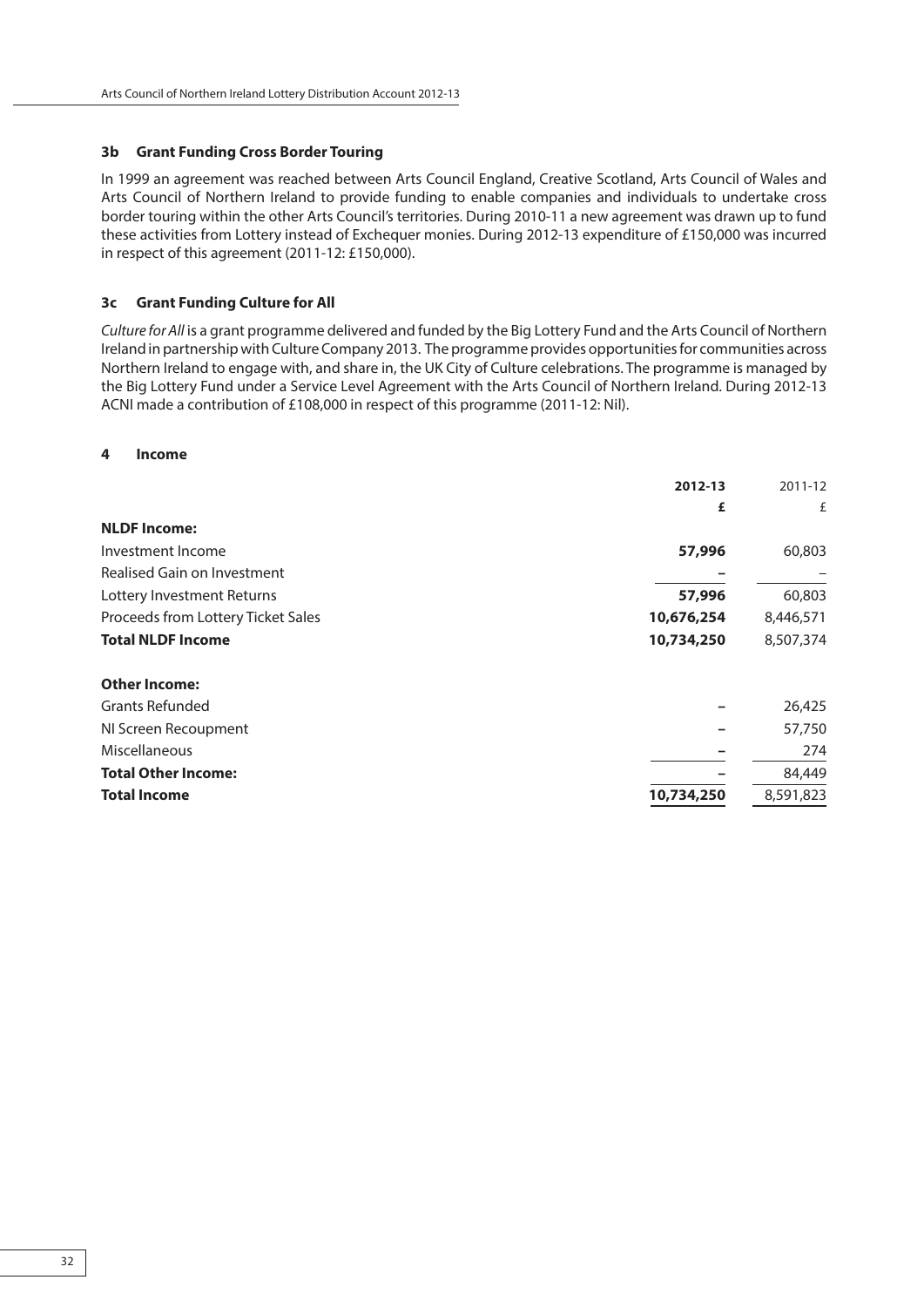# **5 Property, plant and equipment**

Property, plant and equipment held by Lottery at 31 March 2011 had no carrying amount and during 2011-12 these assets were transferred to ACNI Exchequer accounts at nil value. ACNI Exchequer is now responsible for all non-current asset purchase and maintenance. Non-current asset usage on Lottery activities is recharged from the Exchequer to the Lottery account.

|                                         | <b>Information</b><br><b>Technology</b> | <b>Furniture and</b><br><b>Fittings</b> | <b>Total</b> |
|-----------------------------------------|-----------------------------------------|-----------------------------------------|--------------|
|                                         | £                                       | £                                       | £            |
| <b>Cost or valuation</b>                |                                         |                                         |              |
| At 1 April 2011                         | 8,316                                   | 3,582                                   | 11,898       |
| Additions                               |                                         |                                         |              |
| <b>Disposals</b>                        | (8,316)                                 | (3, 582)                                | (11,898)     |
| At 31 March 2012                        |                                         |                                         |              |
| <b>Depreciation</b>                     |                                         |                                         |              |
| At 1 April 2011                         | 8,316                                   | 3,582                                   | 11,898       |
| Charged in Year                         |                                         |                                         |              |
| <b>Disposals</b>                        | (8, 316)                                | (3, 582)                                | (11,898)     |
| At 31 March 2012                        |                                         |                                         |              |
| <b>Carrying amount at 31 March 2012</b> |                                         |                                         |              |
| <b>Carrying amount at 31 March 2011</b> |                                         |                                         |              |

# **6 Financial Instruments**

IAS 39 requires disclosure of the role which financial instruments have had during the year in creating or changing the risks the Fund faces in undertaking its role. As the cash requirements of the Arts Council of Northern Ireland Lottery Distribution Fund are met through Lottery Funding, financial instruments play a more limited role in creating and managing risk than would apply to a non-public sector body. The majority of financial instruments relate to contracts to buy non-financial items in line with the Arts Council of Northern Ireland's expected purchase and usage requirements and the Arts Council of Northern Ireland is therefore exposed to little credit, liquidity or market risk.

# Liquidity Risks

In 2012-13, £10.7 million or 99.46 per cent (2011-12: £8.4m or 98.31per cent) of the Arts Council's Lottery Fund's income derived from the National Lottery. The remaining income derived from investment returns from the balance held with the National Lottery Distributions Fund, £58,000 or 0.54 per cent (2011-12: £61,000 or 0.71per cent), and from Sundry Income, Nil or 0per cent (2011-12: £84,000 or 0.98 per cent). The Council considers that the Fund is not exposed to significant liquidity risks; it is satisfied that it has sufficient liquid resources within the NLDF and cash balances of £5.4 million as well as forecasted NLDF income to cover all current contracted commitments of £3.8 million. The forecasted NLDF income is based on quarterly projections received from DCMS. Current projections are to 2014-15.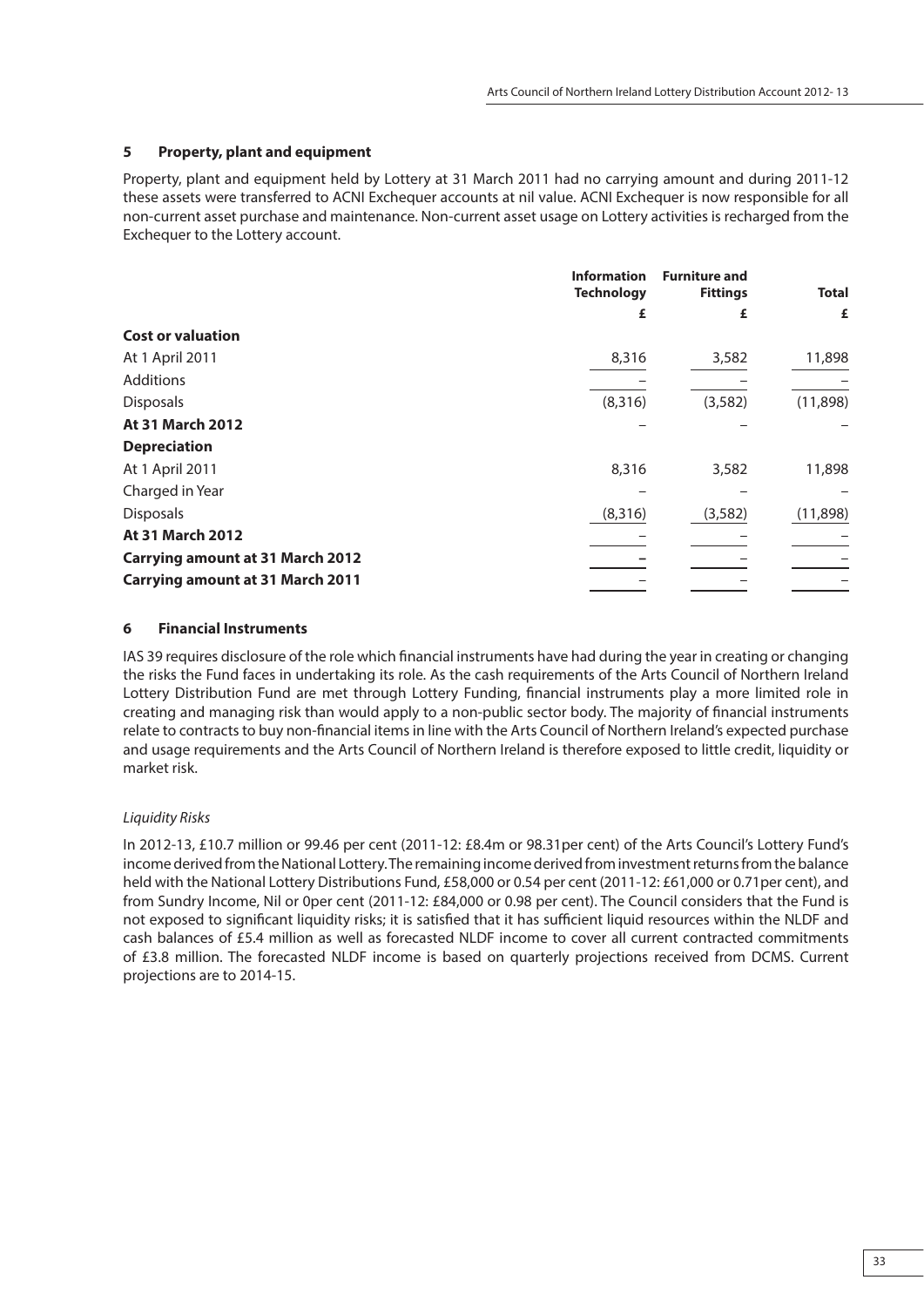#### Interest Rate Risks

The financial assets of the Fund are invested in the National Lottery Distribution Fund, which invests in a narrow band of low risk assets such as government bonds and cash. The Council has no control over the investment of Funds in the National Lottery Distribution Fund. At the Statement of Financial Position date the Market Value of investment in the National Lottery Distribution Fund was £5.2 million. In the year the rate of return declared by NLDF was 0.78 per cent (2011-12: 2.26 per cent). Cash balances which are drawn down from the Fund to pay grant commitments and operating costs are held in an instant access variable rate bank account which on average carried an interest rate of 0per cent (2011-12: 0per cent) in the year. The Arts Council Lottery fund bank account has an applicable credit interest rate of base less 1per cent. In March 2009 the Bank of England base rate dropped to 0.5 per cent, hence no interest has been credited to the account from this date. The cash balance at the yearend was £224,442 (31 March 2012: £283,757). The Council considers that the Fund is not exposed to significant interest rate risks.

#### Foreign Currency Risk

The Fund is not exposed to any foreign exchange risks.

#### **7 Reconciliation of Movement in National Lottery Distribution Fund**

The funds held in the NLDF are invested on its behalf by the National Investment and Loans Office. Up to 1996-97 the Arts received 20 per cent of the monies paid into the Fund by Camelot, the Lottery operator, after deduction of expenses incurred by DCMS in administering the Fund, and by the regulator, the Office of the National Lottery. This percentage was reduced to 16.67 per cent by the National Lottery Act 1998. The Arts Council of Northern Ireland receives 2.8 per cent of the sum allocated to the Arts. Interest earned on the sums invested is apportioned to each of the Lottery distributors on the basis of their percentage of the total remaining NLDF funds at the time the interest is received.

In February 2008, a Statutory Instrument (SI 2008 No. 255 the Payments into the Olympic Lottery Distribution Fund etc Order 2008) was passed which allowed for the transfer of up to £1,085m from the National Lottery Distribution Fund to the Olympic Lottery Distribution Fund in order to meet some of the costs of hosting the 2012 games. This comprises £410m as originally envisaged when the Government decided to support London's Olympic bid in 2003, and a proposed further £675m arising from the subsequent budget review. ACNI was committed to contribute up to £1.989m in the original bid and this order allows for the transfer of up to a further £2.525m. It has been agreed with DCMS that the transfers will take place quarterly. The first transfer of funds took place on the 1 February 2009 when ACNI contributed £303,718. Since then the Arts Council has contributed a further £4,210,447 by way of quarterly transfers. This has equated to £1,214,872 in each of the financial years 2009-10, 2010-11 and 2011-12, and £565,831 over the year 2012-13.

The closing market value of investments held at 31 March 2013 by NLDF under the National Lottery Act as amended on behalf of the Arts Council of Northern Ireland Lottery Distribution Account was £5,221,643 (31 March 2012 £4,732,359).

As specified in the Lottery Accounts Direction, issued by DCAL, the NLDF balance is classified as investments held for sale in the Statement of Financial Position. This is in line with the DCMS accounting policy. NLDF investments are therefore held at the lower of carrying amount and fair value less costs to sell, with any unrealised profit or loss to be recognised through reserves.

| <b>Balances in NLDF</b>                | 31 March 2013 |                |  |
|----------------------------------------|---------------|----------------|--|
|                                        | £             | £              |  |
| Proceeds from Lottery                  | 10,676,254    | 8,446,571      |  |
| Investment Income                      | 57,996        | 60,803         |  |
| Drawn down in year by Arts Council     | (9,680,735)   | (10, 319, 356) |  |
| Transfer to 2012 Olympics              | (565, 831)    | (1,214,872)    |  |
| <b>Total decrease in Funds</b>         | 487,684       | (3,026,854)    |  |
| Realised Gain on Investment            |               |                |  |
| <b>Movement in Revaluation Reserve</b> | 1,600         | 94,797         |  |
| Balance as at 1 April                  | 4,732,359     | 7,664,416      |  |
| <b>Balance as at 31 March</b>          | 5,221,643     | 4,732,359      |  |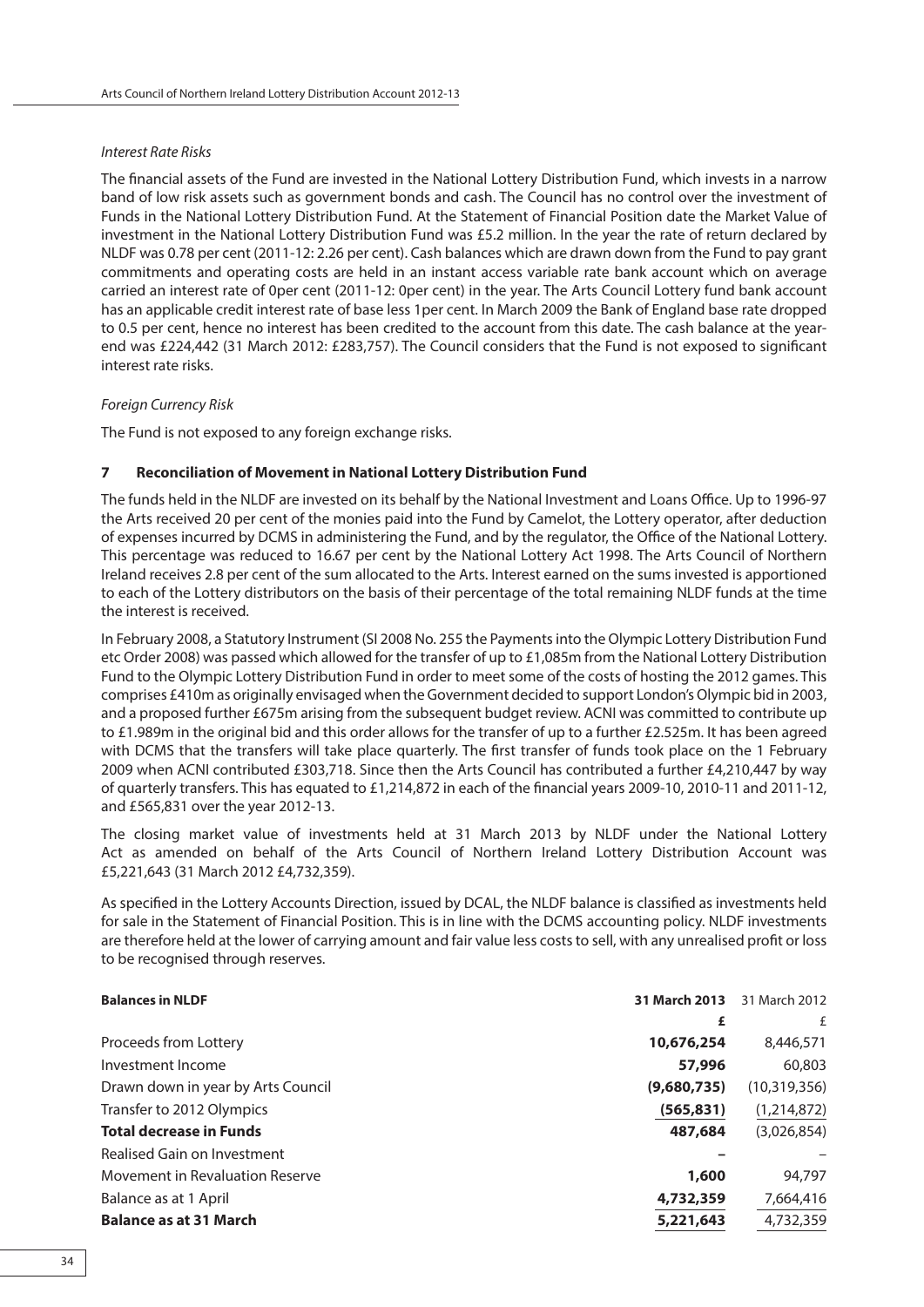#### **8 Trade receivables and other current assets**

|                                                    | 31 March 2013 | 31 March 2012 |
|----------------------------------------------------|---------------|---------------|
|                                                    | £             | £             |
| Amounts falling due within one year:               |               |               |
| Prepayments & Accrued Income                       | 112,499       | 153,971       |
|                                                    | 112,499       | 153,971       |
| <b>Intra-Government Balances</b><br>8.1            |               |               |
|                                                    | 31 March 2013 | 31 March 2012 |
|                                                    | £             | £             |
| <b>Central Government</b>                          | 112,499       | 153,785       |
| Intra Government Receivables                       | 112,499       | 153,785       |
| <b>Bodies External to Government</b>               |               | 186           |
|                                                    | 112,499       | 153,971       |
| <b>Cash and cash equivalents</b><br>9              |               |               |
|                                                    | 31 March 2013 | 31 March 2012 |
|                                                    | £             | £             |
| Balance at 1 April                                 | 283,757       | 358,769       |
| Net change in cash and cash equivalent balances    | (59, 315)     | (75, 012)     |
| Balance at 31 March                                | 224,442       | 283,757       |
|                                                    |               |               |
| The following balances at 31 March were held at:   |               |               |
| Commercial banks and cash in hand                  | 224,442       | 283,757       |
| Balance at 31 March                                | 224,442       | 283,757       |
| Trade payables and other current liabilities<br>10 |               |               |
|                                                    | 31 March 2013 | 31 March 2012 |
|                                                    | £             | £             |
| Amounts falling due within one year                |               |               |
| Accruals and deferred income                       | 165,325       | 81,429        |
| Grant hard commitments (Note 11)                   | 3,814,617     | 3,945,134     |
|                                                    | 3,979,942     | 4,026,563     |
| Amounts falling due after more than one year       |               |               |
|                                                    |               |               |

Grant hard commitments (Note 11) **–** 489,335

Other Current Liabilities includes £129,350 (31 March 2012: £54,429) in respect of services and purchases rendered to or made on behalf of the Lottery Distribution Account by the Arts Council of Northern Ireland.

The £489,335 disclosed at 31 March 2012 as falling due after more than one year relates to the predicted 2013-14 balance of the £5 million lottery award made for the building of the new MAC arts venue under the Building Programme. The spend in relation to large scale capital builds often span a number of years due to the size and nature of such projects. Spend on the MAC is due to complete during the 2013-14 year and therefore there are no commitments greater than one year at this time.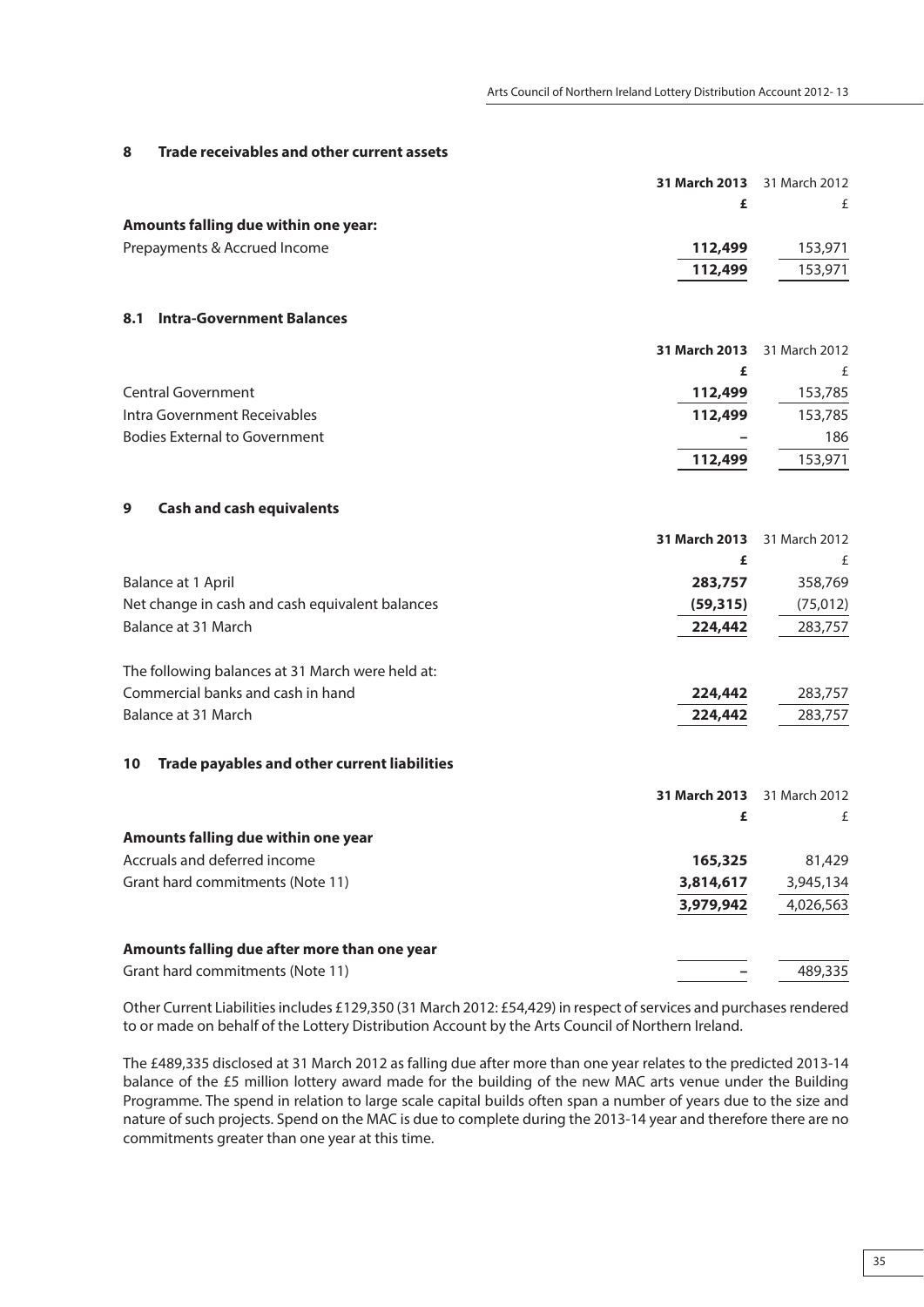#### **10.1 Intra-Government Balances**

|                                                                                            | 31 March 2013 | 31 March 2012 |
|--------------------------------------------------------------------------------------------|---------------|---------------|
|                                                                                            | £             | £             |
| Amounts falling due within one year                                                        |               |               |
| <b>Balances with Central Government</b>                                                    | 448,360       | 374,518       |
| <b>Balances with Local Authorities</b>                                                     | 1,494,016     | 496,159       |
| <b>Balances with NHS Trusts</b>                                                            | 81,262        | 32,761        |
| Balances with Intra Government Payables                                                    | 2,023,638     | 903,438       |
| Balances with Bodies External to Government                                                | 1,956,304     | 3,123,125     |
|                                                                                            | 3,979,942     | 4,026,563     |
| Amounts falling due after more than one year                                               |               |               |
| Balances with Bodies External to Government                                                |               | 489,335       |
|                                                                                            |               | 489,335       |
| <b>Grant Commitments</b><br>11                                                             |               |               |
|                                                                                            | 31 March 2013 | 31 March 2012 |
| <b>Soft Commitments</b>                                                                    | £             | £             |
| a Soft commitments brought forward                                                         | 3,039,255     | 215,833       |
| b Soft commitments transferred to hard commitments                                         | (7,850,153)   | (5,604,028)   |
| c Soft de-commitments                                                                      | (3, 312)      | (10, 500)     |
| d Soft commitments made in year                                                            | 5,122,015     | 8,437,950     |
| e Soft commitments carried forward                                                         | 307,805       | 3,039,255     |
| <b>Hard Commitments</b>                                                                    |               |               |
| a Hard commitments brought forward                                                         | 4,434,469     | 8,225,380     |
| b Hard commitments met in year                                                             | (8, 337, 608) | (9,042,400)   |
| c Hard de-commitments                                                                      | (132, 397)    | (352, 539)    |
| d Hard commitments made                                                                    | 7,850,153     | 5,604,028     |
| e Hard commitments carried forward                                                         | 3,814,617     | 4,434,469     |
|                                                                                            |               |               |
| Profile of Hard Commitments over the next five years<br>Amounts falling due during 2012-13 |               | 3,945,134     |
| Amounts falling due during 2013-14                                                         | 3,814,617     | 489,335       |
| Amounts falling due during 2014-15                                                         |               |               |
| Amounts falling due during 2015-16                                                         |               |               |
| Amounts falling due during 2016-17                                                         |               |               |
| Amounts falling due during 2017-18                                                         |               |               |
|                                                                                            | 3,814,617     | 4,434,469     |
| <b>Total grant commitments carried forward:</b>                                            |               |               |
|                                                                                            |               |               |
| Soft                                                                                       | 307,805       | 3,039,255     |
| <b>Hard</b>                                                                                | 3,814,617     | 4,434,469     |
|                                                                                            | 4,122,422     | 7,473,724     |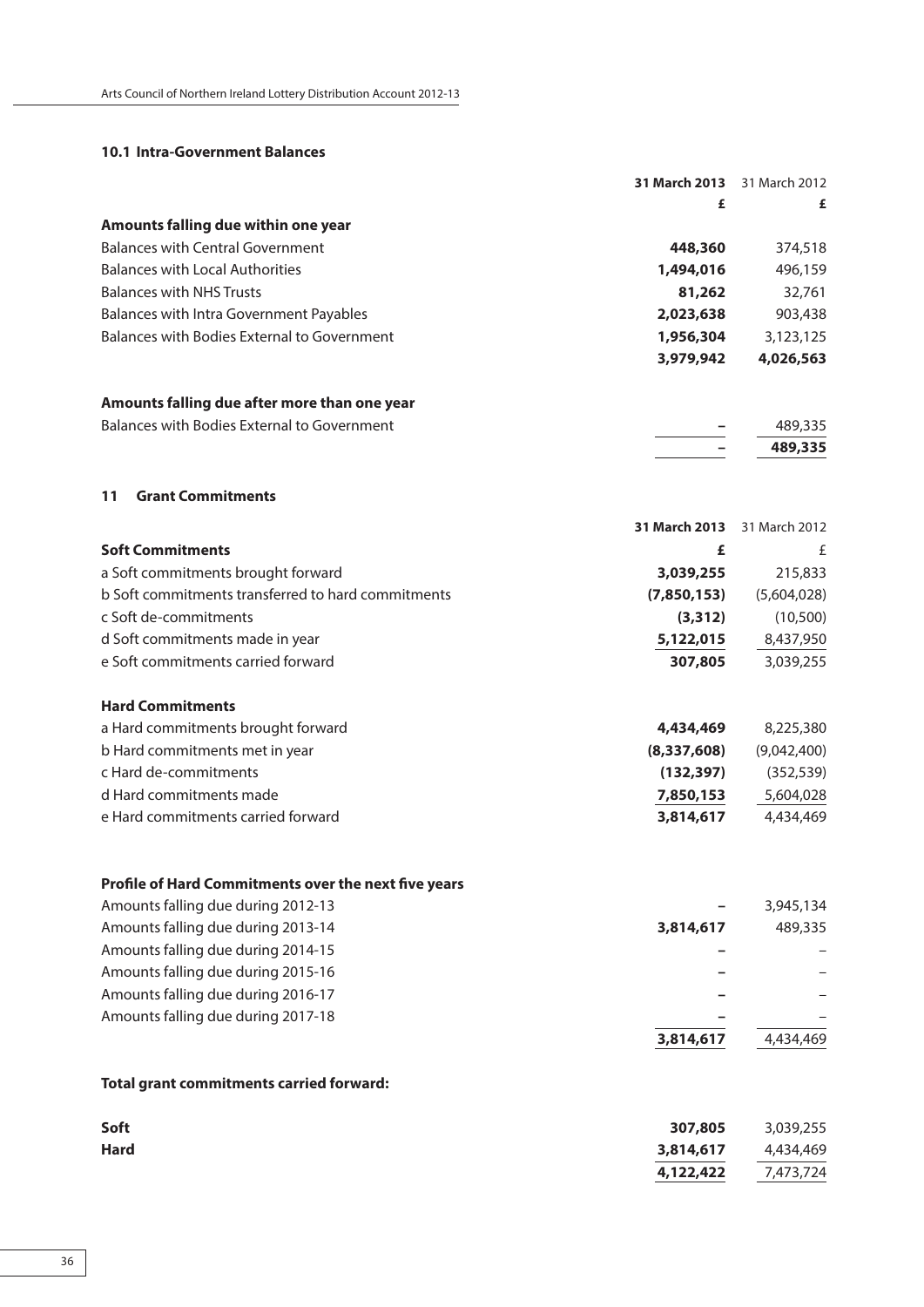Current contracted commitments total £3.8 million. The Council considers that it has sufficient liquid resources within the NLDF and cash balances of £5.4m as well as forecasted NLDF income to cover all current contracted commitments. The forecasted NLDF income is based on quarterly projections received from DCMS. Current projections are to 2014-15.

### **12 Public/Private Grant Payment Analysis**

During the financial year 2012-13 grants paid according to the following definitions were:

|                                           | 31 March 2013 31 March 2012 |           |
|-------------------------------------------|-----------------------------|-----------|
|                                           |                             |           |
| Local Authorities                         | 100,894                     | 124,860   |
| <b>NHS Trusts</b>                         | 36,500                      |           |
| <b>Other Public Bodies</b>                | 500                         | 53,750    |
| Intra Government Payments                 | 137,894                     | 178,610   |
| Payments to bodies External to Government | 8,199,714                   | 8,863,790 |
| <b>Total Payments (Note 11)</b>           | 8,337,608                   | 9,042,400 |
|                                           |                             |           |

# **13 Capital Commitments**

There were no capital commitments as at 31 March 2013 (31 March 2012: Nil).

### **14 Contingent Liabilities disclosed under IAS 37**

The Arts Council of Northern Ireland has the following contingent liability. Under direction from the Department of Culture, Arts and Leisure, the Arts Council changed the pension arrangements for some of its staff . This action may be subject to legal challenge and the impact on the Arts Council is unknown at this stage. Therefore neither can the proportion rechargeable (if any) to the Lottery Distribution Account be known.

# **15 Losses and Special Payments**

There were no losses or special payments during the year which required disclosure in the accounts (31 March 2012: Nil).

# **16 Related Party Transactions**

The Arts Council of Northern Ireland is a Non Departmental Public Body sponsored by the Department of Culture, Arts and Leisure (DCAL). DCAL is regarded as a related party and during the year the Council had various material transactions with DCAL.

The Lottery Account operations of the Arts Council of Northern Ireland are funded from the National Lottery Fund through DCMS. DCMS is regarded as a related party. During the year the Council has had various material transactions with DCMS.

The Arts Council of Northern Ireland Exchequer Account is also regarded as a related party to The Arts Council's National Lottery Distribution Account. At 31 March 2013 a net amount of £129,350 (2011-12: £54,429) was owed to the Exchequer Account in respect of salary and other administrative costs incurred.

Several members of the Board of the Arts Council and members of key management staff are also involved with other arts organisations in Northern Ireland either directly or indirectly as a result of a family relationship, a close friendship or business relationship. These individuals make an annual declaration of their interests and do not take part in discussions and decisions to make grant awards to those organisations with which they have a declared interest.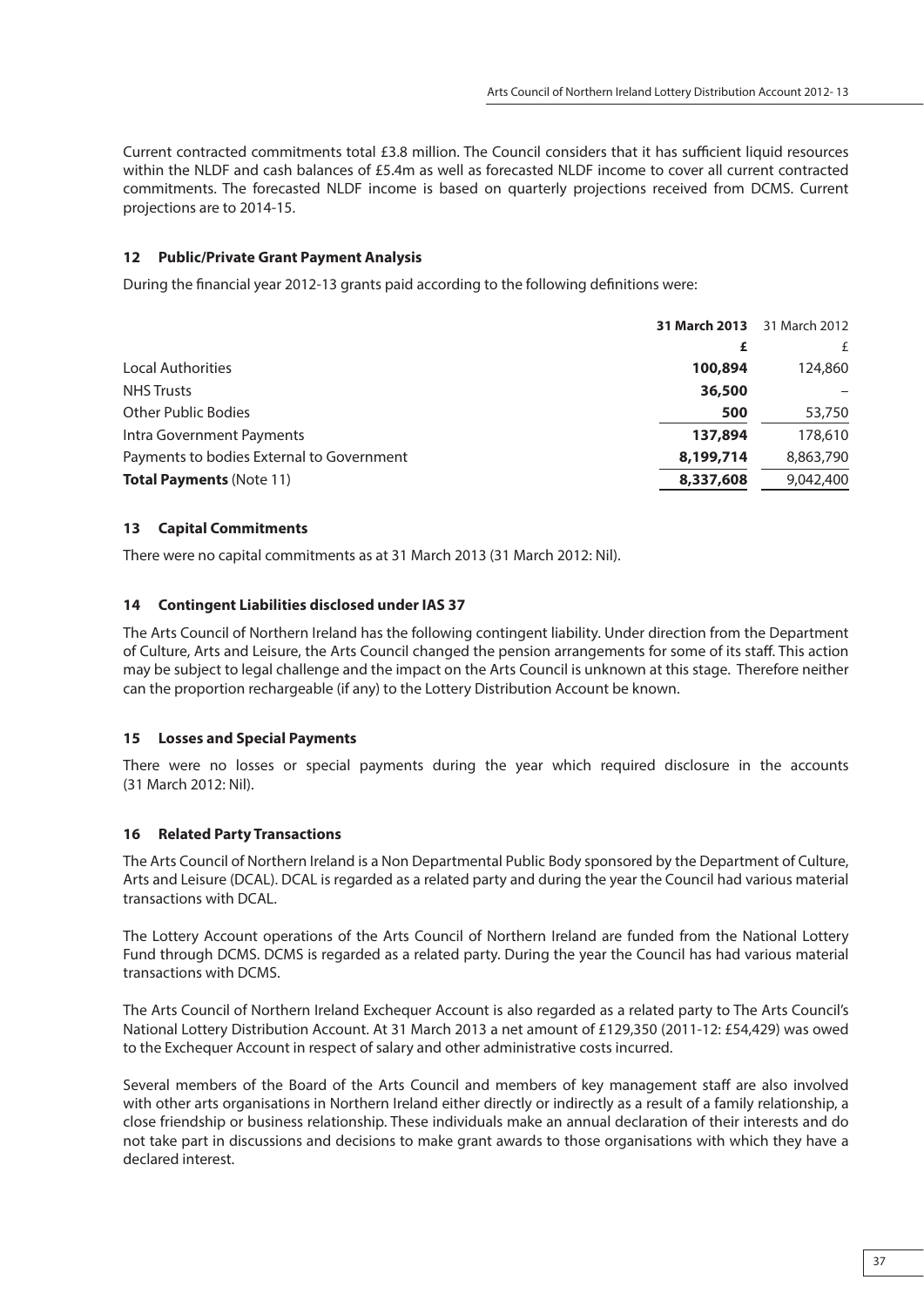A list of awards made to the organisations concerned and details of who made the declaration of interest is detailed below. All of the transactions relating to the organisations were conducted at arm's length by the Council.

|                       |                                                                                                  |                                                          |                              |                          | **Balance<br><b>Outstanding</b><br>as at |
|-----------------------|--------------------------------------------------------------------------------------------------|----------------------------------------------------------|------------------------------|--------------------------|------------------------------------------|
| <b>Name</b>           | <b>Nature of relationship</b>                                                                    | <b>Organisation Name</b>                                 | <b>Awarded in</b><br>2012-13 | Paid in<br>$2012 - 13*$  | 31 March<br>2013**                       |
| <b>Board Members:</b> |                                                                                                  |                                                          |                              |                          |                                          |
| <b>Bob Collins</b>    | Former Board member<br>of Ulster Orchestra<br>(May 2011);                                        | Ulster Orchestra<br>Society Ltd                          |                              | £70,000 £107,396.33      | £35,000                                  |
| Damien Coyle          | <b>Arts Care</b>                                                                                 | Arts Care                                                | £87,876                      | £110,224                 | £87,876                                  |
|                       | Partner employed as<br>consultant by WHSCT<br>Relative is member of                              | Western Health & Social<br>Care Trust                    |                              | £11,500                  |                                          |
|                       | Cookstown DC                                                                                     | Cookstown<br><b>District Council</b>                     |                              |                          | £15,132                                  |
| David Irvine          | Chairman of Moving<br>on Music                                                                   | Moving on Music                                          | £120,266                     | £123,690                 | £110,726                                 |
| Noelle McAlinden      | <b>Member of Nerve</b><br>Centre Board of<br>Director's                                          | <b>Nerve Centre</b>                                      |                              | £4,966                   |                                          |
| Paul Mullan           | Trustee of the Old                                                                               | Kids in Control                                          | £55,354                      | £61,385                  | £59,064                                  |
|                       | Museum Building<br>which houses Kids in                                                          | <b>Replay Theatre Company</b>                            |                              | £23,499                  |                                          |
|                       | Control and Replay<br>Theatre; Wife, Roisin<br>McPhilemy, is secretary<br>of All Set Dance Group | All Set Cross Cultural<br>Project                        | £36,008                      | £8,670                   | £27,338                                  |
| Paul Seawright        | <b>Belfast Photo</b><br>Festival (Chair)                                                         | <b>Belfast Photo Festival</b>                            | £20,000                      | $\overline{\phantom{0}}$ | £20,000                                  |
| <b>Brian Sore</b>     | Life member of<br>Royal Town Planning                                                            | <b>PLACE</b>                                             | £94,375                      | £64,357                  | £94,375                                  |
|                       | Institute (user and<br>partner of PLACE)                                                         | <b>Arts Care</b>                                         | £87,876                      | £110,224                 | £87,876                                  |
|                       | Committee member of<br>Arts Care charity                                                         |                                                          |                              |                          |                                          |
| Janine Walker         | Mar 13 – Member<br>of NITA.                                                                      | Northern Ireland Theatre<br>Association (NITA)           | £42,420                      | £40,795                  | £22,371                                  |
|                       | Co-founder of<br>Spanner in the Works<br><b>Theatre Company</b>                                  | Spanner in the Works                                     | £35,798                      | £38,078                  | £35,798                                  |
| <b>Staff Members:</b> |                                                                                                  |                                                          |                              |                          |                                          |
| <b>Gilly Campbell</b> | Tinderbox<br><b>Theatre Company</b>                                                              | 3rd Party Claim -<br><b>Tinderbox Theatre</b><br>Company |                              | £2,500                   | £700                                     |
| David Gilliland       | Company Secretary of<br>Arts for All, Belfast;                                                   | Arts for All                                             | £96,758                      | £47,834                  | £72,404                                  |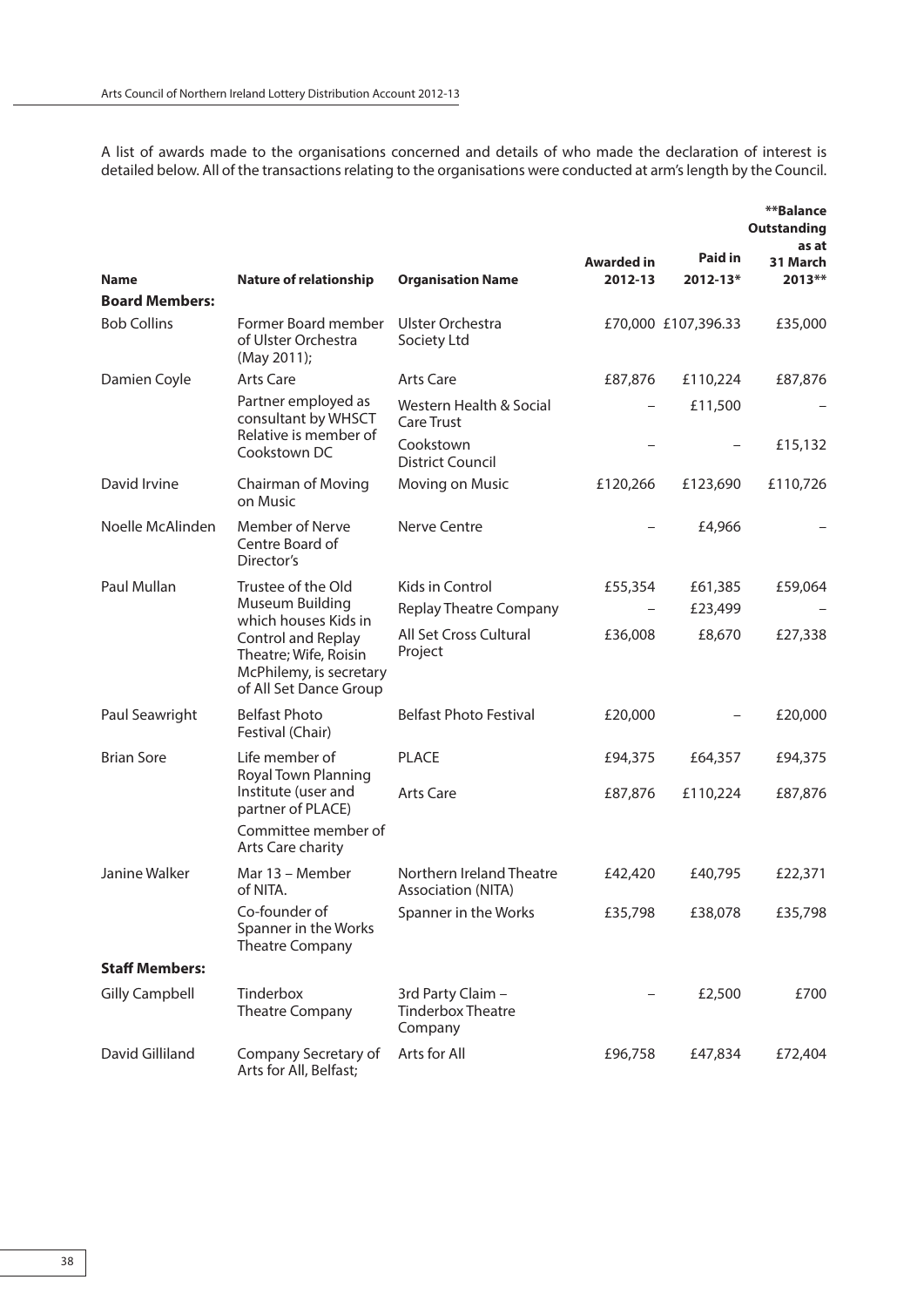|                   |                                                                                                                              |                                               |                              |                                | **Balance<br><b>Outstanding</b><br>as at |
|-------------------|------------------------------------------------------------------------------------------------------------------------------|-----------------------------------------------|------------------------------|--------------------------------|------------------------------------------|
| <b>Name</b>       | <b>Nature of relationship</b>                                                                                                | <b>Organisation Name</b>                      | <b>Awarded in</b><br>2012-13 | <b>Paid in</b><br>$2012 - 13*$ | 31 March<br>2013**                       |
|                   | Esther Haller-Clarke Previously employed<br>on a consultancy basis                                                           | <b>Belfast Community</b><br>Circus School     | £8,000                       | £21,372                        | £8,891                                   |
|                   | by Belfast Community<br>Cir`cus School                                                                                       | Belfast Festival at<br>Queens                 |                              | £500                           |                                          |
|                   | Previously employed<br>by Belfast Festival                                                                                   | <b>Big Telly Theatre</b><br>Company           | £12,580                      | £31,146                        | £4,741                                   |
|                   | at Oueens.<br>Employed as a                                                                                                  | <b>Prime Cut</b><br><b>Productions Ltd</b>    |                              | £19,487                        |                                          |
|                   | freelance consultant<br>(until March 2012)<br>by Big Telly Theatre                                                           | The Cathedral Quarter<br><b>Arts Festival</b> | £6,000                       | £35,400                        | £600                                     |
|                   | Company and Prime                                                                                                            | Open House Festival                           | £58,200                      | £60,000                        |                                          |
|                   | Cut Productions - close<br>friends with members<br>of both organisations                                                     | The Lyric Theatre                             |                              |                                | £176,546                                 |
|                   | Close friends with<br>members of the<br><b>Cathedral Quarter Arts</b><br>Festival team.                                      |                                               |                              |                                |                                          |
|                   | Previously employed<br>on a consultancy basis<br>by Open House                                                               |                                               |                              |                                |                                          |
|                   | Previous full time<br>employee of the<br>Lyric Theatre                                                                       |                                               |                              |                                |                                          |
| Joanna Harvey     | Young at Art - interest<br>ceased 31 March 2012                                                                              | Young at Art                                  | £17,680                      | £52,637                        | £8,840                                   |
| Claire Kilpatrick | Sister on Board of New<br>Lodge Arts                                                                                         | New Lodge Arts                                | £79,700                      | £99,826                        | £82,080                                  |
| Suzanne Lyle      | Mentors Elaine Hill,<br>Curator, Craigavon                                                                                   | Craigavon<br><b>Borough Council</b>           |                              |                                | £13,850                                  |
|                   | <b>Borough Council</b><br>as part of the<br><b>Museums Association</b><br>professional<br>development scheme                 | <b>Golden Thread Gallery</b>                  | £18,750                      | £3,311                         | £18,750                                  |
|                   | Friend of John Reid of<br>Robinson McIlwaine<br>Architectural practice -<br>the landlords of<br><b>Golden Thread Gallery</b> |                                               |                              |                                |                                          |
|                   | Julianne McCormick Resigned Vice Chair of<br>ArtsEkta August 2012                                                            | ArtsEkta                                      | £40,000                      | £54,507                        | £5,768                                   |
| Roisín McDonough  | Board member: Derry<br>City of Culture 2013;                                                                                 | Derry City Council<br><b>Music Theatre 4</b>  | £1,000,000<br>£35,877        | £47,528                        | £1,000,000<br>£37,726                    |
|                   | My son is on the Board<br>of Music Theatre 4<br>Youth Ltd                                                                    | Youth Ltd                                     |                              |                                |                                          |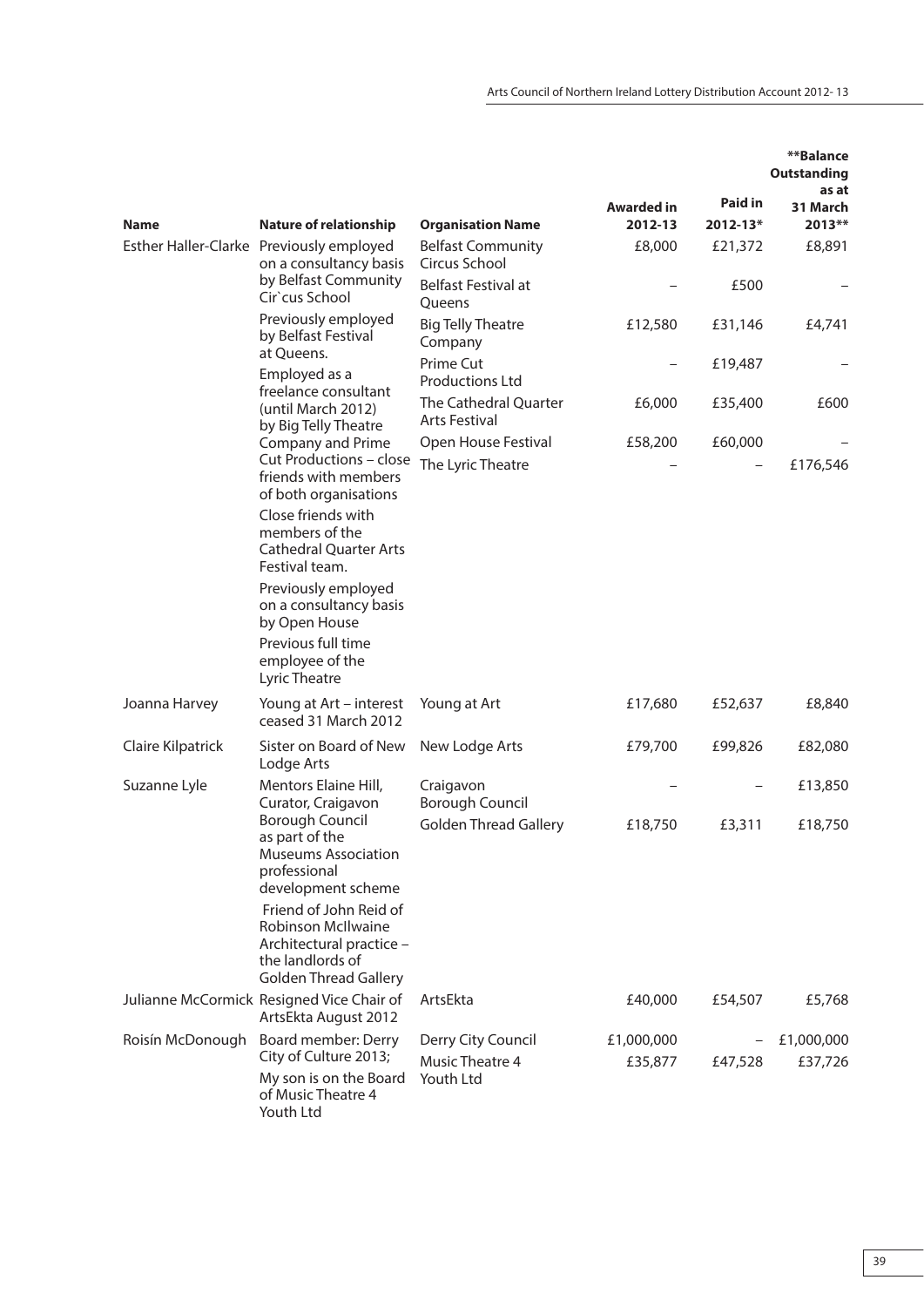|                 |                                                                                                                                                                                                                                |                                                                    |                       |                         | **Balance<br>Outstanding<br>as at |
|-----------------|--------------------------------------------------------------------------------------------------------------------------------------------------------------------------------------------------------------------------------|--------------------------------------------------------------------|-----------------------|-------------------------|-----------------------------------|
| <b>Name</b>     | <b>Nature of relationship</b>                                                                                                                                                                                                  | <b>Organisation Name</b>                                           | Awarded in<br>2012-13 | Paid in<br>$2012 - 13*$ | 31 March<br>2013**                |
| Nóirín McKinne  | My husband Chris                                                                                                                                                                                                               | Irish Pages                                                        | £29,000               | £30,000                 | £29,000                           |
|                 | Agee is Editor of Irish                                                                                                                                                                                                        | <b>PANARTS</b>                                                     | £58,555               | £38,750                 | £34,805                           |
|                 | Pages. My friends<br>Anne Coulter and<br>Colin Magee are<br>Manager and Director<br>of the Belfast Nashville<br>Festival and PanArts.                                                                                          | Derry City Council                                                 | £1,000,000            |                         | £1,000,000                        |
|                 | Board member of<br>Culture Company 2013                                                                                                                                                                                        |                                                                    |                       |                         |                                   |
| Gavin O'Connor  | Interest ceased<br>7 April 2012 - Tutor<br>with Belfast Traditional<br>Music Society.<br>Amended February<br>2013 - I later re-<br>engaged as a tutor<br>with the organisation<br>in September 2012 and<br>this has continued. | BelfastTrad (Traditional<br>Music and Dance<br>Society)            | £19,400               | £20,000                 | £19,400                           |
| Deirdre Robb    | <b>Member of Creative</b><br>Exchange Studio<br>Group                                                                                                                                                                          | Creative Exchange                                                  |                       | £6,000                  |                                   |
| Cian Smyth      | Board member -<br>Outburst Arts;                                                                                                                                                                                               | <b>Outburst Arts Festival</b>                                      | £30,000               | £29,910                 | £15,000                           |
| Damian Smyth    | Published by Lagan<br>Press, which is now<br>incorporated within<br>Verbal Arts Centre                                                                                                                                         | <b>Verbal Arts Centre</b>                                          |                       | £15,150                 |                                   |
| Rosa Solinas    | Appointed to Chief<br><b>Executive of Ulster</b><br>Orchestra in Feb2013,<br>Change of jobs.                                                                                                                                   | Ulster Orchestra<br>Society Ltd                                    |                       | £70,000 £107,396.33     | £35,000                           |
| Fionnuala Walsh | Partner on Board of:                                                                                                                                                                                                           | <b>Digital Arts Studios</b>                                        | £60,260               | £75,318                 | £60,630                           |
|                 | 1. Digital Arts Studios<br>2. PLACE                                                                                                                                                                                            | <b>PLACE</b>                                                       | £94,375               | £64,357                 | £94,375                           |
|                 | Partner working for<br>Fermanagh DC and<br>linked to Beckett<br>Festival                                                                                                                                                       | Happy Days Enniskillen<br><b>International Beckett</b><br>Festival | £115,000              |                         | £115,000                          |

\*Paid in 2012-13 includes payments relating to awards made in previous years.

\*\*Balance outstanding as at 31 March 2013 includes all awards made in 2012-13 and previous years where an outstanding balance remains.

Other transactions relation to organisations conducted at arm's length by the Council were:

|              |                                                                  | <b>Balance</b>            |
|--------------|------------------------------------------------------------------|---------------------------|
| <b>Name</b>  | Nature of relationship                                           | <b>Amount Outstanding</b> |
| David Irvine | Employed by Marsh Ltd – insurance broker & risk adviser to ACNI. | £25,952                   |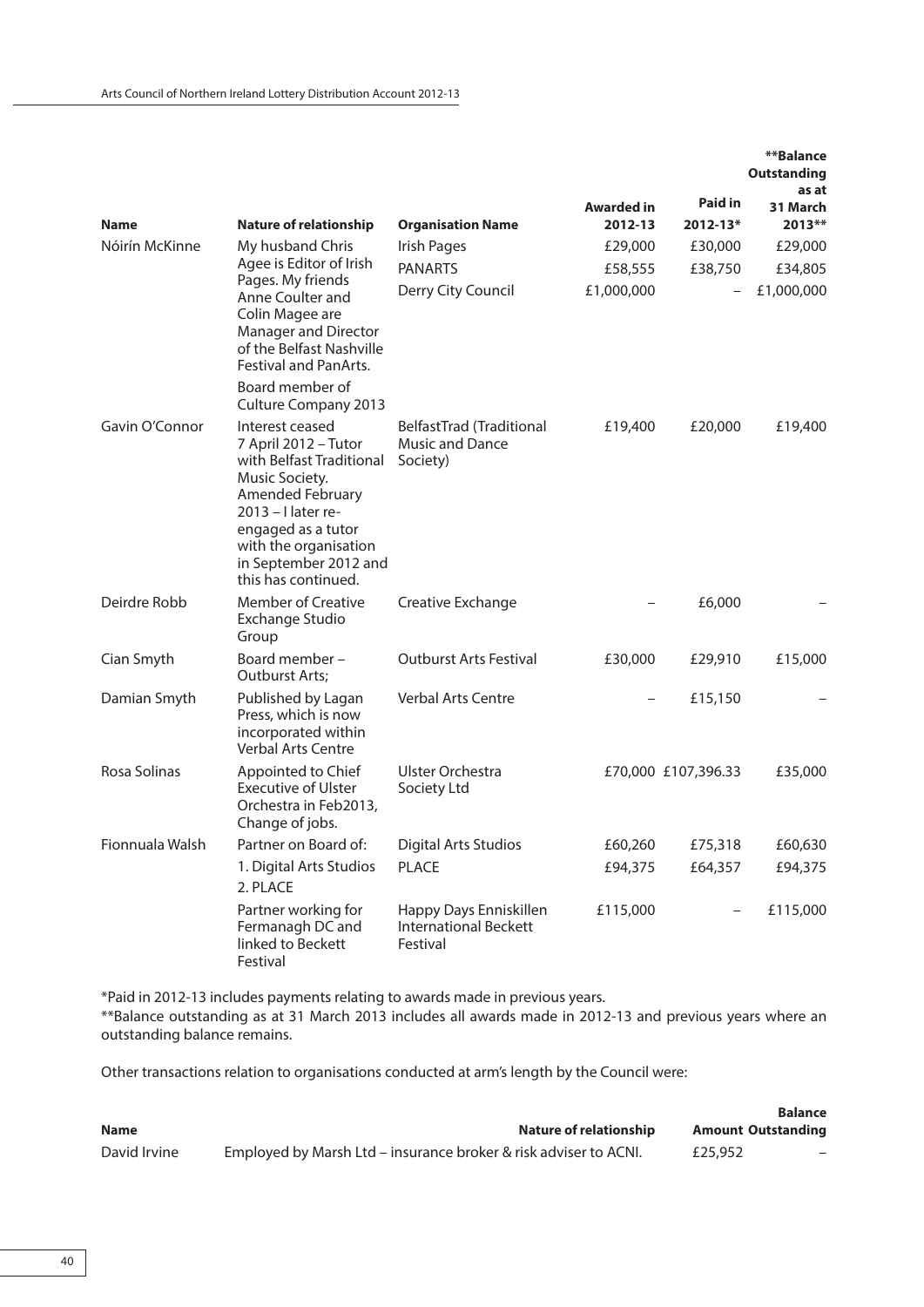### **17 IAS 10 – Events after the reporting period**

There have been no events after the reporting period outside the ordinary course of business that would materially affect the Arts Council since 31 March 2013.

The Annual Report and Accounts were authorised by the Accounting Officer to be issued on the date they were certified by the Comptroller and Auditor General.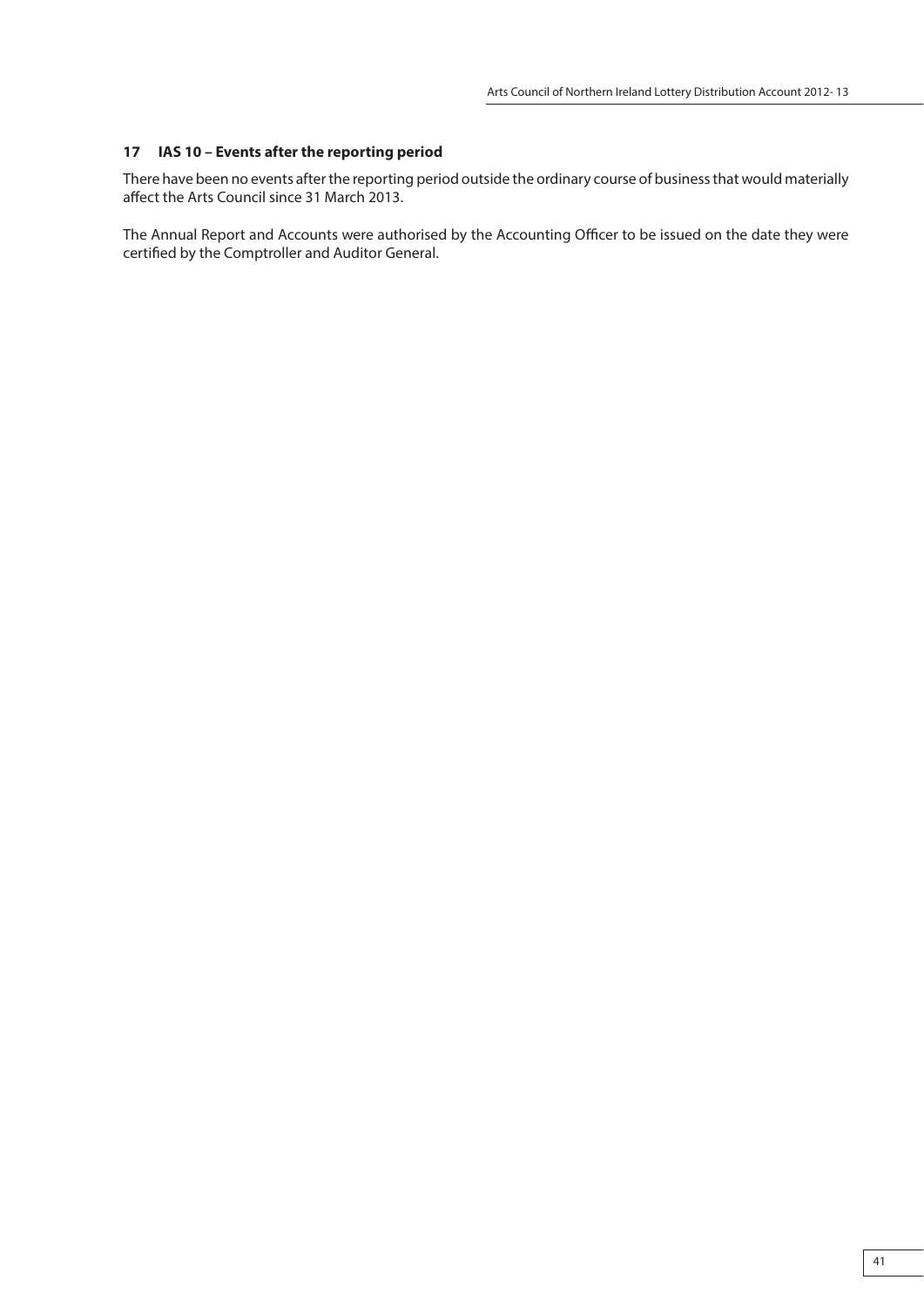# Appendix A

# Revised Lottery Policy Directions to Arts Council of Northern Ireland

The Department of Culture, Arts and Leisure, on behalf of the Department for Culture, Media and Sport, in exercise of the powers conferred by section 26(1) of the National Lottery etc. Act 1993 and having consulted the Arts Council of Northern Ireland pursuant to section 26(5) of that Act, hereby gives the following directions:

- 1 In these Directions any reference to a section is a reference to a section of the National Lottery etc Act 1993.
- 2 In determining the persons to whom, the purposes for which and the conditions subject to which it distributes any money under section 25(1), the Arts Council of Northern Ireland shall take into account the following matters:
- A Its assessment of the needs of the arts and its priorities for addressing them (having regard to government strategies/policies in force).
- B The need to inspire children and young people, awakening their interest and involvement in the arts.
- C The need to foster local community initiatives which bring people together, enrich the public realm and strengthen community spirit.
- D The need to support volunteering and encourage volunteering in the arts.
- E The need to encourage new talent, innovation, and excellence and help people to develop new skills.
- F The need to involve the public and local communities in making policies and setting priorities.
- G The need to consider projects relating to film and the moving image, and in particular the need to foster the development of sustainable structures in the film industry by, among other things, supporting the development, distribution and promotion of films, as well as their production.
- H The need to ensure that money is distributed for projects which promote public good rather than private gain.
- I The need to further the objectives of sustainable development.
- J The need to ensure that all those receiving Lottery money acknowledge it using the common Lottery branding.
- K The need to require an element of partnership funding, or contributions in kind from other sources, to the extent that this is reasonable to achieve for different kinds of applicants.
- L The desirability of:
	- a increasing access and participation for all;
	- b bensuring that all areas have access to funding; and
	- c reducing economic and social deprivation.
- M The desirability of working jointly with other organisations, including other distributors.
- N The need:
	- a to set time limits for which grants are payable;
	- b to ensure that the Arts Council of Northern Ireland has the necessary information and expert advice to make decisions on each application; and
	- c for applicants to demonstrate the financial viability of projects.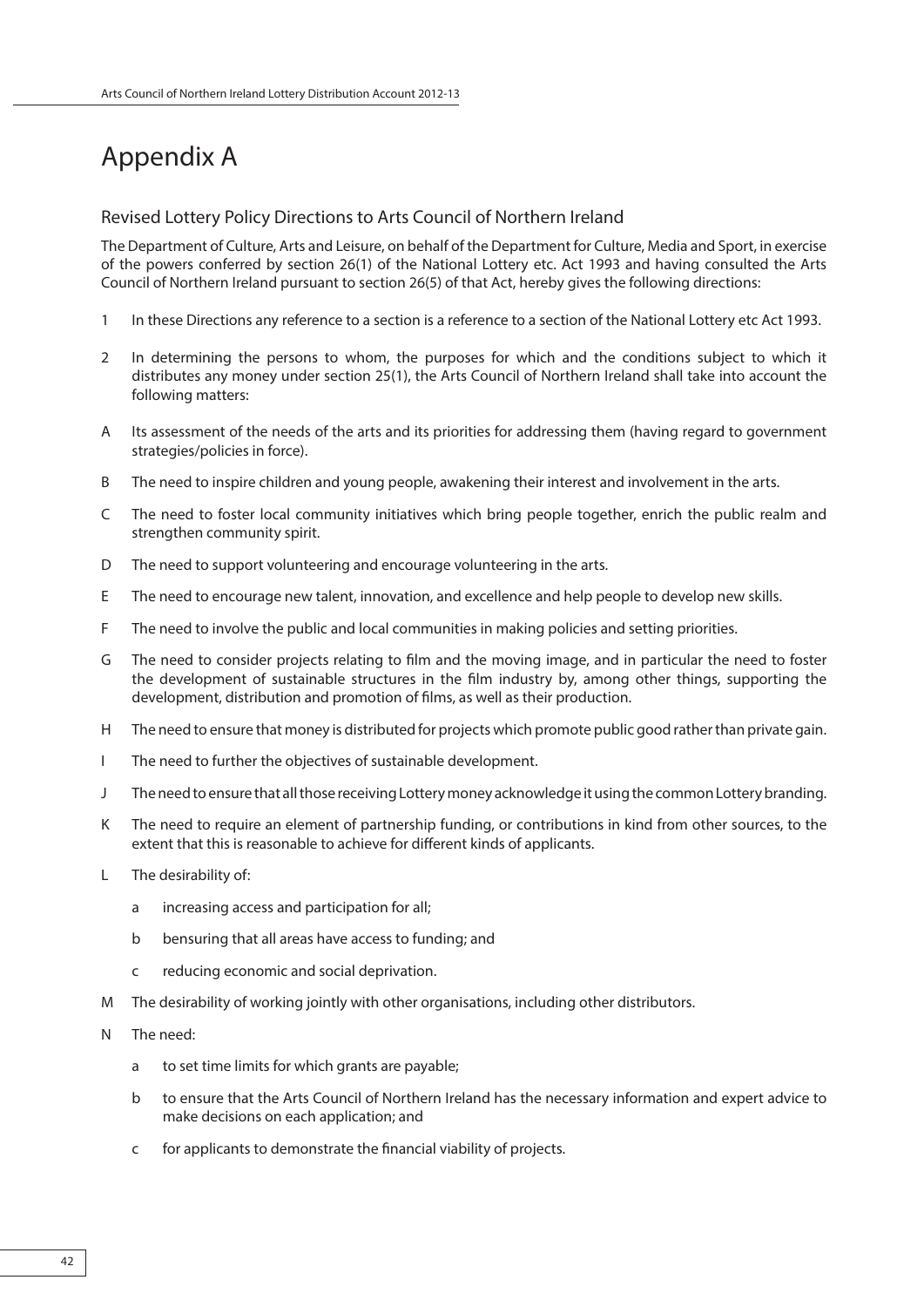- O Where capital funding is sought, the need:
	- a for a clear business plan showing how any running and maintenance costs will be met for a reasonable period; and
	- b to ensure that appraisal and management for major projects match the Office of Government Commerce's Gateway Review standards.
- P The need to ensure that its powers to solicit applications under section 25 (2A) are used in connection with the pursuit of strategic objectives.

Signed on behalf of the Department of Culture, Arts and Leisure

Paul Sweeney 2008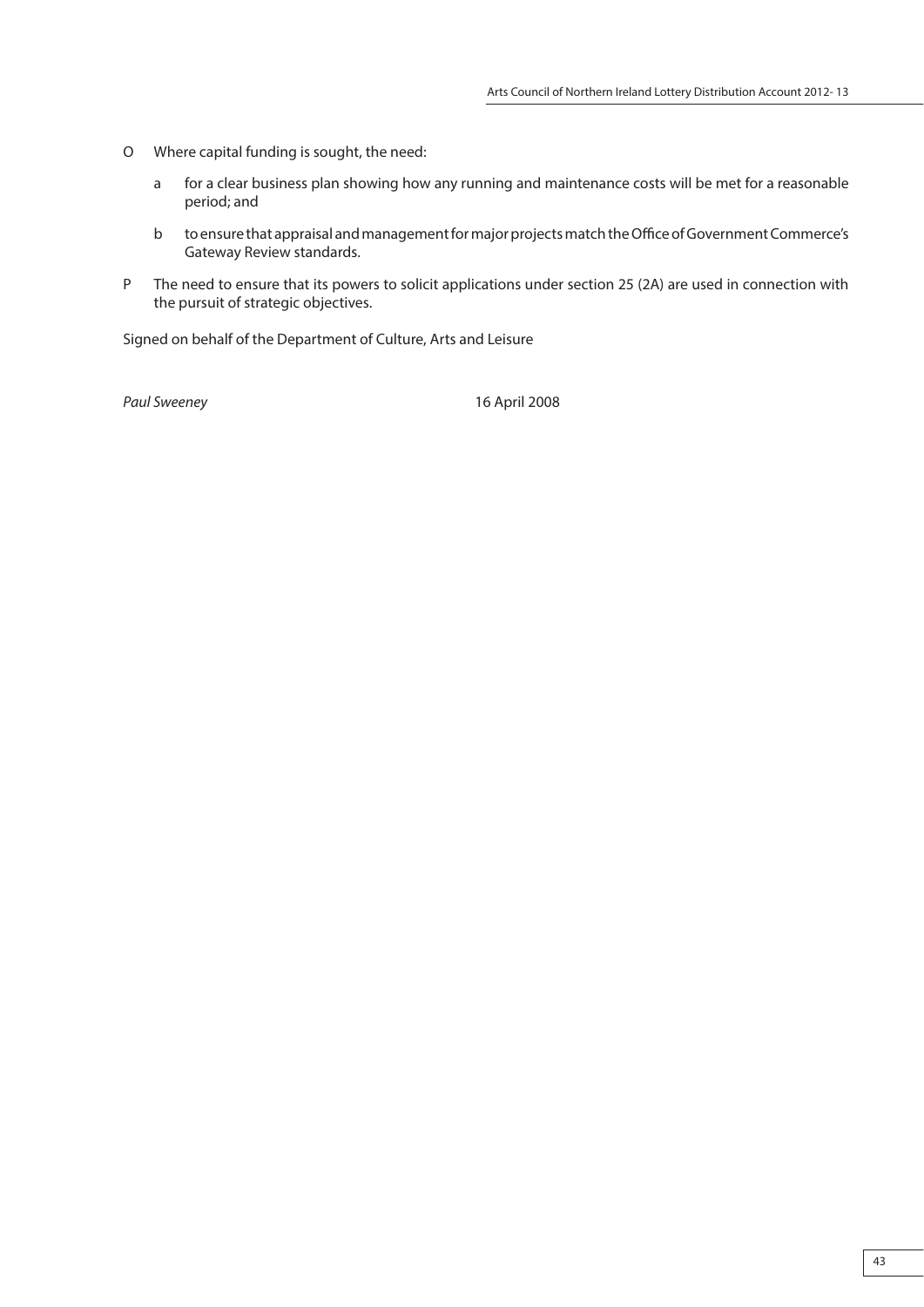For further information about the National Audit Office please contact:

National Audit Office Press Office 157-197 Buckingham Palace Road Victoria London SW1W 9SP Tel: 020 7798 7400 Email: enquiries@nao.gsi.gov.uk

DG Ref: 10293-001